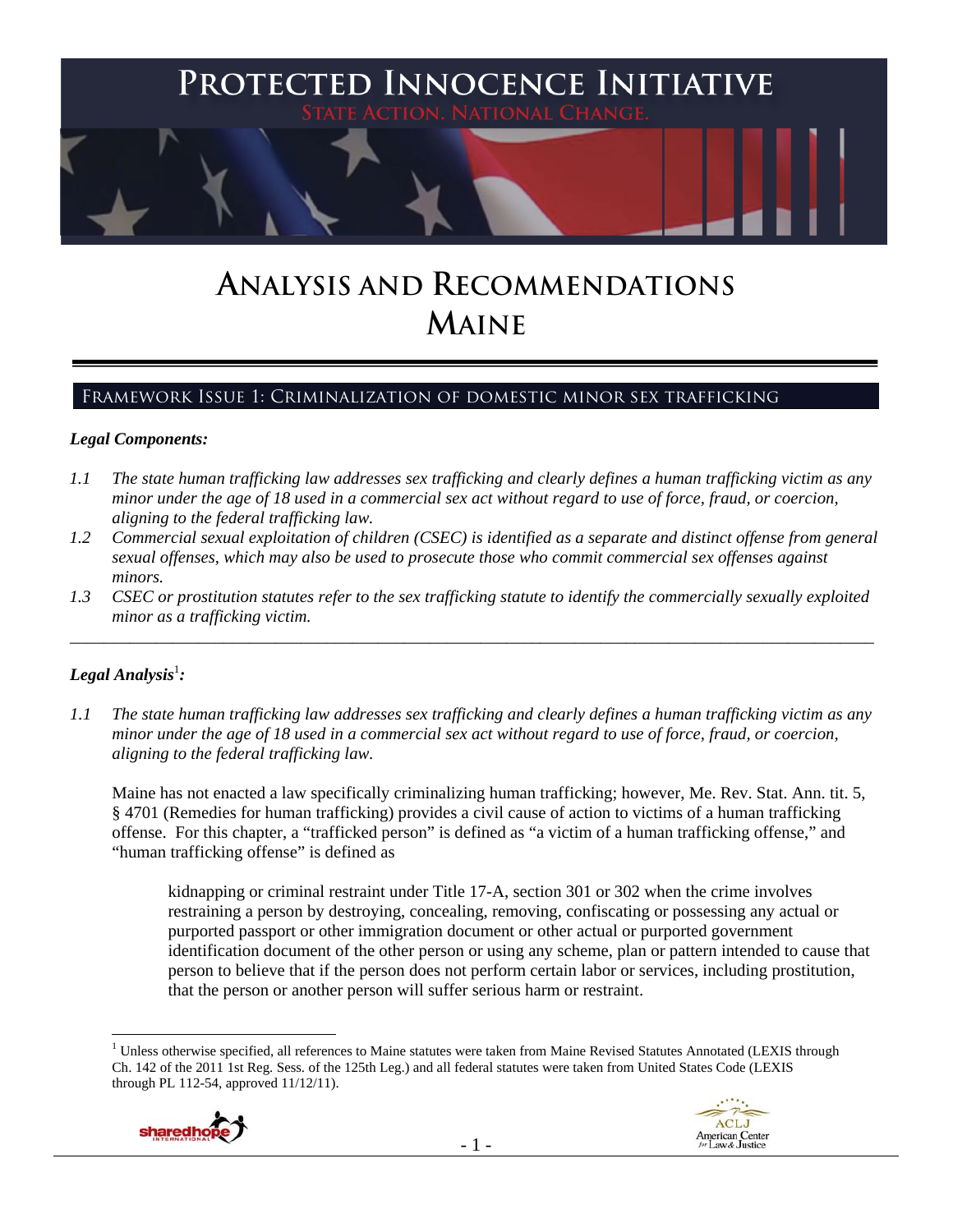This definition identifies Me. Rev. Stat. Ann. tit. 17-A, § 301 (Kidnapping) and § 302 (Criminal restraint) as the operable statutes for prosecuting cases of domestic minor sex trafficking.

Me. Rev. Stat. Ann. tit. 17-A, § 302(1)(A) (Criminal restraint) specifically applies when the person restrained is a minor 16 years old or younger. Under Me. Rev. Stat. Ann. tit. 17-A, § 302(1), a person commits criminal restraint in the following circumstances:

A. Knowing the actor has no legal right to do so, the actor intentionally or knowingly takes, retains or entices another person who:

1) Is less than 14 years of age. Violation of this subparagraph is a Class D crime; . . . .

3) Is either 14, 15 or 16 years of age from the custody of the other person's parent, guardian or other lawful custodian, with the intent to hold the other person permanently or for a prolonged period and the actor is at least 18 years of age. Violation of this subparagraph is a Class D crime; or 4) Is in fact less than 8 years of age. Violation of this subparagraph is a Class C crime; or

B. The actor:

1) Knowingly restrains another person. Violation of this subparagraph is a Class D crime; or 2) Knowingly restrains another person who is in fact less than 8 years of age. Violation of this subparagraph is a Class C crime.

For purposes of Me. Rev. Stat. Ann. tit. 17-A, § 302 and § 301 (Kidnapping), Me. Rev. Stat. tit. 17-A, § 301(2) states,

2. "Restrain" means to restrict substantially the movements of another person without the other person's consent or other lawful authority by:

A. Removing the other person from the other person's residence or place of business or from a school;

B. Moving the other person a substantial distance from the vicinity where the other person is found; C. Confining the other person for a substantial period either in the place where the restriction commences or in a place to which the other person has been moved;

D. Destroying, concealing, removing, confiscating or possessing any actual or purported passport or other immigration document or other actual or purported government identification document of the other person; or

E. Using any scheme, plan or pattern intended to cause the other person to believe that if the person does not perform certain labor or services, including prostitution, that the person or another person will suffer serious harm or restraint.

Class D crimes are punishable by imprisonment up to 1 year in county jail and a possible fine not to exceed \$2,000.<sup>2</sup> Me. Rev. Stat. Ann. tit. 17-A, §§ 1252(1)(A), (2)(D), 1301(1-A)(D).<sup>3</sup> Class C crimes are punishable by imprisonment up to 5 years and a possible fine not to exceed \$5,000. Me. Rev. Stat. Ann. tit. 17-A, §§ 1252(2)(C), 1301(1-A)(C).

<sup>&</sup>lt;sup>3</sup> Unless otherwise noted, the fines listed in this document reflect the fine structure for natural persons convicted of crimes pursuant to Me. Rev. Stat. tit. 17-A, § 1301(1-A).





 $2^2$  For all classes of crimes discussed in this report, the court may impose a fine greater than the specified amount as long as it "does not exceed twice the pecuniary gain derived from the crime by the defendant." Me. Rev. Stat. Ann. tit. 17-A, § 1301(1- A)(F). Me. Rev. Stat. Ann. tit. 17-A, § 1301(2) defines "pecuniary gain" as

the amount of money or the value of property at the time of the commission of the crime derived by the defendant from the commission of the crime, less the amount of money or the value of property returned to the victim of the crime or seized by or surrendered to lawful authority prior to the time sentence is imposed.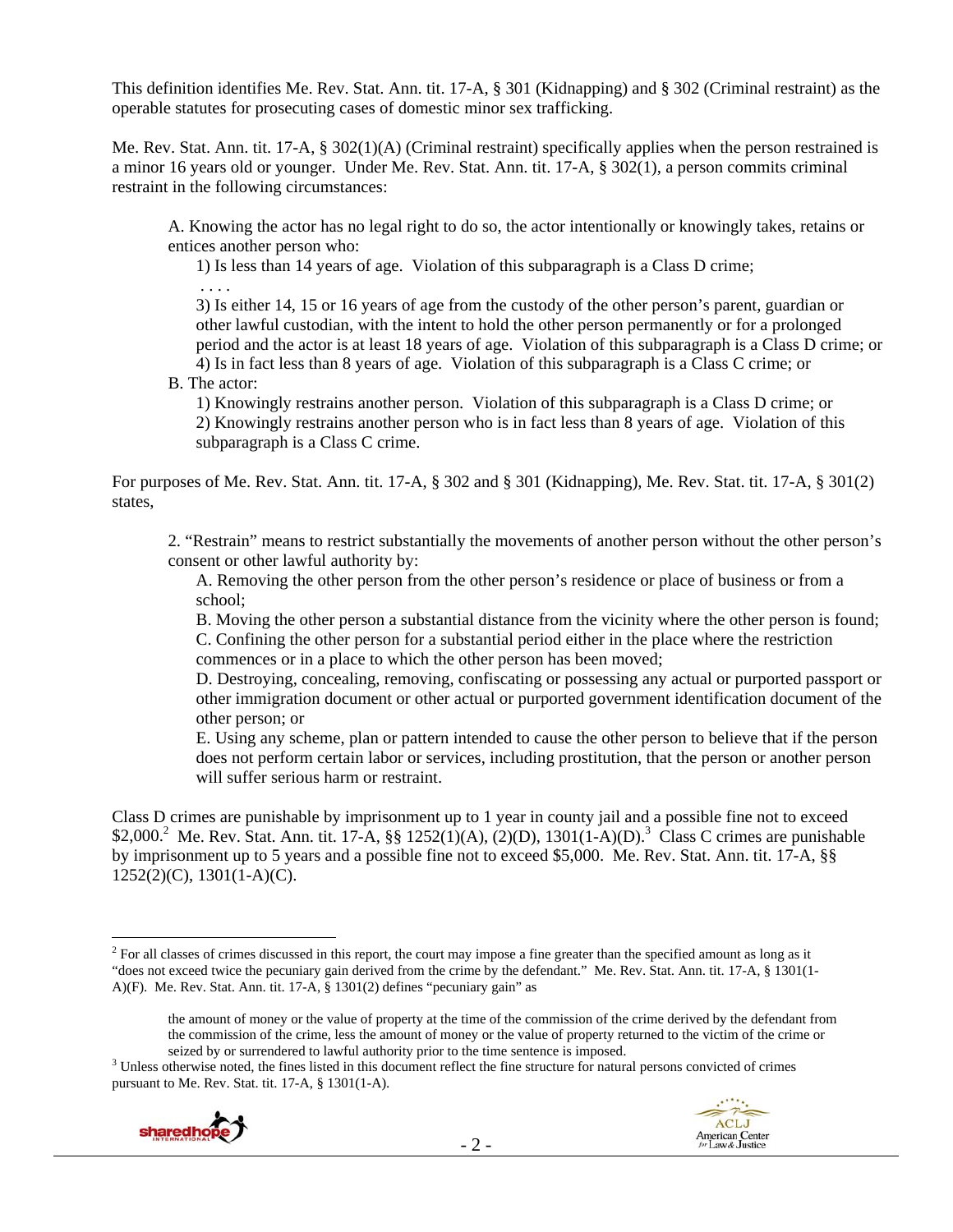Me. Rev. Stat. Ann. tit. 17-A, § 301 (Kidnapping) makes it unlawful for a person to, among other things, "restrain[] another person with the intent to: . . . [f]acilitate the commission of another crime by any person or flight thereafter."<sup>4</sup> Me. Rev. Stat. Ann. tit. 17-A, § 301(1)(A)(5). A conviction for kidnapping is punishable as a Class A crime by imprisonment up to 30 years and a possible fine not to exceed \$50,000, unless "the defendant voluntarily released the victim alive and not suffering from serious bodily injury, in a safe place prior to trial," which would reduce the punishment to a Class B crime, which is punishable by imprisonment up to 10 years and a possible fine not to exceed \$20,000. Me. Rev. Stat. Ann. tit. 17-A, §§ 301(3), 1252(2)(A), (B),  $1301(1-A)(A)$ , (B).

- 1.1.1 Recommendation: Enact a stand-alone law that criminalizes sex trafficking of any minor under 18 without regard to force, fraud, or coercion (or any other similar requirement) used to commit the trafficking and that includes exploitation through prostitution, pornography, or sexual performance.<sup>5</sup>
- *1.2 Commercial sexual exploitation of children (CSEC) is identified as a separate and distinct offense from general sexual offenses, which may also be used to prosecute those who commit commercial sex offenses against minors.*

Three laws treat CSEC as distinct crimes.

1. Me. Rev. Stat. Ann. tit. 17-A, § 852 (Aggravated promotion of prostitution) makes it a crime to promote the prostitution of a person younger than 18 years old. Me. Rev. Stat. Ann. tit. 17-A, § 852(1)(B). "Promotes prostitution" is defined in Me. Rev. Stat. Ann. tit. 17-A, § 851(2) as

A. Causing or aiding another to commit or engage in prostitution, other than as a patron;

B. Publicly soliciting patrons for prostitution. Publicly soliciting patrons for prostitution includes, but is not limited to, an offer, made in a public place, to engage in a sexual act or sexual contact, as those terms are defined in section 251, in return for a pecuniary benefit to be received by the person making the offer or a 3rd person;

C. Providing persons for purposes of prostitution;

D. Leasing or otherwise permitting a place controlled by the defendant, alone or in association with others, to be regularly used for prostitution;

E. Owning, controlling, managing, supervising or otherwise operating, in association with others, a house of prostitution or a prostitution business;

F. Transporting a person into or within the State with the intent that such other person engage in prostitution; or

- (3) Inflict bodily injury upon the other person or subject the other person to conduct defined as criminal in chapter 11;
- (4) Terrorize the other person or a 3rd person;
- . . . or
- (6) Interfere with the performance of any governmental or political function; or
- B. The actor knowingly restrains another person:
	- (1) Under circumstances which in fact expose the other person to risk of serious bodily injury; or

<sup>&</sup>lt;sup>5</sup> Subsequent recommendations in this report that advise to amend a law to refer any case of a commercial sex offense against a child to Me. Rev. Stat. Ann. tit. 17-A, § 301 (Kidnapping) or § 302 (Criminal restraint) are predicated upon the recommendations contained in 1.1 being previously or simultaneously implemented.



 $\overline{a}$ <sup>4</sup> Pursuant to Me. Rev. Stat. tit. 17-A, § 301, kidnapping also occurs when

A. The actor knowingly restrains another person with the intent to:

<sup>(1)</sup> Hold the other person for ransom or reward;

<sup>(2)</sup> Use the other person as a shield or hostage;

<sup>(2)</sup> By secreting and holding the other person in a place where the other person is not likely to be found. 5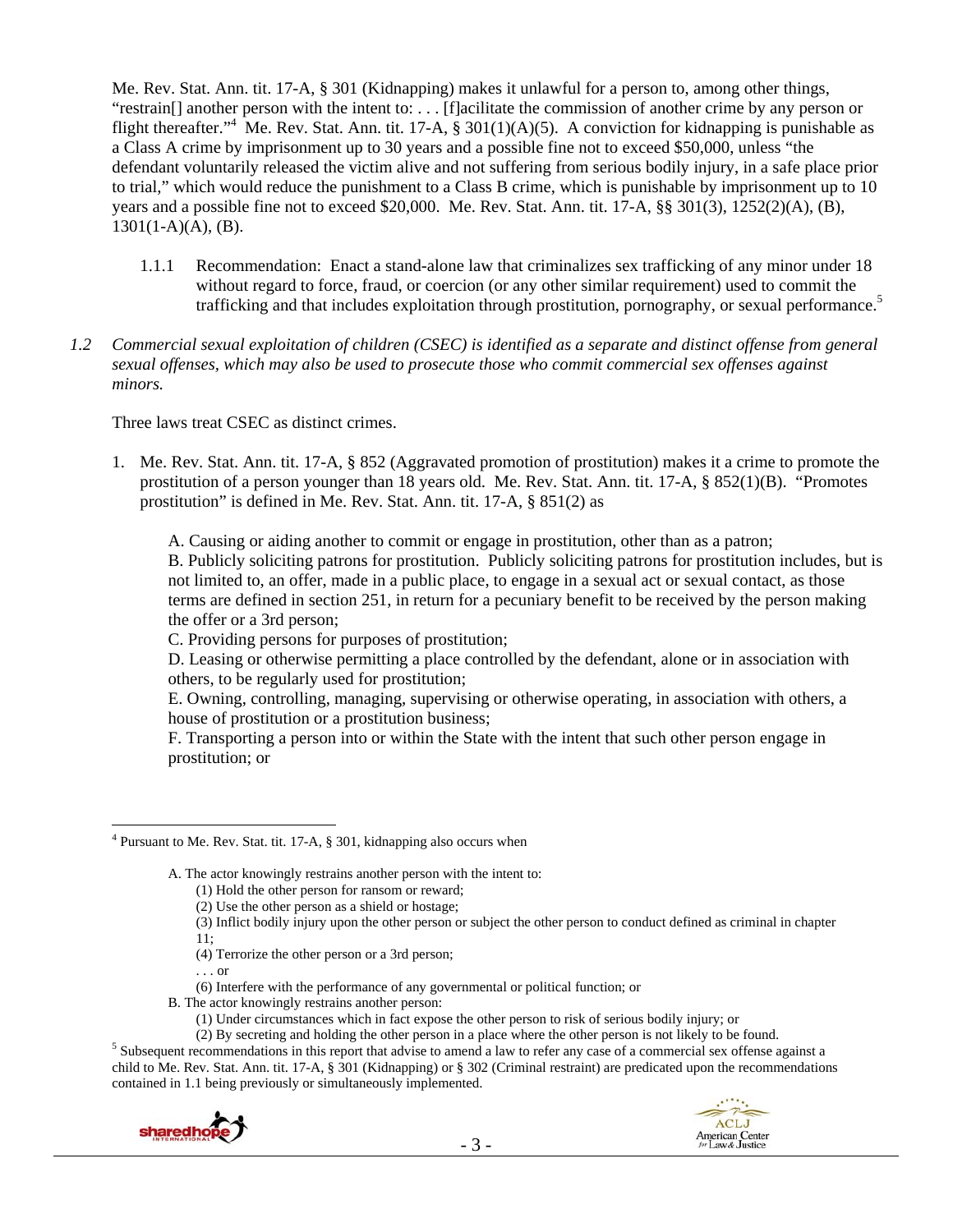G. Accepting or receiving, or agreeing to accept or receive, a pecuniary benefit pursuant to an agreement or understanding with any person, other than with a patron, whereby the person participates or the person is to participate in the proceeds of prostitution.

A conviction of aggravated promotion of prostitution is punishable as a Class B crime by imprisonment up to 10 years and a possible fine not to exceed \$20,000. Me. Rev. Stat. Ann. tit. 17-A,  $\S$ § 852(3), 1252(2)(B),  $1301(1-A)(B)$ .

- 2. Me. Rev. Stat. Ann. tit. 17-A, § 855 (Patronizing prostitution of minor) makes it unlawful if a person "in return for another's prostitution, gives or agrees to give a pecuniary benefit either to the person whose prostitution is sought or to a 3rd person and the person whose prostitution is sought has not in fact attained 18 years of age." A conviction under Me. Rev. Stat. Ann. Tit. 17-A, § 855 is punishable as a Class D crime by up to 1 year in county jail and a possible fine not to exceed \$2,000. Me. Rev. Stat. Ann. tit. 17-A, §§  $855(1)(A)$ ,  $1252(1)(A)$ ,  $(2)(D)$ ,  $1301(1-A)(D)$ . However, when a defendant is aware that the minor is under the age of 18 it is punishable as a Class C crime by imprisonment up to 5 years and a possible fine not to exceed \$5,000. Me. Rev. Stat. Ann. tit. 17-A, §§ 855(1)(B), 1252(2)(C), 1301(1-A)(C).
- 3. Me. Rev. Stat. Ann. tit. 17A, § 554(1)(A) (Endangering the welfare of a child) states, "1. A person is guilty of endangering the welfare of a child if that person: A. Knowingly permits a child under 16 years of age to enter or remain in a house of prostitution." Pursuant to subsection (3), this crime is a Class D crime punishable by up to 1 year in county jail and a possible fine not to exceed \$2,000. Me. Rev. Stat. Ann. tit. 17-A, §§ 554(3), 1252(1)(A), (2)(D), 1301(1-A)(D).
- 4. Me. Rev. Stat. Ann. tit. 17-A, § 282(1) (Sexual exploitation of minor) states that a person commits a crime if he does any of the following:

A. Knowing or intending that the conduct will be photographed, the person intentionally or knowingly employs, solicits, entices, persuades, uses or compels another person, not that person's spouse, who is in fact a minor, to engage in sexually explicit conduct. Violation of this paragraph is a Class B crime; B. The person violates paragraph A and, at the time of the offense, the person has one or more prior convictions under this section or for engaging in substantially similar conduct to that contained in this section in another jurisdiction. Violation of this paragraph is a Class A crime;

C. The person violates paragraph A and the minor has not in fact attained 12 years of age. Violation of this paragraph is a Class A crime;

D. Being a parent, legal guardian or other person having care or custody of another person who is in fact a minor, that person knowingly or intentionally permits that minor to engage in sexually explicit conduct, knowing or intending that the conduct will be photographed. Violation of this paragraph is a Class B crime;

E. The person violates paragraph D and, at the time of the offense, the person has one or more prior convictions under this section or for engaging in substantially similar conduct to that contained in this section in another jurisdiction. Violation of this paragraph is a Class A crime; or

F. The person violates paragraph D and the minor has not in fact attained 12 years of age. Violation of this paragraph is a Class A crime.

Class B crimes are punishable by imprisonment up to 10 years and a possible fine not to exceed \$20,000, while Class A crimes are punishable by imprisonment up to 30 years and a possible fine not to exceed \$50,000. Me. Rev. Stat. Ann. tit. 17-A, §§ 1252(2)(A), (B), 1301(1-A)(A), (B).



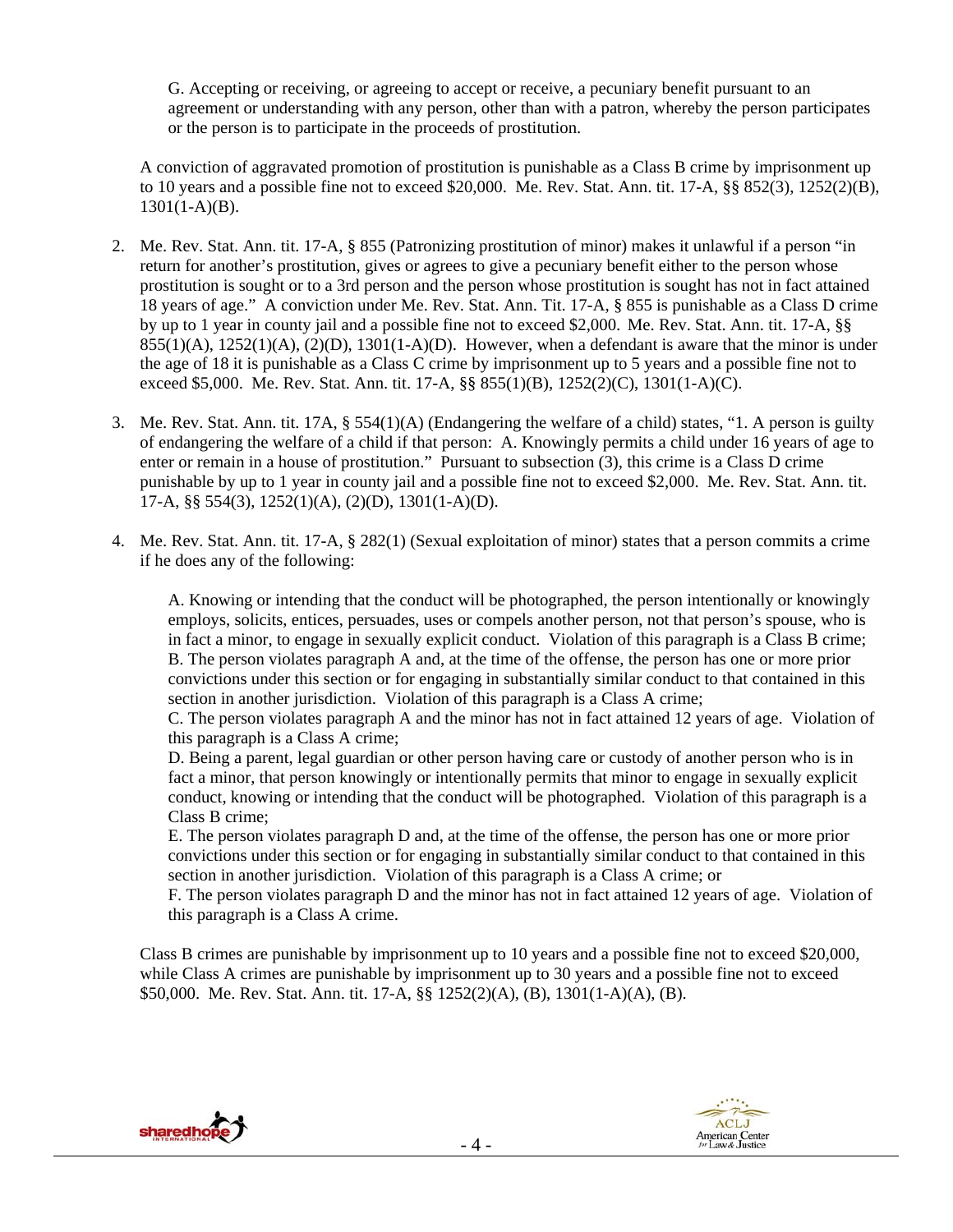Certain sexual offenses also may apply in cases involving the commercial sexual exploitation of a child. These include the following:

- 1. Me. Rev. Stat. Ann. tit. 17-A, § 254(1)(A) (Sexual abuse of minors) provides that a Class D crime occurs when a person "engages in a sexual act<sup>6</sup> with another person, not the actor's spouse, who is either 14 or 15 years of age and the actor is at least 5 years older than the other person." A Class D crime is punishable by up to 1 year in county jail and a possible fine not to exceed \$2,000. Me. Rev. Stat. Ann. tit. 17-A, §§ 1252(1)(A), (2)(D), 1301(1-A)(D). If the offender is 10 or more years older than the victim, then it is a Class C crime punishable by imprisonment up to 5 years and a possible fine not to exceed §5,000. Me. Rev. Stat. Ann. tit. 17-A, §§ 254(1)(A-2), 1252(2)(C), 1301(1-A)(C).
- 2. A defendant can be convicted under Me. Rev. Stat. Ann. tit. 17-A, § 253 (Gross sexual assault) for engaging in a "sexual act"<sup>7</sup> with a minor under 14 who is not his or her spouse. Me. Rev. Stat. Ann. tit. 17-A, § 253(1)(B). Gross sexual conduct is a Class A crime, punishable by imprisonment up to 30 years and a possible fine not to exceed \$50,000. Me. Rev. Stat. Ann. tit. 17-A, §§ 253(1)(B), 1252(2)(A), 1301(1-  $A)(A)$ .
- 3. Me. Rev. Stat. Ann. tit. 17-A, § 255-A (Unlawful sexual contact) makes it illegal if a person "intentionally subjects another person to any sexual contact<sup>38</sup> when, among other circumstances, the offender is at least 3 years older than the victim who is under the age of 14. Me. Rev. Stat. Ann. tit. 17-A, § 255-A(1)(E). When the victim is 12-14, a violation is a Class C crime punishable by imprisonment up to 5 years and a possible fine not to exceed \$5,000; however, when the victim is younger than 12 the violation increases to a Class B crime punishable by imprisonment up to 10 years and a possible fine not to exceed \$20,000. Me. Rev. Stat. Ann. tit. 17-A, §§ 255-A(1)(E), (E-1), 1252(2)(B), (C), 1301(1-A)(B), (C). The violation increases further when the sexual contact includes penetration. Defendants who engage in sexual contact that includes penetration with a victim 12-14 years old will be guilty of a Class B crime punishable by imprisonment up to 10 years and a possible fine not to exceed \$20,000; however, when the victim is under 12 and the act includes penetration, defendants will face a Class A crime punishable by imprisonment up to 30 years and a possible fine not to exceed \$50,000. Me. Rev. Stat. Ann. tit. 17-A, §§ 255-A(1)(F), (F-1), 1252(2)(A), (B),  $1301(1-A)(A)$ , (B).
- 4. Under Me. Rev. Stat. Ann. tit. 17-A, § 260(1)(C) (Unlawful sexual touching), a person who is at least 5 years older than his victim and intentionally subjects a child under 14 (who is not his spouse) to sexual touching<sup>9</sup> will be guilty of a Class D crime. When found guilty of a Class D crime, defendants face up to 1

purpose of arousing or gratifying sexual desire." Me. Rev. Stat. Ann. tit. 17-A, § 251(G).





 $\overline{a}$  $6$  Me. Rev. Stat. Ann. tit 17-A,  $\S 251(1)(C)$  defines "sexual act" for purposes of Chapter 11 (Sexual assaults), which includes Me. Rev. Stat. Ann. tit. 17-A, § 254 (Sexual abuse of minors), § 253 (Gross sexual assault), and § 255-A (Unlawful sexual contact), as the following:

<sup>1)</sup> Any act between 2 persons involving direct physical contact between the genitals of one and the mouth or anus of the other, or direct physical contact between the genitals of one and the genitals of the other;

<sup>2)</sup> Any act between a person and an animal being used by another person which act involves direct physical contact between the genitals of one and the mouth or anus of the other, or direct physical contact between the genitals of one and the genitals of the other; or

<sup>3)</sup> Any act involving direct physical contact between the genitals or anus of one and an instrument or device manipulated by another person when that act is done for the purpose of arousing or gratifying sexual desire or for the purpose of causing bodily injury or offensive physical contact.

A sexual act may be proved without allegation or proof of penetration. <sup>7</sup> *See supra* note 6.

<sup>&</sup>lt;sup>8</sup> Me. Rev. Stat. Ann. tit 17-A, § 251(1)(D) (Definitions and general provisions) defines "sexual contact" as "any touching of the genitals or anus, directly or through clothing, other than as would constitute a sexual act, for the purpose of arousing or gratifying sexual desire or for the purpose of causing bodily injury or offensive physical contact."<br><sup>9</sup> "Sexual touching" is defined as "any touching of the breasts, buttocks, groin or inner thigh, directly or through clothing, for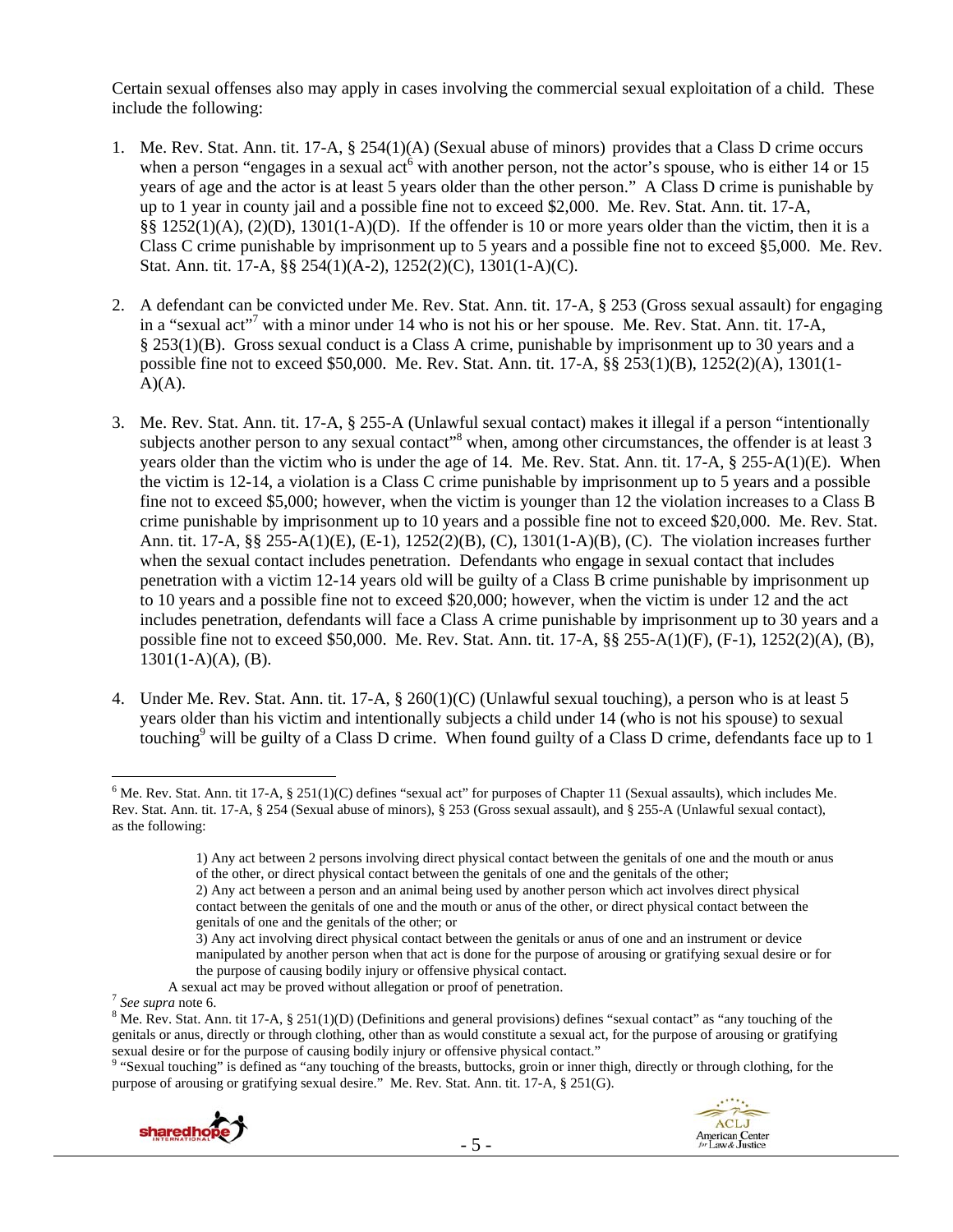year in county jail and a possible fine not to exceed \$2,000. Me. Rev. Stat. Ann. tit. 17-A, §§ 1252(1)(A),  $(2)(D), 1301(1-A)(D).$ 

- 5. Under Me. Rev. Stat. Ann. tit. 17-A, § 256(1)(A) (Visual sexual aggression against child),
	- 1. A person is guilty of visual sexual aggression against a child if:

A. For the purpose of arousing or gratifying sexual desire or for the purpose of causing affront or alarm, the actor, having in fact attained 18 years of age, exposes the actor's genitals to another person or causes the other person to expose that person's genitals to the actor and the other person, not the actor's spouse, has not in fact attained 14 years of age. Violation of this paragraph is a Class D crime.

Class D crimes are punishable by up to 1 year in county jail and a possible fine not to exceed \$2,000. Me. Rev. Stat. Ann., tit. 17-A, §§ 1252(2)(D), 1301(1-A)(D). However, when the victim is less than 12 years old, defendants will be guilty of a Class C crime punishable by imprisonment up to 5 years and a possible fine not to exceed \$5,000. Me. Rev. Stat. Ann. tit. 17-A, §§ 256(1)(B), 1252(2)(C), 1301(1-A)(C).

*1.3 CSEC or prostitution statutes refer to the sex trafficking statute to identify the commercially sexually exploited minor as a trafficking victim.*

Maine's CSEC laws and sexual offense laws do not refer to Me. Rev. Stat. Ann. tit. 5, § 4701 (Remedies for human trafficking), which provides a civil cause of action to victims of human trafficking offenses, and do not otherwise clarify the status of the minor victim as a trafficking victim. Neither do these laws refer to the operable criminal statutes for human trafficking, Me. Rev. Stat. Ann. tit. 17-A, § 301 (Kidnapping) and § 302 (Criminal restraint), to clarify crimes of CSEC as trafficking crimes.

1.3.1 Recommendation: Amend Me. Rev. Stat. Ann. tit. 17-A, § 852 (Aggravated promotion of prostitution), § 855 (Patronizing prostitution of minor), and § 282 (Sexual exploitation of a minor) to refer to Me. Rev. Stat. Ann. tit. 5, § 4701 (Remedies for human trafficking) to clarify that commercially sexually exploited minors are victims of trafficking.



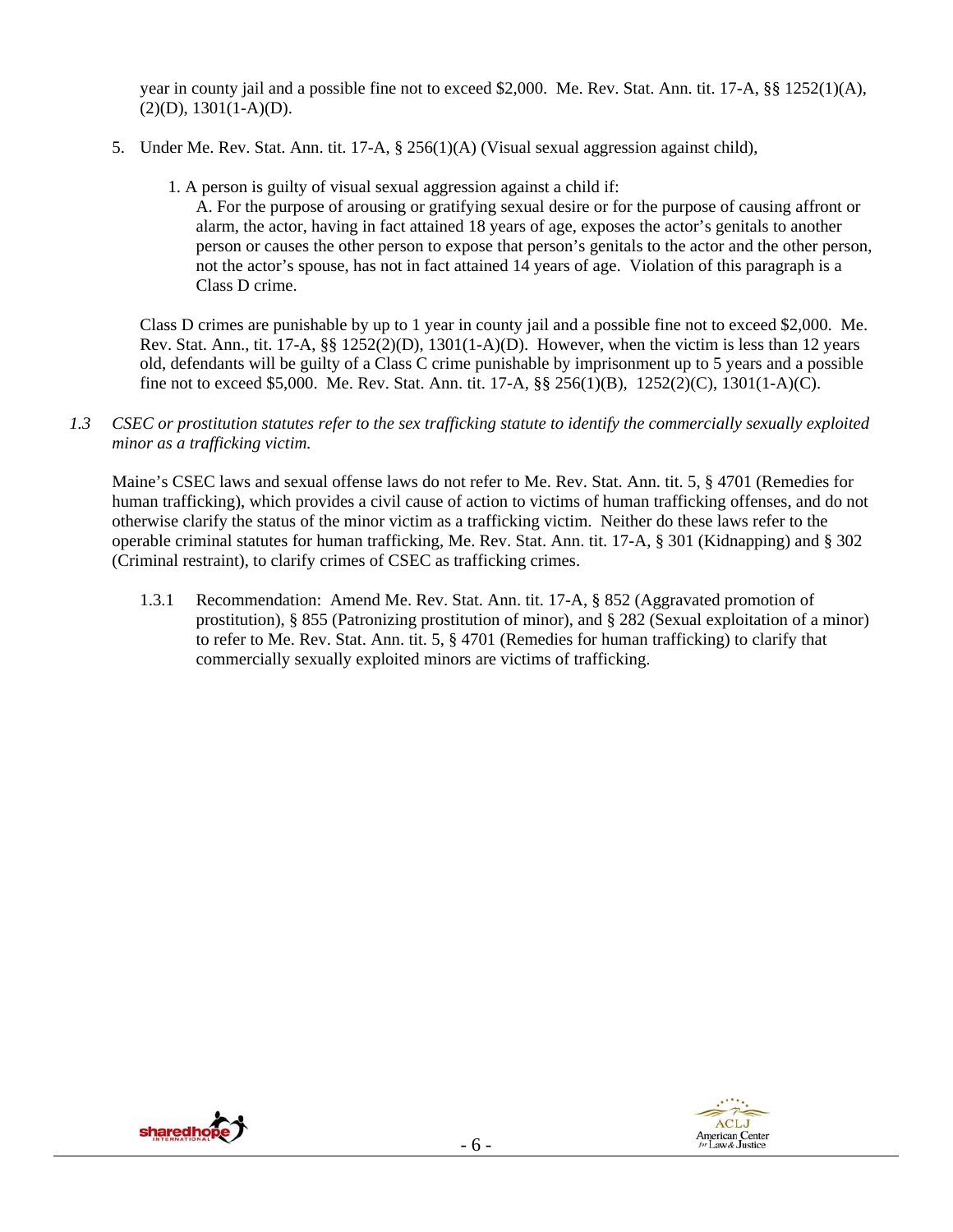#### Framework Issue 2: Criminal provisions Addressing demand

#### *Legal Components:*

- *2.1 The state sex trafficking law can be applied to buyers of commercial sex acts with a victim of domestic minor sex trafficking.*
- *2.2 Buyers of commercial sex acts with a minor can be prosecuted under CSEC laws.*
- *2.3 Solicitation of prostitution laws differentiate between buying sex acts with an adult and buying sex acts with a minor under 18.*
- *2.4 Penalties for buyers of commercial sex acts with minors are as high as federal penalties.*
- *2.5 Using the Internet to lure, entice, or purchase, or attempt to lure, entice, or purchase commercial sex acts with a minor is a separate crime or results in an enhanced penalty for buyers.*
- *2.6 No age mistake defense is permitted for a buyer of commercial sex acts with any minor under 18.*
- *2.7 Base penalties for buying sex acts with a minor are sufficiently high for all minors under 18 and not reduced for older minors.*
- *2.8 Financial penalties for buyers of commercial sex acts with minors are sufficiently high to make it difficult for buyers to hide the crime.*
- *2.9 Buying and possessing child pornography carries penalties as high as similar federal offenses.*
- *2.10 Convicted buyers of commercial sex acts with minors and child pornography are required to register as sex offenders.*

\_\_\_\_\_\_\_\_\_\_\_\_\_\_\_\_\_\_\_\_\_\_\_\_\_\_\_\_\_\_\_\_\_\_\_\_\_\_\_\_\_\_\_\_\_\_\_\_\_\_\_\_\_\_\_\_\_\_\_\_\_\_\_\_\_\_\_\_\_\_\_\_\_\_\_\_\_\_\_\_\_\_\_\_\_\_\_\_\_\_\_\_\_\_

#### *Legal Analysis:*

*2.1 The state sex trafficking law can be applied to buyers of commercial sex acts with a victim of domestic minor sex trafficking.* 

The plain language of Me. Rev. Stat. Ann. tit. 17-A, § 302 (Criminal restraint) and § 301 (Kidnapping) does not appear to apply to buyers of commercial sex with minors.<sup>10</sup>

- 2.1.1 Recommendation: Amend Me. Rev. Stat. Ann. tit. 17-A, § 302 (Criminal restraint) and § 301 (Kidnapping) to include language that reaches the buyers of commercial sex acts with minors, or enact a standalone human trafficking provision that reaches buyers of commercial sex with minors.
- *2.2 Buyers of commercial sex acts with a minor can be prosecuted under CSEC laws.*

Buying sex with a minor is illegal under Me. Rev. Stat. Ann. tit. 17-A, § 855(1)(A) (Patronizing prostitution of minor), which states that it is illegal when a person "in return for another's prostitution, gives or agrees to give a pecuniary benefit either to the person whose prostitution is sought or to a 3rd person and the person whose prostitution is sought has not in fact attained 18 years of age." This offense is a Class D crime except that subsection (1)(B) enhances the penalty to a Class C crime when the buyer "knows that the person whose prostitution is sought has not yet attained 18 years of age." A Class D crime is punishable by up to 1 year in county jail and a possible fine not to exceed \$2,000, while a Class C crime is punishable by imprisonment up to 5 years and a possible fine not to exceed \$5,000. Me. Rev. Stat. Ann. tit. 17-A, §§ 1252(1)(A), (2)(C), (D),  $1301(1-A)(C)$ , (D).

Several sexual offenses could be used to prosecute a buyer of commercial sex acts with a minor but do not specifically criminalize the commercial nature of the sexual exploitation and are not referred to in the human

<sup>10</sup> *See* discussion of relevant provisions *supra* Section 1.1.



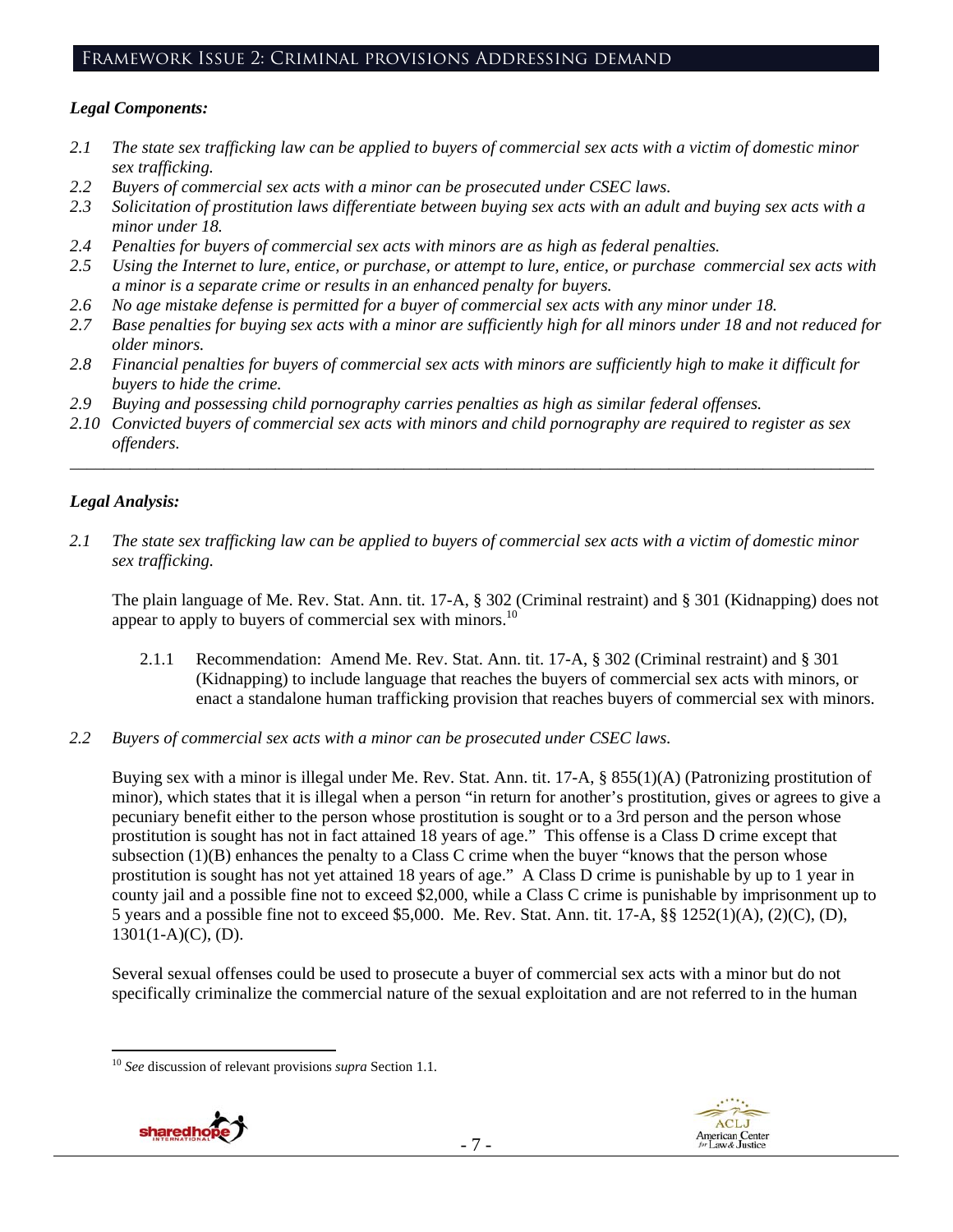trafficking statute to bring these criminal offenses within the reach of a trafficking offense under Me. Rev. Stat. Ann. tit. 17-A, § 301 (Kidnapping) or § 302 (Criminal restraint).

- 2.2.1 Recommendation: Amend Me. Rev. Stat. Ann. tit. 17-A, § 855 (Patronizing prostitution of minor) and the applicable sexual offense laws to refer cases of commercial sexual exploitation to Me. Rev. Stat. Ann. tit. 17-A, § 301 (Kidnapping) or § 302 (Criminal restraint) for prosecution.
- *2.3 Solicitation of prostitution laws differentiate between buying sex acts with an adult and buying sex acts with a minor under 18.*

Solicitation laws make buying sex with a minor a separate crime from that of buying sex with an adult.

Me. Rev. Stat. Ann. tit 17-A, § 853-B(1)(A) (Engaging a prostitute) makes it a Class E crime if a person "engages a prostitute" who is an adult. "Engages a prostitute" is defined for the purpose of this statute in Me. Rev. Stat. Ann. tit. 17-A, § 851(1-A) as "providing or agreeing to provide, either to the person whose prostitution is sought or to a 3rd person, pecuniary benefit in return for a sexual act or sexual contact." Class E crimes are punishable by up to 6 months in county jail and a possible fine not to exceed \$1,000.<sup>11</sup> Me. Rev. Stat. Ann. tit. 17-A, §§ 1252(1)(A), (2)(E), 1301(1-A)(E).

In contrast, under Me. Rev. Stat. Ann. tit. 17-A, § 855 (Patronizing prostitution of minor), the buyer will be guilty of, at a minimum, a Class D crime punishable by up to 1 year in county jail and a possible fine not to exceed \$2,000. Me. Rev. Stat. Ann. tit. 17-A, §§ 855(1)(A), 1252(1)(A), (2)(D), 1301(1-A)(D). When the buyer "knows that the person whose prostitution is sought has not yet attained 18 years of age," the violation increases to a Class C crime punishable by imprisonment up to 5 years and a possible fine not to exceed \$5,000. Me. Rev. Stat. Ann. tit. 17-A, §§ 855(1)(B), 1252(2)(C), 1301(1-A)(C).

*2.4 Penalties for buyers of commercial sex acts with minors are as high as federal penalties.* 

A conviction under Me. Rev. Stat. Ann. tit. 17-A, § 855 (Patronizing prostitution of minor) is punishable as a Class D crime by up to 1 year in county jail and a possible fine not to exceed \$2,000. Me. Rev. Stat. Ann. tit. 17-A,  $\S$ § 855(1)(A), 1252(1)(A), (2)(D), 1301(1-A)(D). However, when the buyer "knows that the person whose prostitution is sought has not yet attained 18 years of age," the crime is punishable as a Class C crime by imprisonment up to 5 years and a possible fine not to exceed \$5,000. Me. Rev. Stat. Ann. tit. 17-A, §§ 855(1)(B), 1252(2)(C), 1301(1-A)(C).

Buyers face similar or greater penalties under Maine's sexual offense laws. A violation of Me. Rev. Stat. Ann. tit. 17-A, § 254(1)(A) (Sexual abuse of minors) occurs when a buyer engages in a sexual act<sup>12</sup> with a 14 or 15 year old and is at least 5 years older than the minor. A conviction under this offense is punishable as a Class D crime by up to 1 year in county jail and a possible fine not to exceed \$2,000, unless the offender is over 10 years older than the minor, in which case it is punishable as a Class C crime by imprisonment up to 5 years and a possible fine not to exceed \$5,000. Me. Rev. Stat. Ann. tit. 17-A, §§ 254(1)(A), (A-2), 1252(1)(A), (2)(C), (D),  $1301(1-A)(C)$ , (D).

When the child is under 14, a buyer who engages in a sexual act with a child can be convicted of violating Me. Rev. Stat. Ann. tit. 17-A, § 253 (Gross sexual assault), punishable as a Class A crime by imprisonment up to 30 years and a possible fine not to exceed \$50,000. Me. Rev. Stat. Ann. tit. 17-A, §§ 253(1)(B), 1252(2)(A), 1301(1-A)(A). Similarly, a buyer who has sexual contact with a child between 12 and 14 years of age may be

<sup>12</sup> *See supra* note 6.





 $\overline{a}$ <sup>11</sup> If the defendant has been convicted of Me. Rev. Stat. Ann. tit. 17-A,  $\S$  853-B within the prior 2 years, the violation increases to a Class D crime punishable by up to 1 year in county jail and a possible fine not to exceed \$2,000. Me. Rev. Stat. Ann. tit.17-A, §§ 853-B(1)(B), 1252(1)(A), (2)(D), 1301(1-A)(D).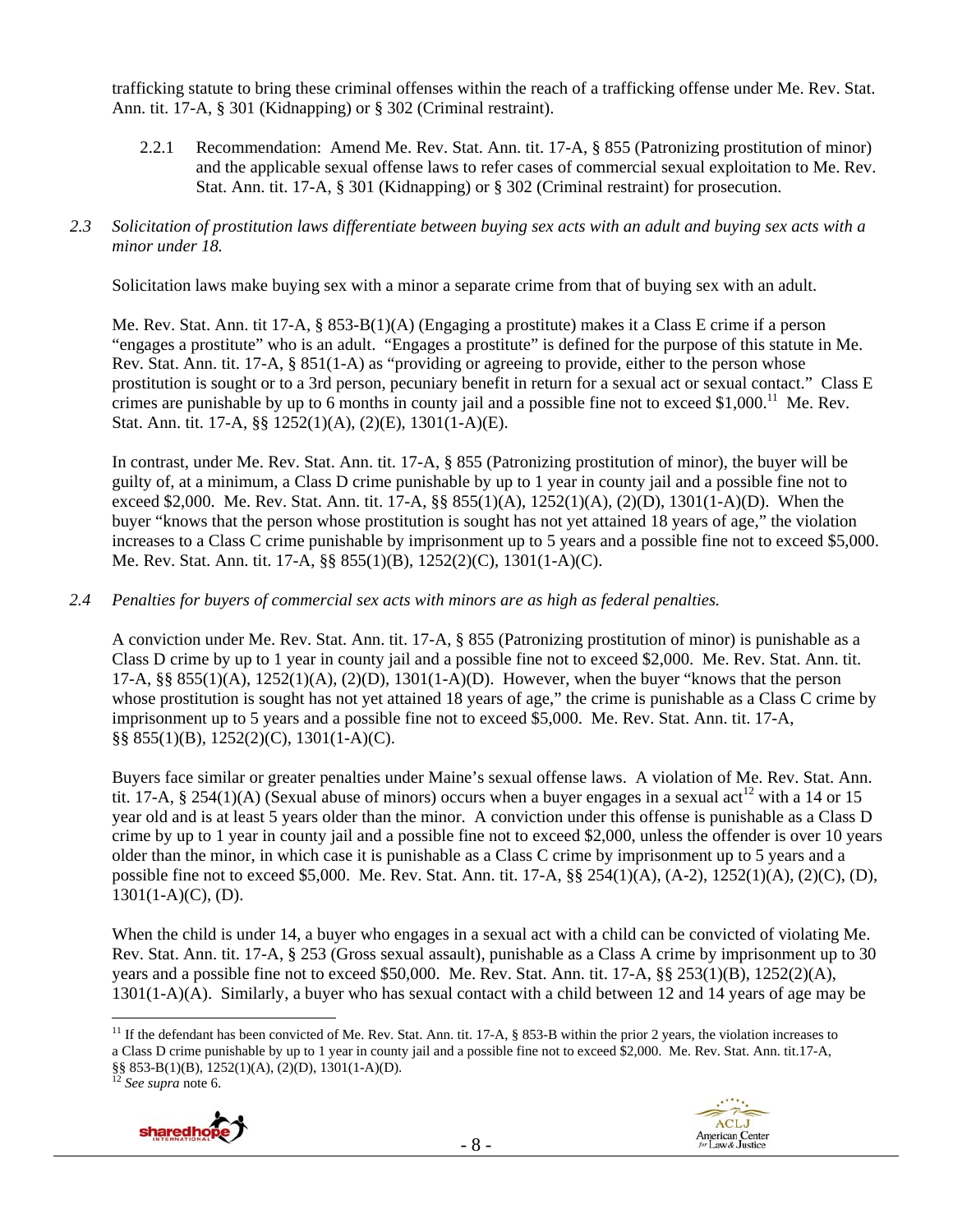convicted under Me. Rev. Stat. Ann. tit. 17-A, § 255-A (Unlawful sexual contact), punishable as a Class C crime by imprisonment up to 5 years and a possible fine not to exceed \$5,000. Me. Rev. Stat. Ann. tit. 17-A, §§ 255-A(1)(E), 1252(2)(C), 1301(1-A)(C). When the victim is less than 12 years old, unlawful sexual contact is punishable as a Class B crime by imprisonment up to 10 years and a possible fine not to exceed \$20,000. Me. Rev. Stat. Ann. tit. 17-A,  $\S$  $\S$  255-A(1)(E-1), 1252(2)(B), 1301(1-A)(B). In addition, the crime is punishable as a Class B crime when buyers who engage in sexual contact that includes penetration with a victim 12-14 years old, and, when the victim is under 12, it is punishable as a Class A crime by imprisonment up to 30 years and a possible fine not to exceed \$50,000. Me. Rev. Stat. Ann. tit. 17-A, §§ 255-A(1)(F-1), 1252(2)(A), 1301(1-  $A)(A)$ .

A conviction under Me. Rev. Stat. Ann. tit. 17-A,  $\S 260(1)(C)$  (Unlawful sexual touching)<sup>13</sup> is punishable as a Class D crime by up to 1 year in county jail and a possible fine not to exceed \$2,000. Me. Rev. Stat. Ann. tit. 17-A, §§ 1252(1)(A), (2)(D), 1301(1-A)(D). Lastly, a conviction under Me. Rev. Stat. Ann. tit. 17-A, § 256(1)(A) (Visual sexual aggression against child) is punishable as a Class D crime by up to 1 year in county jail and a possible fine not to exceed \$2,000, but where the victim is less than 12 years old, the crime is a Class C punishable by imprisonment up to 5 years and a possible fine not to exceed \$5,000. Me. Rev. Stat. Ann. tit. 17-A §§ 256(1)(A)-(B), 1252(1)(A), (2)(C), (D), 1301(1-A)(C), (D).

In comparison, if the victim is under the age of 14, a conviction under the Trafficking Victims Protection Act  $(TVPA)^{14}$  for child sex trafficking is punishable by 15 years to life imprisonment and a fine not to exceed \$250,000. 18 U.S.C. §§ 1591(b)(1), 3559(a)(1), 3571(b)(3). If the victim is between the ages of 14–17, a conviction is punishable by 10 years to life imprisonment and a fine not to exceed \$250,000. 18 U.S.C. §§ 1591(b)(2), 3559(a)(1), 3571(b)(3). A conviction is punishable by mandatory life imprisonment, however, if the buyer has a prior conviction for a federal sex offense<sup>15</sup> against a minor. 18 U.S.C. § 3559(e)(1). To the extent buyers can be prosecuted under other federal CSEC laws,<sup>16</sup> a conviction is punishable by penalties ranging from a fine not to exceed \$250,000 to life imprisonment and a fine not to exceed \$250,000.<sup>17</sup>

2.4.1 Recommendation: Amend Me. Rev. Stat. Ann. tit. 17-A, § 855 (Patronizing prostitution of minor) to refer prosecutions to a human trafficking law with penalties comparable with federal offenses of sex trafficking of a minor.

<sup>&</sup>lt;sup>17</sup> 18 U.S.C. §§ 2251A(b) (conviction punishable by imprisonment for 30 years to life and a fine), 2251(e) (conviction punishable by imprisonment for 15–30 years and a fine), 2423(a) (conviction punishable by imprisonment for 10 years to life and a fine),  $2422(a)$  (conviction punishable by a fine, imprisonment up to 20 years, or both),  $2252(a)(2)$ , (4) (stating that a conviction under subsection (a)(2) is punishable by imprisonment for  $5-20$  years and a fine, while a conviction under subsection (a)(4) is punishable by imprisonment up to 10 years, a fine, or both.); *see also* 18 U.S.C §§ 3559(a)(1) (classifying all of the above listed offenses as felonies), 3571(b)(3) (providing a fine up to \$250,000 for any felony conviction).





<sup>&</sup>lt;sup>13</sup> *Supra* note 9.<br><sup>14</sup> Trafficking Victims Protection Act (TVPA) of 2000, Pub. L. No. 106-386, 114 Stat. 1464, 1466 (codified in scattered sections of 18 and 22 U.S.C.).

<sup>&</sup>lt;sup>15</sup> Pursuant to 18 U.S.C. § 3559(e)(2), "federal sex offense" is defined as

an offense under section 1591 [18 USCS § 1591] (relating to sex trafficking of children), 2241 [18 USCS § 2241] (relating to aggravated sexual abuse), 2242 [18 USCS § 2242] (relating to sexual abuse), 2244(a)(1) [18 USCS §  $2244(a)(1)$ ] (relating to abusive sexual contact),  $2245$  [18 USCS § 2245] (relating to sexual abuse resulting in death), 2251 [18 USCS § 2251] (relating to sexual exploitation of children), 2251A [18 USCS § 2251A] (relating to selling or buying of children), 2422(b) [18 USCS § 2422(b)] (relating to coercion and enticement of a minor into prostitution), or

<sup>2423(</sup>a) [18 USCS § 2423(a)] (relating to transportation of minors).<br><sup>16</sup> 18 U.S.C. §§ 2251A(b) (Selling or buying of children), 2251(a) (Sexual exploitation of children), 2423(a) (Transportation of a minor with intent for minor to engage in criminal sexual activity), 2422(a) (Coercion and enticement), 2252(a)(2), (a)(4) (Certain activities relating to material involving the sexual exploitation of minors).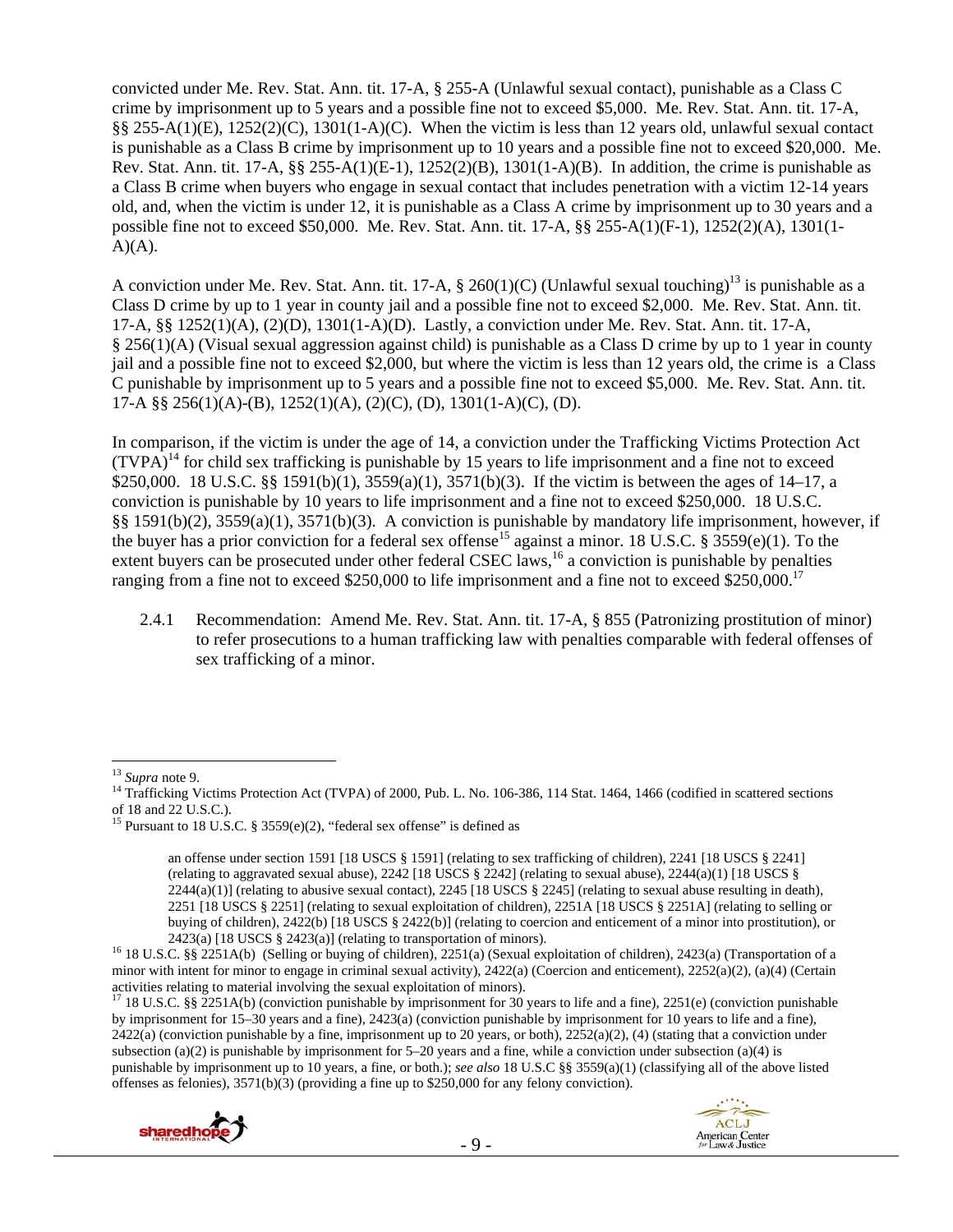*2.5 Using the Internet to lure, entice, or purchase, or attempt to lure, entice, or purchase commercial sex acts with a minor is a separate crime or results in an enhanced penalty for buyers.* 

While not limited in application to commercial sex acts, the use of the Internet to entice or solicit any sexual act from a minor under the age of 14 is illegal under Me. Rev. Stat. Ann. tit. 17-A, § 259(1-A) (Solicitation of child by computer to commit a prohibited act). Pursuant to Me. Rev. Stat. Ann. tit. 17-A, § 259(1-A),

A person is guilty of soliciting a child by a computer to commit a prohibited act if:

A. The actor:

1) Uses a computer knowingly to solicit, entice, persuade or compel another person to meet with the actor;

2) Is at least 16 years of age;

3) Knows or believes that the other person is less than 14 years of age; and

4) Is at least 3 years older than the expressed age of the other person; and

B. The actor has the intent to engage in any one of the following prohibited acts with the other person:

1) A sexual act;

2) Sexual contact; or

3) Sexual exploitation of a minor pursuant to section 282.

Violation of this subsection is a Class D crime.

A Class D crime is punishable by up to 1 year in county jail and a possible fine not to exceed \$2,000. Me. Rev. Stat. Ann. tit. 17-A,  $\S$  $\S$  1252(1)(A), (2)(D), 1301(1-A)(D). If the victim is under 12, the buyer is guilty of a Class C crime punishable by imprisonment up to 5 years and a possible fine not to exceed \$5,000. Me. Rev. Stat. Ann. tit. 17-A, §§ 259(1-B), 1252(2)(C), 1301(1-A)(C). In addition, pursuant to Me. Rev. Stat. Ann. tit. 15, § 5821(7-A) (Subject property), buyers may be ordered to forfeit all computers and computer equipment used in connection with a violation of Me. Rev. Stat. Ann. tit. 17-A, § 259.

- 2.5.1 Recommendation: Enact a separate law that criminalizes the use of the Internet to lure, entice, recruit or purchase commercial sex acts with a minor or impose enhanced penalties on buyers of commercial sex with minors under Me. Rev. Stat. Ann. tit. 17-A, § 259(1-A) (Solicitation of child by computer to commit a prohibited act) where the defendant's purpose is to lure, entice, recruit or purchase commercial sex acts with a minor.
- 2.5.2 Recommendation: Amend Me. Rev. Stat. Ann. tit. 17-A, § 259(1-A) (Solicitation of child by computer to commit a prohibited act) to raise the applicable age of minority from under 14 to under 18.
- *2.6 No age mistake defense is permitted for a buyer of commercial sex acts with any minor under 18.*

Buyers of sex with minors can be convicted of Me. Rev. Stat. Ann. tit. 17-A, § 855(1)(A) (Patronizing prostitution of minor) without regard to whether they knew that the child was under 18 years old. Subsection (1)(B), however, establishes that knowledge of age results in an enhanced crime classification. Therefore, a defense of age mistake could be asserted to avoid the enhanced crime classification, but not ultimate liability.

Most of the sexual offense laws that apply to buyers, including Me. Rev. Stat. Ann. tit. 17-A, § 253(1) (Gross sexual assault), § 255-A (Unlawful sexual contact), § 256 (Visual sexual aggression against child), § 258 (Sexual misconduct with a child under 14 years of age), and § 260 (Unlawful sexual touching) do not appear to make available a mistake of age defense, as they all depend on whether the victim "has not in fact attained" or "is in fact less than" the applicable age. On the other hand, Me. Rev. Stat. Ann. tit. 17-A, § 254(2) (Sexual abuse of minors) makes a mistake of age defense available for violations of subsection  $(1)(A)$ – $(A-2)$  by stating,

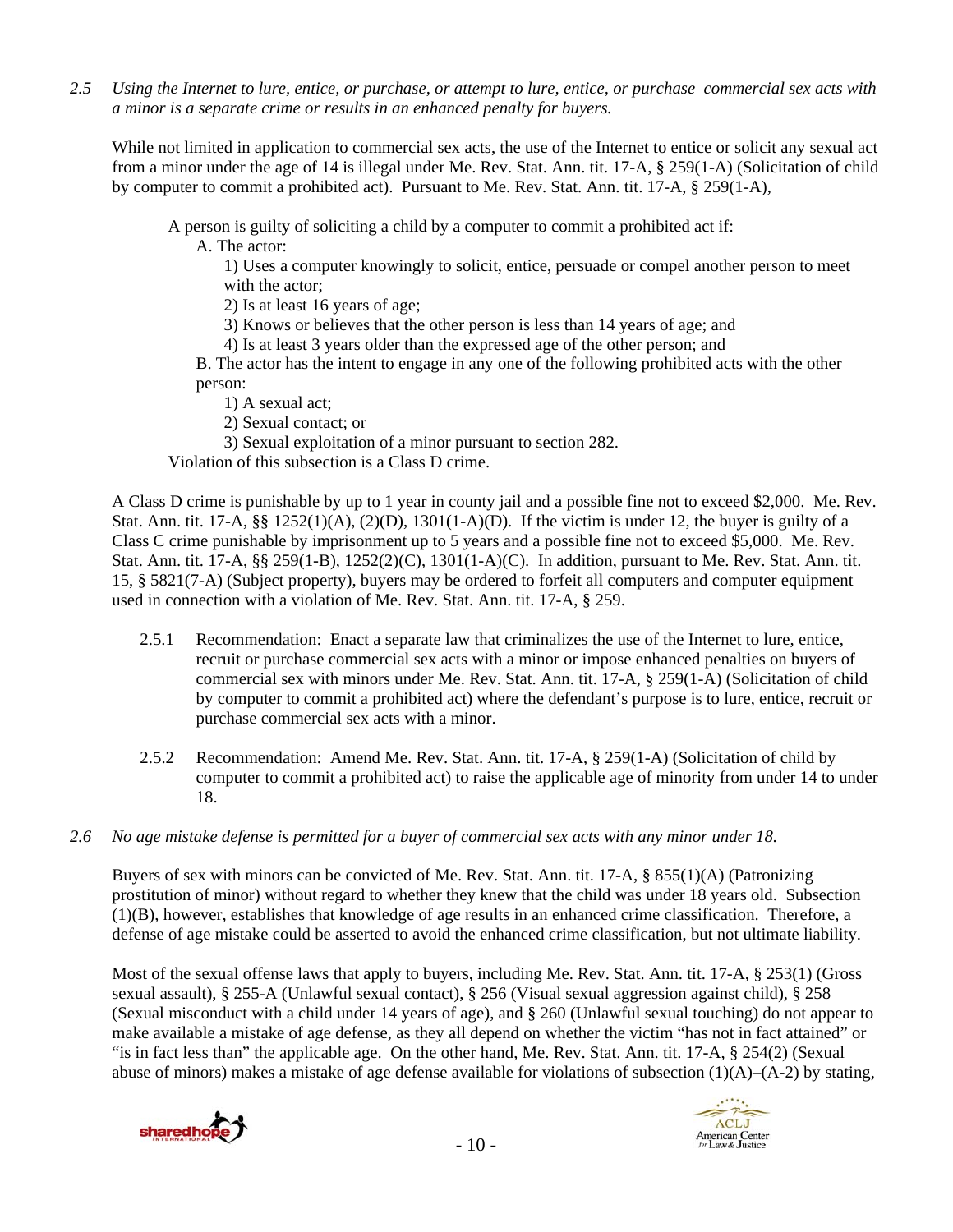"It is a defense to a prosecution . . . that the actor reasonably believed the other person is at least 16 years of age."

*2.7 Base penalties for buying sex acts with a minor are sufficiently high for all minors under 18 and not reduced for older minors.* 

Me. Rev. Stat. Ann. tit. 17-A, § 855 (Patronizing prostitution of minor) applies the same penalty for all offenders against any minor under the age of 18. Patronizing prostitution of a minor is a Class D crime punishable by up to 1 year in county jail and a possible fine not to exceed \$2,000, or a Class C crime punishable by imprisonment up to 5 years and a possible fine not to exceed \$5,000 if the defendant "knows that the person whose prostitution is sought has not yet attained 18 years of age." Me. Rev. Stat. Ann. tit. 17-A, §§ 855(1)(B),  $1252(1)(A), (2)(C), (D), 1301(1-A)(C), (D).$ 

Maine's sexual offense laws, however, do stagger penalties based on the minor's age. Me. Rev. Stat. Ann. tit. 17-A, § 254 (Sexual abuse of minors) only applies to minors who are 14 or 15 years old, while Me. Rev. Stat. Ann. tit. 17-A, § 253 (Gross sexual assault), § 255-A (Unlawful sexual contact), § 260 (Unlawful sexual touching), and § 256 (Visual sexual aggression against child) only apply to minors under the age of 14.

#### *2.8 Financial penalties for buyers of commercial sex acts with minors are sufficiently high to make it difficult for buyers to hide the crime.*

Although buyers do not clearly face liability for civil damages under Me. Rev. Stat. Ann. tit. 5, § 4701 (Remedies for human trafficking), buyers convicted of sexual offense crimes may be required to pay fines or make restitution to the victim.

Under Maine's criminal laws, buyers of sex with minors may be required to pay fines between \$2,000 and \$50,000. A buyer convicted of Me. Rev. Stat. Ann. tit. 17-A, § 855 (Patronizing prostitution of minor) may be required to pay a fine up to \$2,000 or, if the buyer knows the victim is under 18, the fine may be increased to \$5,000. Me. Rev. Stat. Ann. tit. 17-A, §§ 855(1)(A), (B), 1301(1-A)(D), (C). Sexual offenses carry possible fines of \$2,000 to \$50,000. Me. Rev. Stat. Ann. tit. 17-A, §§ 1301(1-A)(A), (D), 254(1)(A), 253(1)(B)-(C),  $255-A(1)(F)$ ,  $(F-1)$ .

While it may not be applicable in all cases of buyers, some buyers may fall under Maine's restitution provisions. Pursuant to Me. Rev. Stat. Ann. tit. 17-A, § 1325(1) (Criteria for restitution),

Restitution may be authorized, in whole or in part, as compensation for economic loss. In determining the amount of restitution authorized, the following shall be considered:

A. The contributory misconduct of the victim;

B. Failure to report the crime to a law enforcement officer within 72 hours after its occurrence, without good cause for failure to report within that time; and

C. The present and future financial capacity of the offender to pay restitution.

Me. Rev. Stat. Ann. tit. 17-A, § 1322(3) states,

"Economic loss" includes economic detriment consisting of environmental clean-up expense, property loss, allowable expense,<sup>18</sup> work loss, replacement services loss and, if injury causes death, dependent's

reasonable charges incurred for reasonably needed products, services and accommodations, including those for medical care, rehabilitation, rehabilitative occupational training, counseling services and other remedial treatment and care, and nonmedical remedial care and treatment rendered in accordance with a recognized religious method of healing. The



 $\overline{a}$ <sup>18</sup> Me. Rev. Stat. Ann. tit. 17-A, § 1322(3)(A) defines "allowable expense" as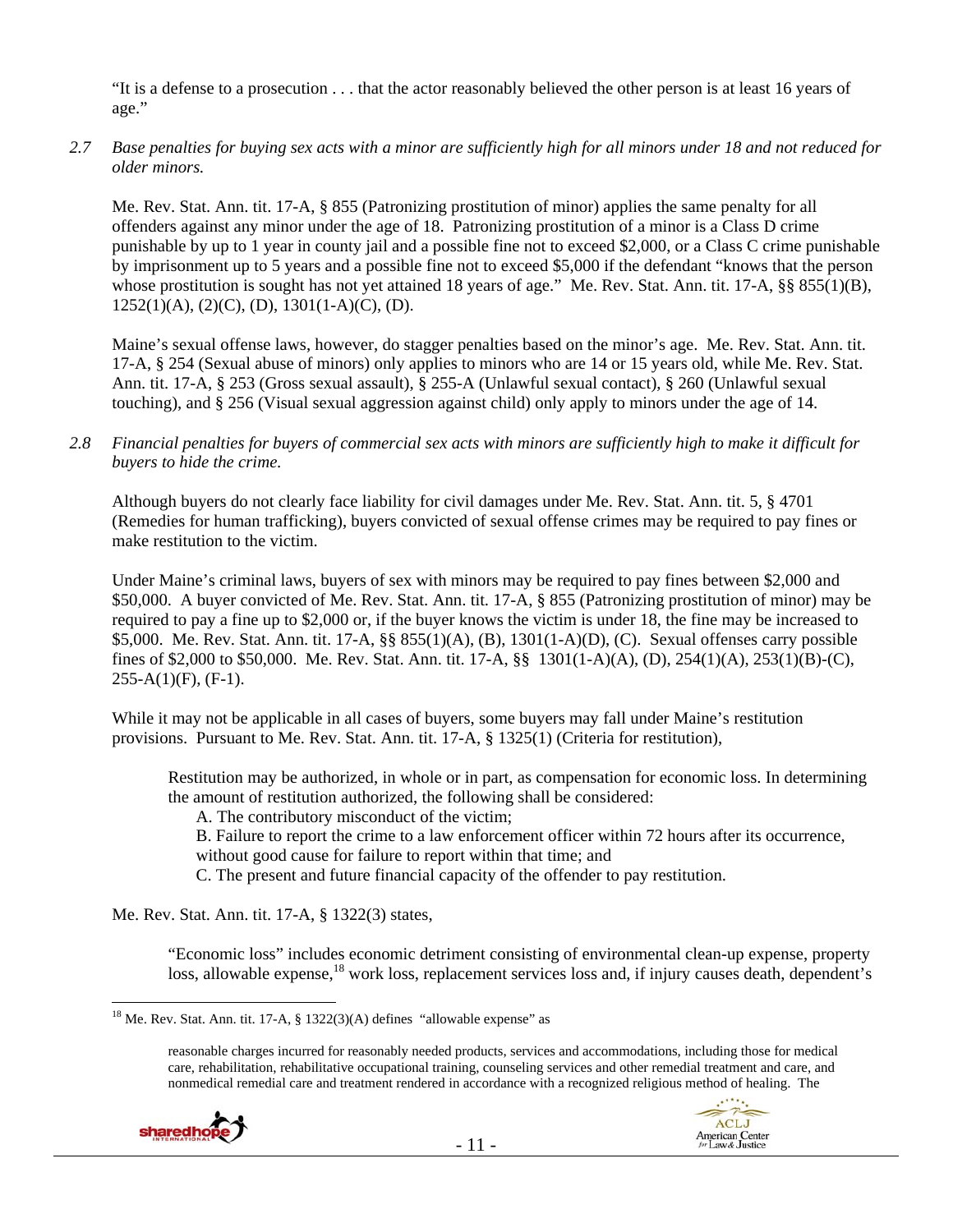economic loss and dependent's replacement services loss. Noneconomic detriment is not loss. Economic detriment is loss although caused by pain and suffering or physical impairment. "Economic loss" includes expenses of an emergency response by any public agency and critical investigation expenses.

However, Me. Rev. Stat. Ann. tit. 17-A, § 1325(2) prohibits the award of restitution, among others,

B. To a victim who is an accomplice of the offender;

C. To a victim who has otherwise been compensated from a collateral source, but economic loss in excess of the collateral compensation may be authorized; and

D. When the amount and method of payment of monetary restitution or the performance of service restitution creates an excessive financial hardship on the offender or dependent of the offender. In making this determination, all relevant factors must be considered . . .

. . . .

If buyers of sex with minors are found guilty of Me. Rev. Stat. Ann. tit. 17-A, § 284 (Possession of sexually explicit material), a prosecutor may request that the court order forfeiture "to the State of any equipment, including computers, that may have facilitated the commission of the offense" if the State can prove "by a preponderance of the evidence that the equipment was used to facilitate the commission of a violation." Me. Rev. Stat. Ann. tit. 17-A, § 285(1), (3), (4). In addition, any child pornography in the possession of a buyer "that depicts a person who has not attained 16 years of age engaging in sexually explicit conduct is declared to be contraband and may be seized by the State." Me. Rev. Stat. Ann. tit. 17-A, § 284(4). Also, pursuant to Me. Rev. Stat. Ann. tit. 15, § 5821(7-A) (Subject property), buyers may be ordered to forfeit all computers and computer equipment used in connection with a violation of Me. Rev. Stat. Ann. tit. 17-A, § 259 (Solicitation of child by computer to commit a prohibited act).

*2.9 Buying and possessing child pornography carries penalties as high as similar federal offenses.* 

Pursuant to Me. Rev. Stat. Ann. tit. 17-A, § 284(1)(A) (Possession of sexually explicit material),

1. A person is guilty of possession of sexually explicit material if that person:

A. Intentionally or knowingly transports, exhibits, purchases, possesses or accesses with intent to view any book, magazine, newspaper, print, negative, slide, motion picture, computer data file, videotape or other mechanically, electronically or chemically reproduced visual image or material that the person knows or should know depicts another person engaging in sexually explicit conduct, and:

1) The other person has not in fact attained 16 years of age; or

2) The person knows or has reason to know that the other person has not attained 16 years of age.

. . . .

Possession of sexually explicit material is a Class D crime punishable by up to 1 year in county jail and a possible fine not to exceed \$2,000, but, if the defendant has a prior conviction for "engaging in substantially similar conduct," the classification is increased to a Class C crime punishable by imprisonment up to 5 years and a possible fine not to exceed \$5,000. Me. Stat. Rev. Ann. tit. 17-A, § 284(1)(A), (B), 1252(1)(A), (2)(C), (D), 1301(1-A)(C), (D). In addition, if the sexually exploited minor is under 12, or the defendant believes the person to be under 12, the defendant will be guilty of a Class C crime punishable by imprisonment up to 5 years

 term includes reasonable and customary charges incurred for expenses in any way related to funeral, cremation and burial. It does not include that portion of a charge for a room in a hospital, clinic, convalescent or nursing home, or any other institution engaged in providing nursing care and related services, in excess of a reasonable and customary charge for semiprivate accommodations, unless other accommodations are medically required.

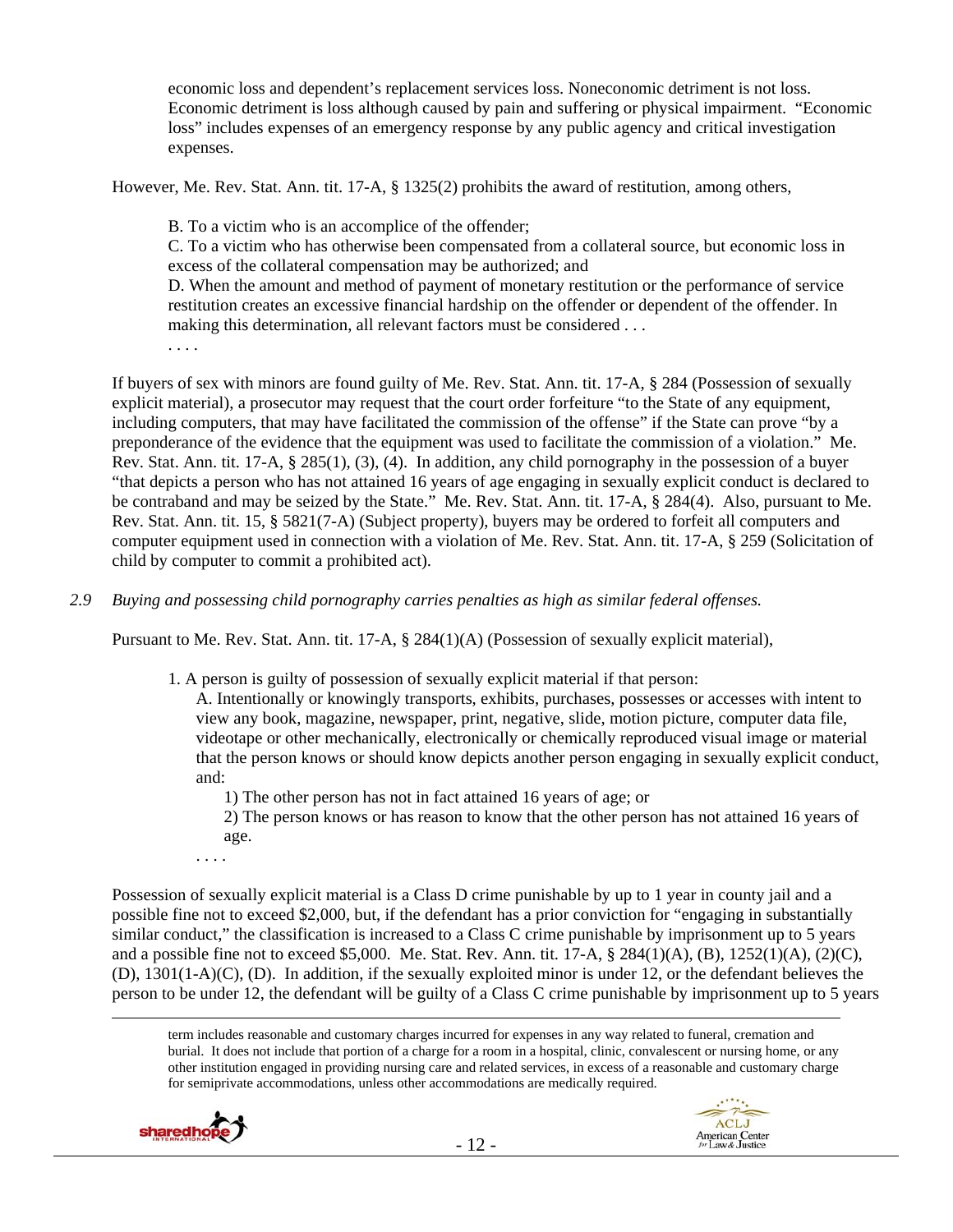and a possible fine not to exceed \$5,000, or a Class B crime if the defendant has a prior conviction, punishable by imprisonment up to 10 years and a possible fine not to exceed \$20,000. Me. Rev. Stat. Ann. tit. 17-A, §§ 284(1)(C), (D), 1252(2)(B), (C), 1301(1-A)(B), (C).

In comparison, a federal conviction for possession of child pornography<sup>19</sup> is generally punishable by imprisonment for 5–20 years and a fine not to exceed \$250,000.<sup>20</sup> Subsequent convictions, however, are punishable by imprisonment up to 40 years and a fine not to exceed  $$250,000.<sup>21</sup>$ 

- 2.9.1 Recommendation: Amend Me. Rev. Stat. Ann. tit. 17-A, § 284(1)(A) (Possession of sexually explicit material) to raise the age of protected minors to 18 and increase the penalties.
- *2.10 Convicted buyers of commercial sex acts with minors and child pornography are required to register as sex offenders.*

Maine's Sex Offender Registration and Notification Act of 1999, Me. Rev. Stat Ann. title 34-A, requires buyers sentenced for sex offenses and sexually violent offenses to register as sex offenders, unless they fall under the exceptions in Me. Rev. Stat. Ann. tit. 34-A, § 11202-A.<sup>22</sup> Me. Rev. Stat. Ann. tit. 34-A, § 11202. "Sex offenses" is defined as "a conviction for one of the following offenses or for an attempt or solicitation of one of the following offenses if the victim was less than 18 years of age at the time of the criminal conduct." Me. Rev.

1. EXCEPTION. Notwithstanding section 11202, a person is not required to register under this chapter if that person submits to the bureau, in a form to be determined by the bureau, documentation to establish the following:

F. Subsequent to the conviction for the sex offense or sexually violent offense, the person has not been convicted under the laws of any other jurisdiction of a crime that is punishable by a term of imprisonment exceeding one year. This paragraph does not include a crime under the laws of another jurisdiction that is classified by the laws of that jurisdiction as a misdemeanor and is punishable by a term of imprisonment of 2 years or less.



. . . .

<sup>&</sup>lt;sup>19</sup> 18 U.S.C. §§ 2252(a)(2), (a)(4) (Certain activities relating to material involving the sexual exploitation of minors), 2252A(a)(2)–(3) (Certain activities relating to material constituting or containing child pornography), 1466A(a), (b) (Obscene visual representations of the sexual abuse of children).

<sup>&</sup>lt;sup>20</sup> 18 U.S.C. §§ 2252(b) (stating that a conviction under subsection (a)(2) is punishable by imprisonment for 5–20 years and a fine, while a conviction under subsection (a)(4) is punishable by imprisonment up to 10 years, a fine, or both),  $2252A(b)(1)$  (a conviction is punishable by imprisonment for  $5-20$  years and a fine),  $1466A(a)$ , (b) (stating that a conviction under subsection (a) is "subject to the penalties provided in section 2252A(b)(1)," imprisonment for 5–20 years and a fine, while a conviction under subsection (b) is "subject to the penalties provided in section 2252A(b)(2)," imprisonment up to 10 years, a fine, or both); *see also* 18 U.S.C §§ 3559(a)(1) (classifying all of the above listed offenses as felonies), 3571(b)(3) (providing a fine up to \$250,000 for any felony conviction).

<sup>&</sup>lt;sup>21</sup> 18 U.S.C. §§ 2252(b) (stating if a person has a prior conviction under subsection (a)(2), or a list of other statutes, a conviction is punishable by a fine and imprisonment for 15–40 years, but if a person has a prior conviction under subsection (a)(4), or a list of other statutes, a conviction is punishable by a fine and imprisonment for  $10-20$  years),  $2252A(b)(1)$  (stating if a person has a prior conviction under subsection (a)(2), (a)(3), or a list of other statutes, a conviction is punishable by a fine and imprisonment for 15–40 years), 1466A(a), (b) (stating that the penalty scheme for section 2252A(b) applies); *see also* 18 U.S.C §§ 3559(a)(1) (classifying all of the above listed offenses as felonies),  $3571(b)(3)$  (providing a fine up to \$250,000 for any felony conviction).<br><sup>22</sup> Me. Rev. Stat. Ann. tit. 34-A, § 11202-A(1) (Exceptions) states,

B. The person's convictions do not include more than one Class A sex offense or sexually violent offense or more than one conviction in another jurisdiction for an offense that contains the essential elements of a Class A sex offense or sexually violent offense, whether or not the convictions occurred on the same date;

C. At the time of the offense, the person had not been previously sentenced in this State as an adult or as a juvenile sentenced as an adult for a sex offense or a sexually violent offense;

D. At the time of the offense, the person had not been previously sentenced in another jurisdiction as an adult or as a juvenile sentenced as an adult for an offense that contains the essential elements of a sex offense or a sexually violent offense;

E. Subsequent to the conviction for the sex offense or sexually violent offense, the person has not been convicted of a crime under Title 17 or Title 17-A in this State that is punishable by imprisonment for a term of one year or more; and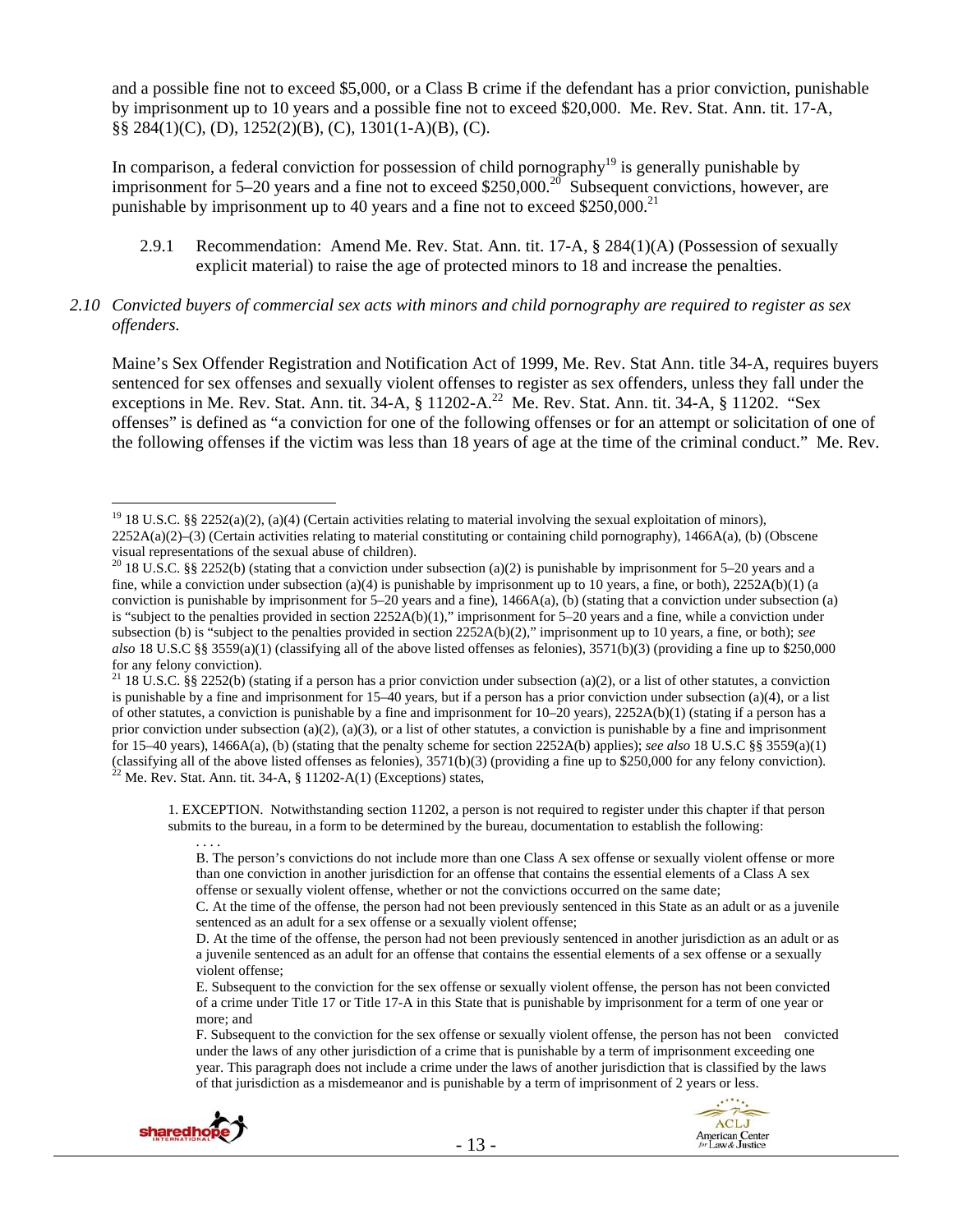Stat. Ann. tit. 34-A, § 11203(6)(A).<sup>23</sup> The listed offenses include Me. Rev. Stat. Ann. tit. 17-A, § 255-A (Unlawful sexual contact) (certain provisions), § 256 (Visual sexual aggression against child), § 258 (Sexual misconduct with a child under 14 years of age), § 259 (Solicitation of child by computer to commit a prohibited act), § 284 (Possession of sexually explicit material), and § 855 (Patronizing prostitution of minor). Me. Rev. Stat. Ann. tit. 34-A, § 11203(6)(B). Me. Rev. Stat. Ann. tit. 34-A, § 11203(6-A) further labels the following offenses as qualifying as a "sex offense": Me. Rev. Stat. Ann. tit. 17-A, §§ 253(2)(J)–(L) (Gross sexual assault),  $255-A(1)(C)$ ,  $(G)$ ,  $(Q)$ ,  $(R)$ ,  $(R-1)$ ,  $(R-2)$ ,  $(W)$ ,  $(X)$  (Unlawful sexual conduct). "Sexually violent offense" is defined as including "A conviction for one of the offenses or for an attempt to commit" certain offenses, including Me. Rev. Stat. Ann. tit. 17-A, § 253 (Gross sexual assault) and certain provisions of § 255-A (Unlawful sexual contact). Me. Rev. Stat. Ann. tit. 34-A, § 11203 (7)(A).

 $\overline{a}$ <sup>23</sup> Here and elsewhere in this report that Me. Rev. Stat. Ann. tit.  $34-A$ ,  $\S$  11203 is quoted or cited, the language has been changed to reflect the amendments made by the passage of Senate Proposal 205. 2011 Me. Laws 423. The offenses listed will be defined as a "sex offense" after October 1, 2011. Me. Rev. Stat. Ann. tit. 34-A, § 11203 (6-A).



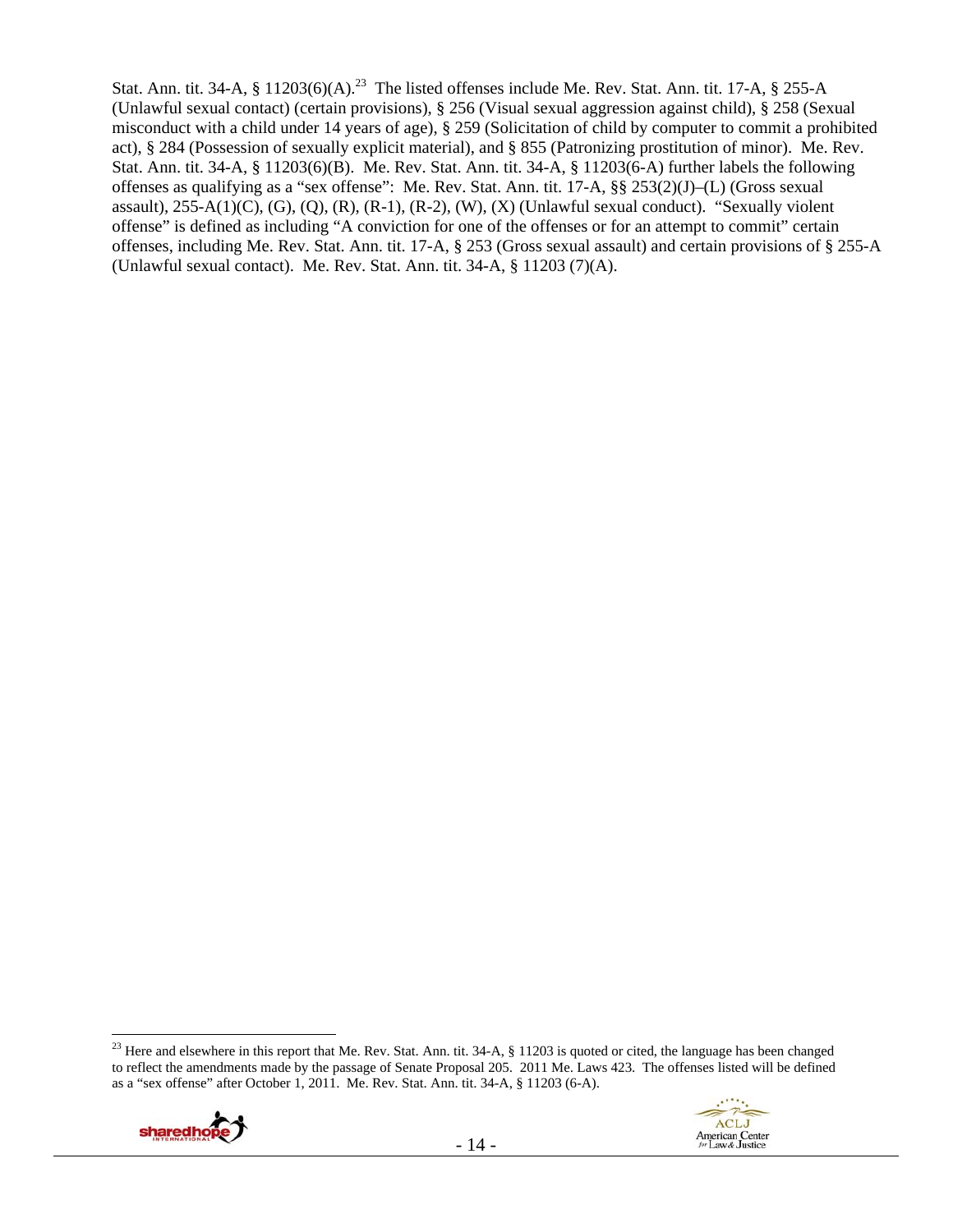# Framework Issue 3: Criminal provisions for traffickers

#### *Legal Components:*

- *3.1 Penalties for trafficking a child for sexual exploitation are as high as federal penalties.*
- *3.2 Creating and distributing child pornography carries penalties as high as similar federal offenses.*
- *3.3 Using the Internet to lure, entice, recruit, or sell commercial sex acts with a minor is a separate crime or results in an enhanced penalty for traffickers.*
- *3.4 Financial penalties for traffickers, including asset forfeiture, are sufficiently high*.
- *3.5 Convicted traffickers are required to register as sex offenders.*
- *3.6 Laws relating to termination of parental rights for certain offenses include sex trafficking or CSEC offenses in order to remove the children of traffickers from their control and potential exploitation.*

*\_\_\_\_\_\_\_\_\_\_\_\_\_\_\_\_\_\_\_\_\_\_\_\_\_\_\_\_\_\_\_\_\_\_\_\_\_\_\_\_\_\_\_\_\_\_\_\_\_\_\_\_\_\_\_\_\_\_\_\_\_\_\_\_\_\_\_\_\_\_\_\_\_\_\_\_\_\_\_\_\_\_\_\_\_\_\_\_\_\_\_\_\_\_* 

#### *Legal Analysis:*

*3.1 Penalties for trafficking a child for sexual exploitation are as high as federal penalties.* 

Traffickers convicted under Me. Rev. Stat. Ann. tit. 17-A, § 302 (Criminal restraint) and § 301 (Kidnapping) face imprisonment and may be required to pay fines. Criminal restraint is a Class D crime punishable by up to 1 year in county jail and a fine not to exceed \$2,000, unless the person restrained is younger than 8 years old, which makes it a Class C crime punishable by imprisonment up to 5 years and a possible fine not to exceed \$5,000. Me. Rev. Stat. Ann. tit. 17-A, §§ 302(A), (B), 1252(1)(A), (2)(C), (D), 1301(1-A)(C), (D). Kidnapping is a Class A crime punishable by imprisonment up to 30 years and a possible fine not to exceed \$50,000, unless the defendant "voluntarily release[s] the victim alive and not suffering from serious bodily injury, in a safe place prior to trial," which will reduce the violation to a Class B crime punishable by imprisonment up to 10 years and a possible fine not to exceed \$20,000. Me. Rev. Stat. Ann. tit. 17-A, §§ 301(3), 1252(2)(A), (B),  $1301(1-A)(A)$ , (B).

Me. Rev. Stat. Ann. tit. 17-A, § 852 (Aggravated promotion of prostitution) could also apply to traffickers.<sup>24</sup> A violation of Me. Rev. Stat. Ann. tit. 17-A, § 852 is a Class B crime punishable by imprisonment up to 10 years and a possible fine not to exceed \$20,000. Me. Rev. Stat. Ann. tit. 17-A, §§ 852(3), 1252(2)(B), 1301(1-A)(B).

Me. Rev. Stat. Ann. tit. 17A, § 554(1)(A) (Endangering the welfare of a child) states, "1. A person is guilty of endangering the welfare of a child if that person: A. Knowingly permits a child under 16 years of age to enter or remain in a house of prostitution." Pursuant to subsection (3), this crime is a Class D crime punishable by up to 1 year in county jail and a possible fine not to exceed \$2,000. Me. Rev. Stat. Ann. tit. 17-A, §§ 554(3),  $1252(1)(A), (2)(D), 1301(1-A)(D).$ 

In comparison, if the victim is under the age of 14, a conviction under the Trafficking Victims Protection Act  $(TVPA)^{25}$  for child sex trafficking is punishable by 15 years to life imprisonment and a fine not to exceed \$250,000. 18 U.S.C. §§ 1591(b)(1), 3559(a)(1), 3571(b)(3). If the victim is between the ages of 14–17, a conviction is punishable by 10 years to life imprisonment and a fine not to exceed \$250,000. 18 U.S.C. §§ 1591(b)(2), 3559(a)(1), 3571(b)(3). A conviction is punishable by mandatory life imprisonment, however, if the trafficker has a prior conviction for a federal sex offense<sup>26</sup> against a minor.





 $\overline{a}$ <sup>24</sup> *See supra* Section 1.2 for definition of "promotes prostitution." 25 *See supra* note 14. 26 *See supra* note 15.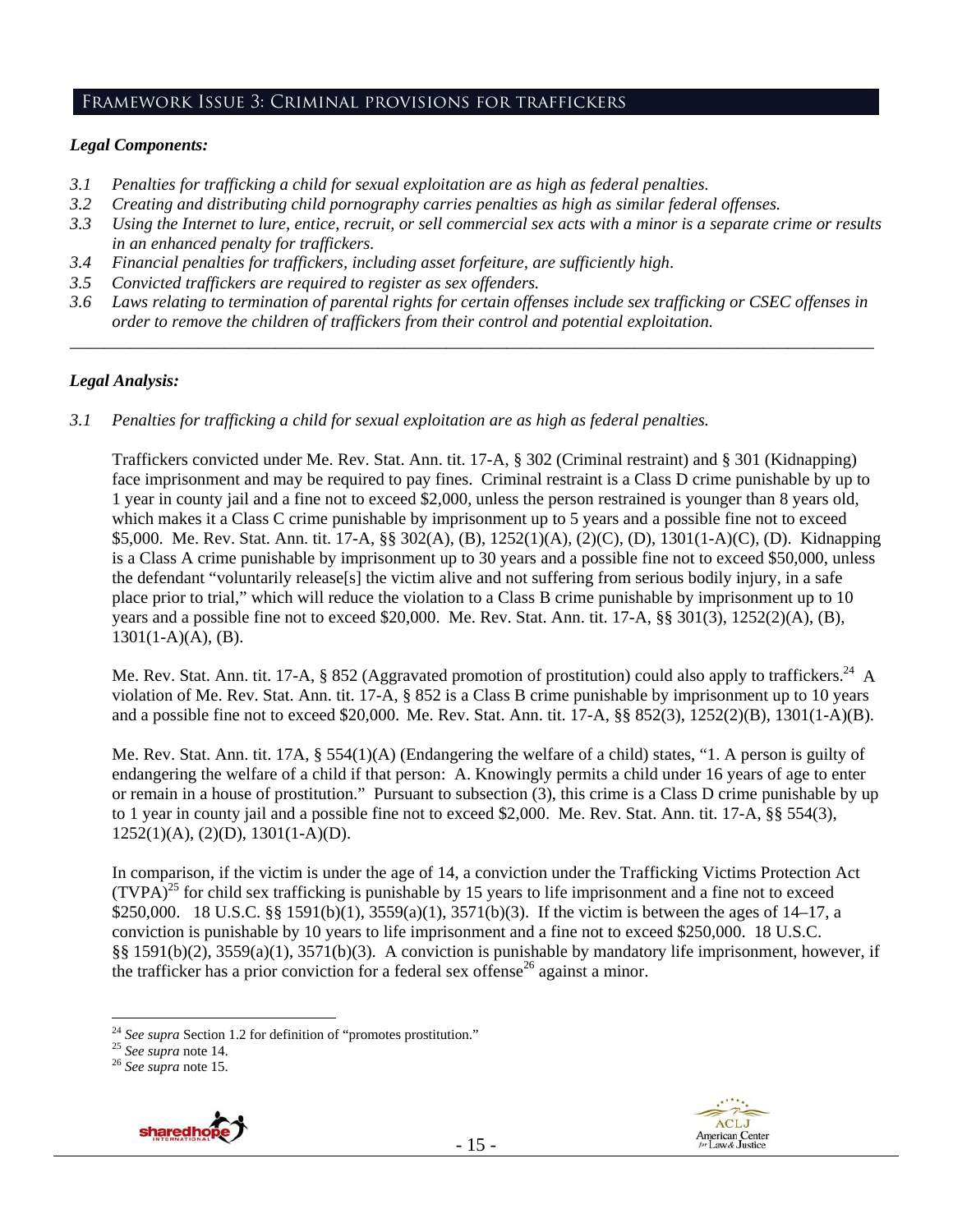3.1.1 Recommendation: Enact a standalone human trafficking statute that specifically criminalizes sex trafficking of a minor. Or, raise the penalties for Me. Rev. Stat. Ann. tit. 17-A, § 302 (Criminal restraint) in cases of commercial sexual exploitation of a minor and raise the age of a minor to 18 to parallel the federal human trafficking law and provide consistent penalties for offenders of domestic minor sex trafficking.

# *3.2 Creating and distributing child pornography carries penalties as high as similar federal offenses.*

A trafficker who "[k]nowing or intending that the conduct will be photographed . . . intentionally or knowingly employs, solicits, entices, persuades, uses or compels another person, not that person's spouse, who is in fact a minor, to engage in sexually explicit conduct" will be guilty of sexual exploitation of a minor. Me. Rev. Stat. Ann. tit. 17-A, § 282(1)(A). A violation Me. Rev. Stat. Ann. tit. 17-A, § 282 (Sexual exploitation of a minor) is a Class B crime, except in situations where the trafficker has a prior conviction "for engaging in substantially similar conduct" or where the victim is less than 12 years old, the violation increases to a Class A crime. Me. Rev. Stat. Ann. tit. 17-A, § 282(1)(B), (C).

In addition, a parent-trafficker "or other person having care or custody" of a child who permits the child to engage in "sexually explicit conduct, knowing or intending that the conduct will be photographed" will be guilty of a Class B crime punishable by an imprisonment term of 5-10 years, with a mandatory minimum of 5 years, and a possible fine not to exceed \$20,000, which can increase to a Class A crime punishable by an imprisonment term of 10-30 years, with a mandatory minimum of 10 years, and a fine not to exceed \$50,000 if the defendant has a prior conviction for "substantially similar conduct" or if the child is under 12. Me. Rev. Stat. Ann. tit. 17-A, §§ 282(1)(D), (F), (2), 1252(2)(A), (B), 1301(1-A)(A), (B).

Additionally, a trafficker may be convicted under Me. Rev. Stat. Ann. tit. 17-A, § 283(1)(A) (Dissemination of sexually explicit material) if he

intentionally or knowingly disseminates or possesses with intent to disseminate any book, magazine, newspaper, print, negative, slide, motion picture, videotape, computer data file or other mechanically, electronically or chemically reproduced visual image or material that depicts any minor who the person knows or has reason to know is a minor engaging in sexually explicit conduct.

A violation is a Class C crime punishable by imprisonment up to 5 years and a possible fine not to exceed \$5,000, except if the trafficker has a prior conviction "for engaging in substantially similar conduct" or if the victim is less than 12 years old, the violation increases to a Class B crime punishable by imprisonment up to 10 years and a fine not to exceed \$20,000. Me. Rev. Stat. Ann. tit. 17-A, §§ 283(1)(A)-(C), 1252(2)(B), (C), 1301(1-A)(B), (C). In addition, if the defendant both has a prior conviction for "substantially similar conduct" and the child is under 12, the violation increases to a Class A crime punishable by imprisonment up to 30 years and a possible fine not to exceed \$50,000. Me. Rev. Stat. Ann. tit. 17-A, §§ 283(1)(D), 1252(2)(A), 1301(1-  $A)(A)$ .

In comparison, if the victim is under the age of 14, a conviction under the TVPA for child sex trafficking is punishable by 15 years to life imprisonment and a fine not to exceed \$250,000. 18 U.S.C. §§ 1591(b)(1),  $3559(a)(1)$ ,  $3571(b)(3)$ . If the victim is between the ages of  $14-17$ , a conviction is punishable by 10 years to life imprisonment and a fine not to exceed \$250,000. 18 U.S.C. §§ 1591(b)(2), 3559(a)(1), 3571(b)(3). A conviction is punishable by mandatory life imprisonment, however, if the trafficker has a prior conviction for a federal sex offense<sup>27</sup> against a minor. Additionally, a federal conviction for distribution of child pornography<sup>28</sup>

<sup>&</sup>lt;sup>28</sup> 18 U.S.C. §§ 2252(a)(1), (a)(2), (a)(3) (Certain activities relating to material involving the sexual exploitation of minors),  $2252A(a)(2)$ , (a)(3) (Certain activities relating to material constituting or containing child pornography), 1466A(a) (Obscene visual representations of the sexual abuse of children).





<sup>&</sup>lt;sup>27</sup> See supra note 15.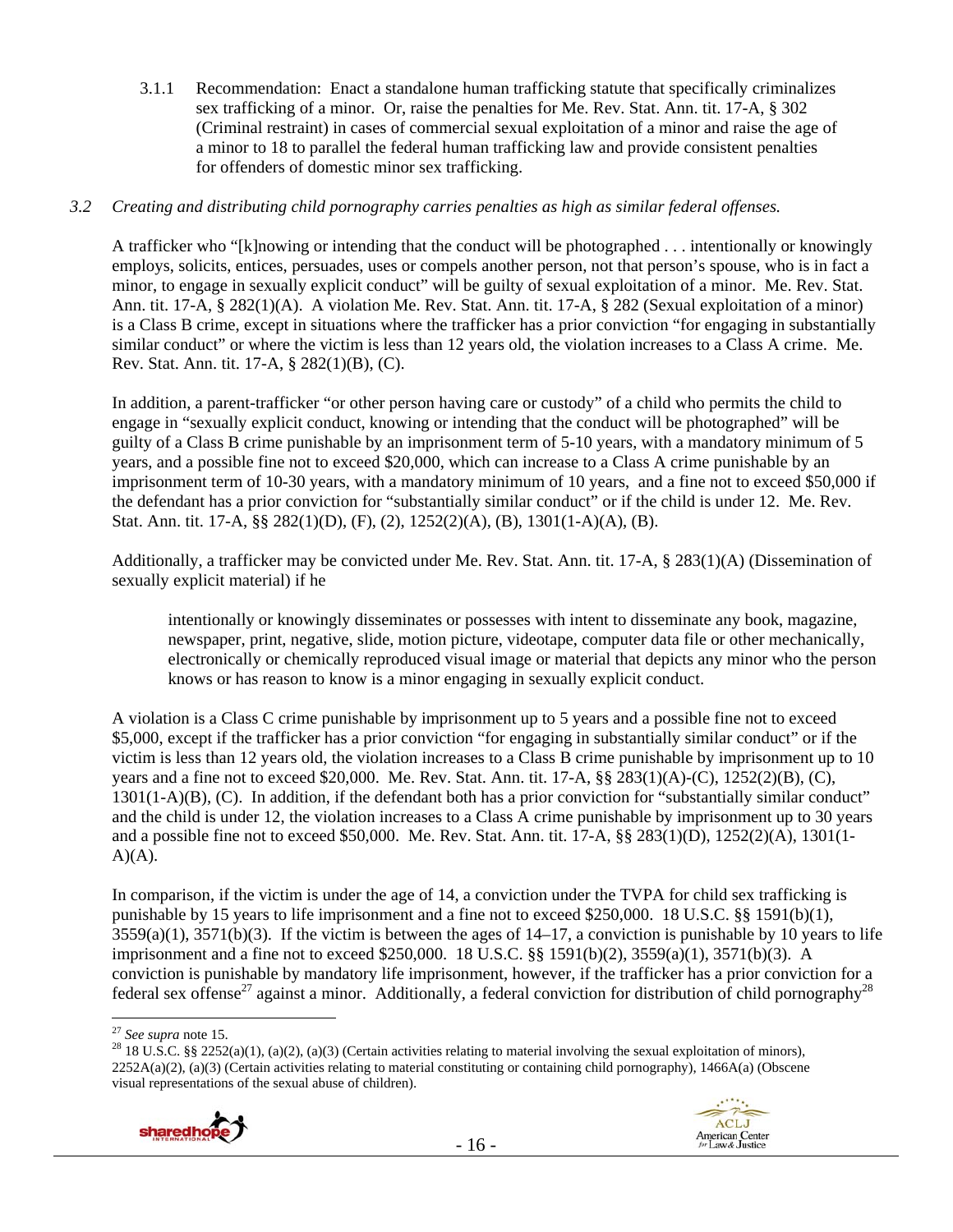is generally punishable by imprisonment for  $5-20$  years and a fine not to exceed \$250,000.<sup>29</sup> Subsequent convictions, however, are punishable by imprisonment up to 40 years and a fine not to exceed \$250,000.<sup>30</sup>

*3.3 Using the Internet to lure, entice, recruit, or sell commercial sex acts with a minor is a separate crime or results in an enhanced penalty for traffickers.* 

While not limited in application to commercial sex acts, the use of the Internet to entice or solicit any sexual act from a minor under the age of 14 is illegal under Me. Rev. Stat. Ann. tit. 17-A, § 259(1-A) (Solicitation of child by computer to commit a prohibited act). Pursuant to Me. Rev. Stat. Ann. tit. 17-A, § 259(1-A),

1-A. A person is guilty of soliciting a child by a computer to commit a prohibited act if:

A. The actor:

1) Uses a computer knowingly to solicit, entice, persuade or compel another person to meet with the actor;

2) Is at least 16 years of age;

3) Knows or believes that the other person is less than 14 years of age; and

4) Is at least 3 years older than the expressed age of the other person; and

B. The actor has the intent to engage in any one of the following prohibited acts with the other person:

1) A sexual act;

2) Sexual contact; or

3) Sexual exploitation of a minor pursuant to section 282.

Violation of this subsection is a Class D crime.

A Class D crime is punishable by up to 1 year in county jail and a possible fine not to exceed \$2,000. Me. Rev. Stat. Ann. tit. 17-A,  $\S$ § 1252(1)(A), (2)(D), 1301(1-A)(D). If the victim is under 12, the trafficker is guilty of a Class C crime punishable by imprisonment up to 5 years and a possible fine not to exceed \$5,000. Me. Rev. Stat. Ann. tit. 17-A, §§ 259(1-B), 1252(2)(C), 1301(1-A)(C). In addition, pursuant to Me. Rev. Stat. Ann. tit. 15, § 5821(7-A) (Subject property), traffickers may be ordered to forfeit all computers and computer equipment used in connection with a violation of Me. Rev. Stat. Ann. tit. 17-A, § 259.

- 3.3.1 Recommendation: Amend Me. Rev. Stat. Ann. tit. 17-A, § 259 (Solicitation of child by computer to commit a prohibited act) to raise the applicable age from 14 to 18 to protect all minors.
- *3.4 Financial penalties for traffickers, including asset forfeiture, are sufficiently high.*

Traffickers convicted of offenses related to their involvement in domestic minor sex trafficking face a number of financial penalties, including fines, restitution, and forfeiture.

As violators of Class A through Class D crimes, traffickers convicted of Me. Rev. Stat. Ann. tit. 17-A, § 302(B) (Criminal restraint), § 301 (Kidnapping), § 852 (Aggravated promotion of prostitution), § 282 (Sexual

<sup>18</sup> U.S.C. §§ 2252(b) (stating if a person has a prior conviction under subsection (a)(1), (a)(2), or (a)(3) or a list of other statutes, a conviction is punishable by a fine and imprisonment for 15–40 years), 2252A(b)(1) (stating if a person has a prior conviction under subsection (a)(2), (a)(3), or a list of other statutes, a conviction is punishable by a fine and imprisonment for  $15-$ 40 years), 1466A(a), (b) (stating that the penalty scheme for section 2252A(b) applies); *see also* 18 U.S.C §§ 3559(a)(1) (classifying all of the above listed offenses as felonies), 3571(b)(3) (providing a fine up to \$250,000 for any felony conviction).





<sup>&</sup>lt;sup>29</sup> 18 U.S.C. §§ 2252(b) (stating that a conviction under subsection (a)(1), (a)(2), or (a)(3) is punishable by imprisonment for 5– 20 years and a fine), 2252A(b)(1) (a conviction is punishable by imprisonment for 5–20 years and a fine), 1466A(a), (b) (stating that a conviction under subsection (a) is "subject to the penalties provided in section 2252A(b)(1)," imprisonment for 5–20 years and a fine, while a conviction under subsection (b) is "subject to the penalties provided in section 2252A(b)(2)," imprisonment up to 10 years, a fine, or both); *see also* 18 U.S.C §§ 3559(a)(1) (classifying all of the above listed offenses as felonies), 3571(b)(3) (providing a fine up to \$250,000 for any felony conviction).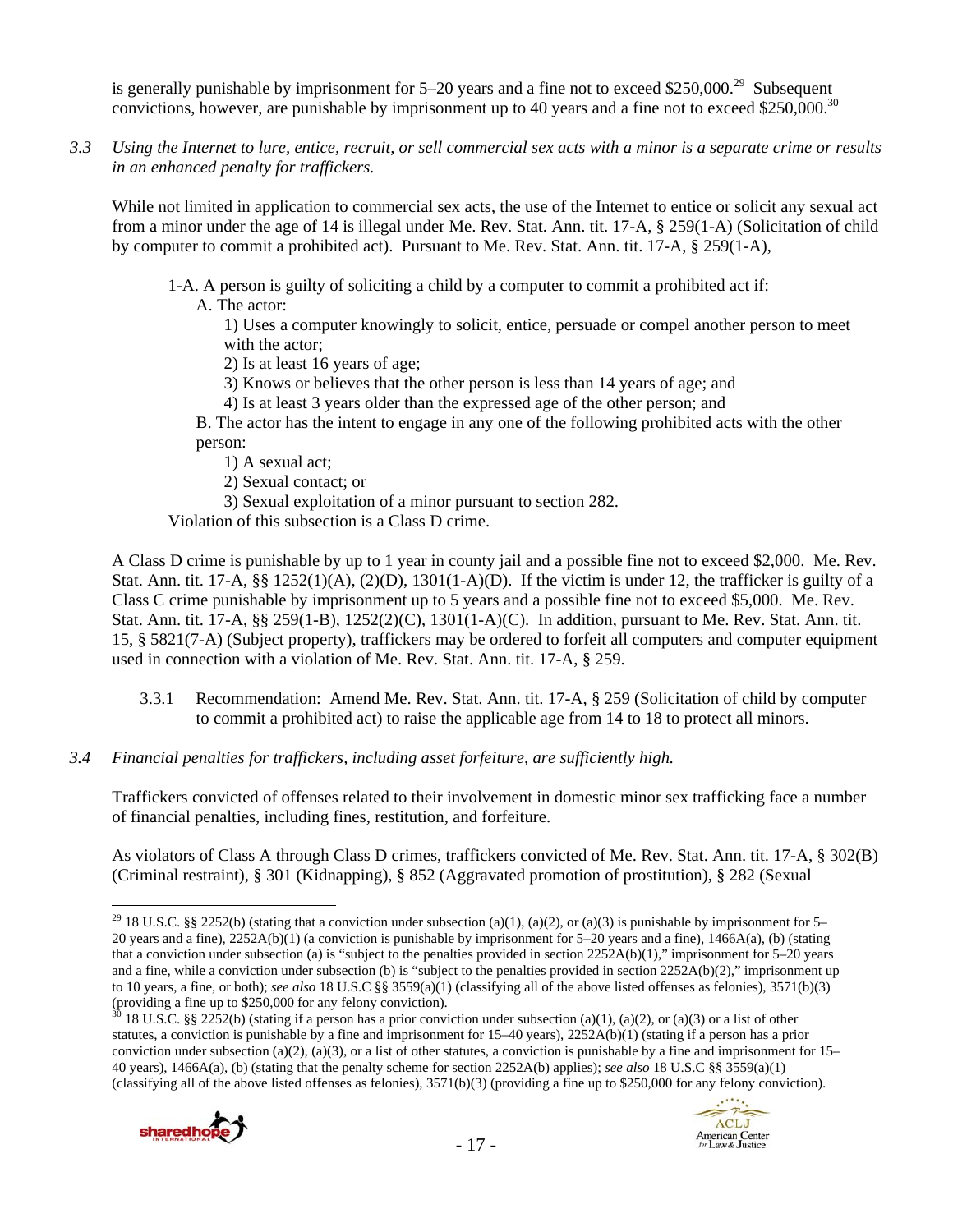exploitation of a minor), or § 259 (Solicitation of child by computer to commit a prohibited act) may be required to pay fines ranging from \$2,000-\$50,000. Me. Rev. Stat. Ann. tit. 17-A, §§ 302(A), 301(3), 852(3), 282, 259, 1301(1-A)(A)–(D).

Additionally, a trafficker convicted of any crime under Maine law can be ordered to make restitution to a victim. Me. Rev. Stat. Ann. tit. 17-A, §§ 1152(2-A), 1324(1). Pursuant to Me. Rev. Stat. Ann. tit. 17-A, § 1325(1) (Criteria for restitution),

Restitution may be authorized, in whole or in part, as compensation for economic loss.<sup>31</sup> In determining the amount of restitution authorized, the following shall be considered:

A. The contributory misconduct of the victim;

B. Failure to report the crime to a law enforcement officer within 72 hours after its occurrence, without good cause for failure to report within that time; and

C. The present and future financial capacity of the offender to pay restitution.

Restitution will not be granted to the following: "A. To a victim without that victim's consent; B. To a victim who is an accomplice of the offender; C. To a victim who has otherwise been compensated from a collateral source, but economic loss in excess of the collateral compensation may be authorized; and D. When the amount and method of payment of monetary restitution or the performance of service restitution creates an excessive financial hardship on the offender or dependent of the offender" pursuant to the factors set out in the statute. Me. Rev. Stat. Ann. tit. 17-A, § 1325(2).

Several forfeiture provisions also apply to traffickers. Pursuant to Me. Rev. Stat. Ann. tit. 15, § 5821(9) (Subject property), "All assets, including money instruments, personal property and real property, used or intended for use in or traceable to a human trafficking offense as defined in Title 5, section 4701, subsection 1, paragraph C [Remedies for human trafficking]" are subject to forfeiture. In addition, if traffickers are convicted of Me. Rev. Stat. Ann. tit. 17-A, § 282 (Sexual exploitation of minor) or § 283 (Dissemination of sexually explicit material), a prosecutor may request that the court order the forfeiture of "any equipment, including computers, that may have facilitated the commission of the offense," pursuant to Me. Rev. Stat. Ann. tit. 17-A, § 285(1) (Forfeiture of equipment used to facilitate violations). If a preponderance of the evidence shows that the equipment "was used to facilitate the commission of a violation" of Me. Rev. Stat. Ann. tit. 17-A, § 282 or § 283, the court will order that the equipment be forfeited to the state and may provide for "the disposition or use of the equipment by any state, county or municipal law enforcement agency that made a substantial contribution to the investigation or prosecution of the case. Any equipment forfeited that is not transferred to an investigating or prosecuting agency must be sold and the proceeds deposited in the General Fund." Me. Rev. Stat. Ann. tit. 17-A, § 285(4). In addition, any child pornography "that depicts a person who has not attained 16 years of age engaging in sexually explicit conduct is declared to be contraband and may be seized by the State." Me. Rev. Stat. Ann. tit. 17-A, § 284(4).

Traffickers convicted of kidnapping or criminal restraint, both "human trafficking offenses" within the meaning of Me. Rev. Stat. Ann. tit. 5, § 4701(1)(C) (Remedies for human trafficking), also may be liable to a trafficking victim for civil damages, including actual, compensatory, and punitive damages. Me. Rev. Stat. Ann. tit.  $§$  4701(2).

*3.5 Convicted traffickers are required to register as sex offenders.*

Maine's Sex Offender Registration and Notification Act of 1999, Me. Rev. Stat Ann. title 34-A, requires traffickers sentenced for sex offenses and sexually violent offenses to register as sex offenders, unless they fall

 $\overline{a}$ <sup>31</sup> *See supra* Section 2.8 for definition of "economic loss."



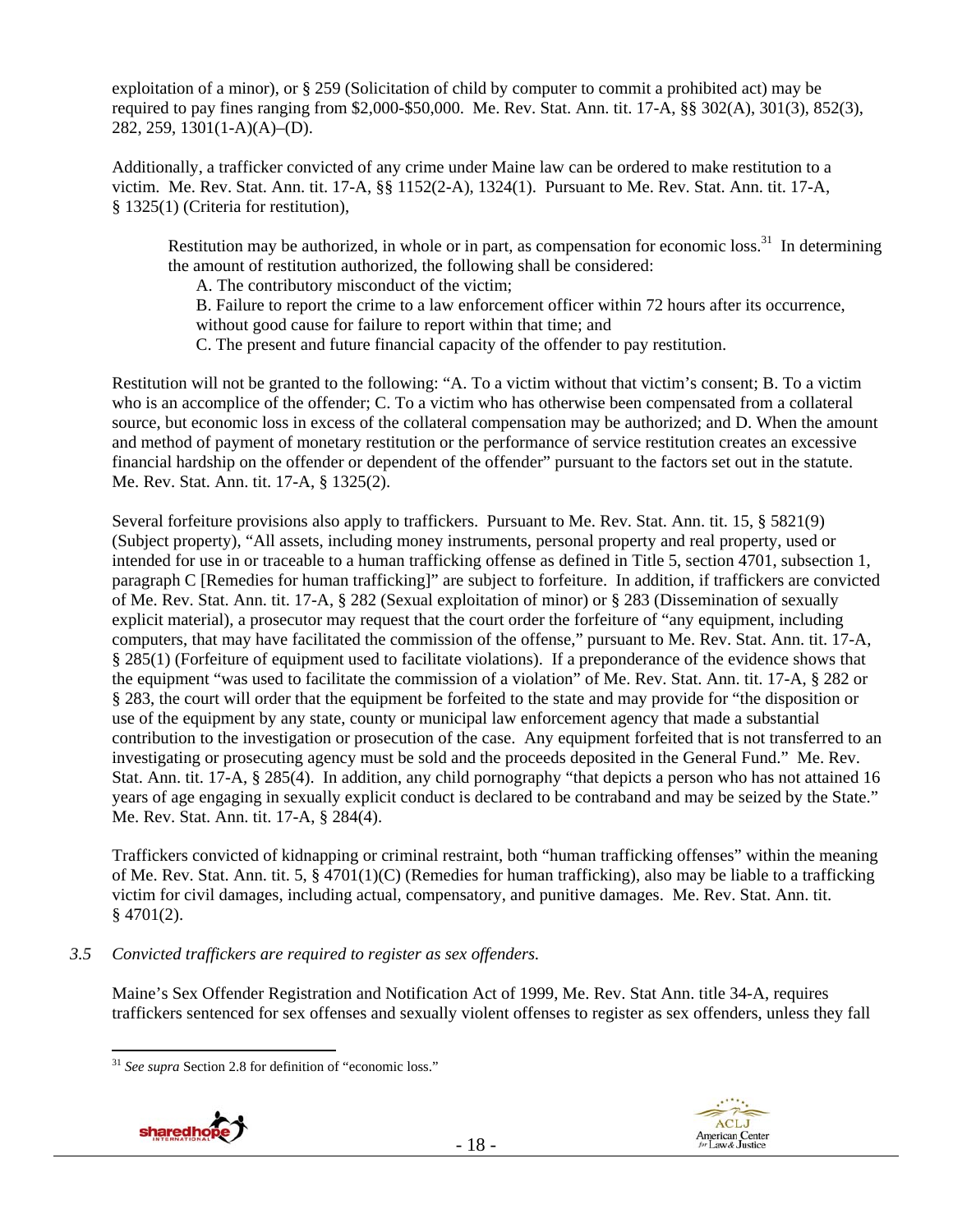under the exceptions in Me. Rev. Stat. Ann. tit. 34-A, § 11202-A.<sup>32</sup> Traffickers convicted of Me. Rev. Stat. Ann. tit. 17-A, § 302(B) (Criminal restraint) are not required to register as sex offenders pursuant to Me. Rev. Stat. Ann. tit. 34-A, § 11202(1) because the crime is not included within the definition of either "sex offense" or "sexually violent offense." Me. Rev. Stat. Ann. tit. 34-A,  $\S11203(6)(B)$ ,  $(7)(A)$ .<sup>33</sup> "Sex offenses" is defined as "a conviction for one of the following offenses or for an attempt or solicitation of one of the following offenses if the victim was less than 18 years of age at the time of the criminal conduct." The listed offenses include Me. Rev. Stat. Ann. tit. 17-A, § 255-A (Unlawful sexual contact) (certain provisions), § 256 (Visual sexual aggression against child), § 258 (Sexual misconduct with a child under 14 years of age), § 259 (Solicitation of child by computer to commit a prohibited act),  $\S 284$  (Possession of sexually explicit material),  $\S 301(1)(A)(3)$ (Kidnapping) (unless committed by the parent of the victim), § 852(1)(B) (Aggravated promotion of prostitution of a person less than 18 years old), and § 855 (Patronizing prostitution of minor). Me. Rev. Stat. Ann. tit. 34-A, § 11203(6)(B). Me. Rev. Stat. Ann. tit. 34-A, § 11203(6-A) further labels the following offenses as qualifying as a "sex offense": Me. Rev. Stat. Ann. tit. 17-A, § 253(2)(J)–(L) (Gross sexual assault), § 255-A(1)(C), (G), (Q), (R), (R-1), (R-2), (W), (X) (Unlawful sexual conduct). "Sexually violent offense" is defined as including "A conviction for one of the offenses or for an attempt to commit" certain offenses, including Me. Rev. Stat. Ann. tit. 17-A, § 253 (Gross sexual assault) and certain provisions of § 255-A (Unlawful sexual contact). Me. Rev. Stat. Ann. tit. 34-A, § 11203 (7)(A).

- 3.5.1 Recommendation: Amend Me. Rev. Stat. Ann. tit. 34-A, § 11203(6)(B), (6-A), or (7)(A) to include Me. Rev. Stat. Ann. tit. 17-A, § 302 (Criminal restraint) and § 301(1)(A)(5) (Kidnapping) within the definition of "sex offense" or "sexually violent offense."
- *3.6 Laws relating to termination of parental rights for certain offenses include sex trafficking or CSEC offenses in order to remove the children of traffickers from their control and potential exploitation.*

Me. Rev. Stat. Ann. tit. 22, § 4055(1) (Grounds for termination) states, among other things,

The court may order termination of parental rights if:

A. One of the following conditions has been met:

- 1) Custody has been removed from the parent under:
	- a) Section 4035 [Hearing on jeopardy order petition] or 4038 [Mandated review; review on motion];

b) Title 19-A, section 1502 [Either parent dead or guilty of abandonment, rights devolve on other] or 1653 [Parental rights and responsibilities];

- c) Section 3792 [Repealed] prior to the effective date of this chapter; or
- d) Title 15, section 3314, subsection 1, paragraph C-1 [Disposition]; or

2) The petition has been filed as part of an adoption proceeding in Title 18-A, article IX [Adoption]; and

B. Either:

1) The parent consents to the termination. Consent shall be written and voluntarily and knowingly executed in court before a judge. The judge shall explain the effects of a termination order; or

2) The court finds, based on clear and convincing evidence, that:

a) Termination is in the best interest of the child; and

b) Either:

i) The parent is unwilling or unable to protect the child from jeopardy and these circumstances are unlikely to change within a time which is reasonably calculated to meet the child's needs;





<sup>32</sup>*See supra* note 22. 33 *See supra* note 23.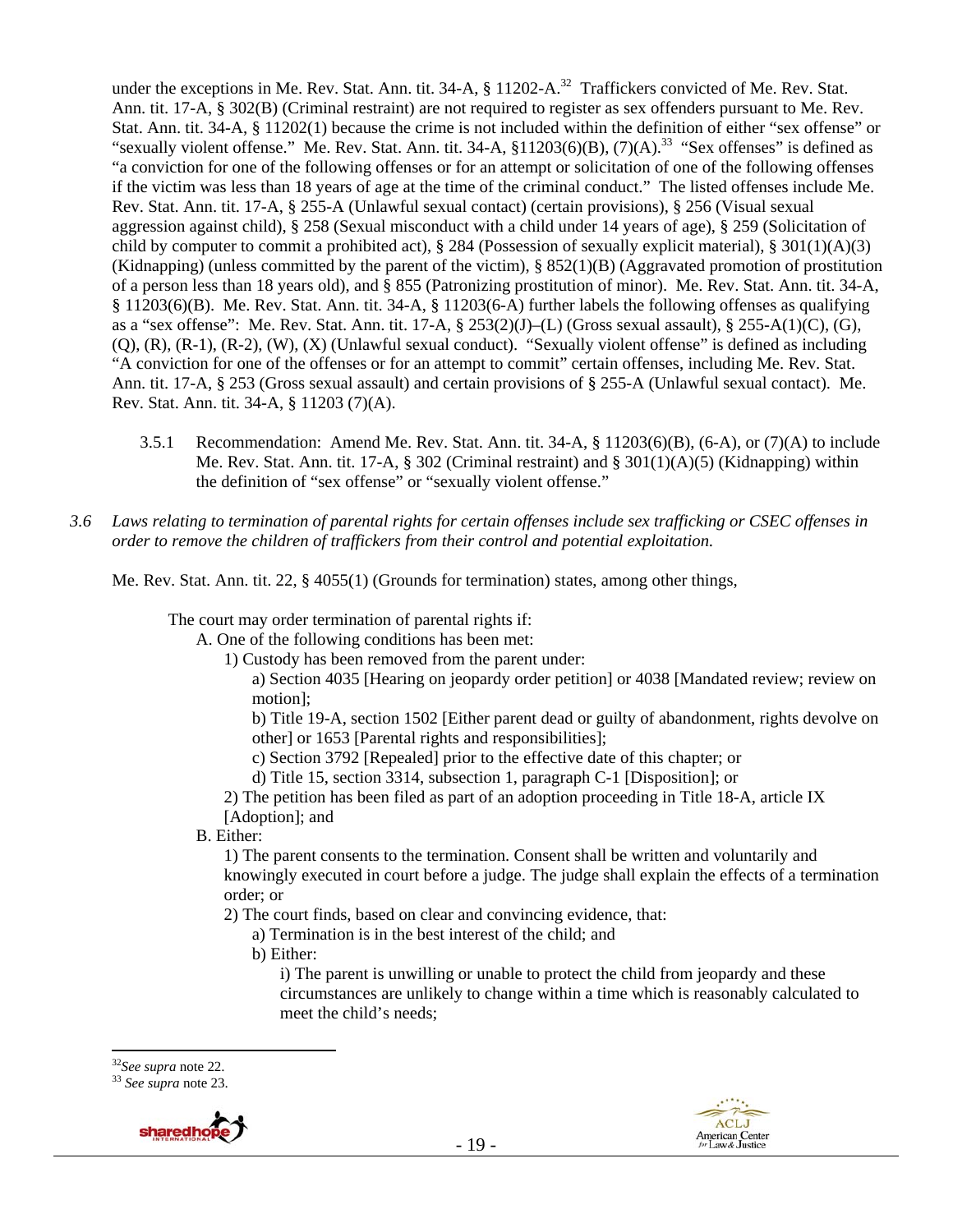ii) The parent has been unwilling or unable to take responsibility for the child within a time which is reasonably calculated to meet the child's needs . . . .

Subsection (1-A) states that "[t]he court may presume that the parent is unwilling or unable to protect the child from jeopardy and these circumstances are unlikely to change within a time which is reasonably calculated to meet the child's needs if," among other things, under (1-A)(B),

(B) The victim of any of the following crimes was a child for whom the parent was responsible or the victim was a child who was a member of a household lived in or frequented by the parent and the parent has been convicted of:

7) Gross sexual misconduct or gross sexual assault; 8) Sexual abuse of minors;

. . .

10) Kidnapping;

11) Promotion of prostitution; or

12) A comparable crime in another jurisdiction.

3.6.1 Recommendation: Amend Me. Rev. Stat. Ann. tit. 22, § 4055(1-A)(B) to include Me. Rev. Stat. Ann. tit. 17-A, § 852 (Aggravated promotion of prostitution), § 282 (Sexual exploitation of minor), and § 302 (Criminal restraint) as crimes that provide grounds for the termination of parental rights.



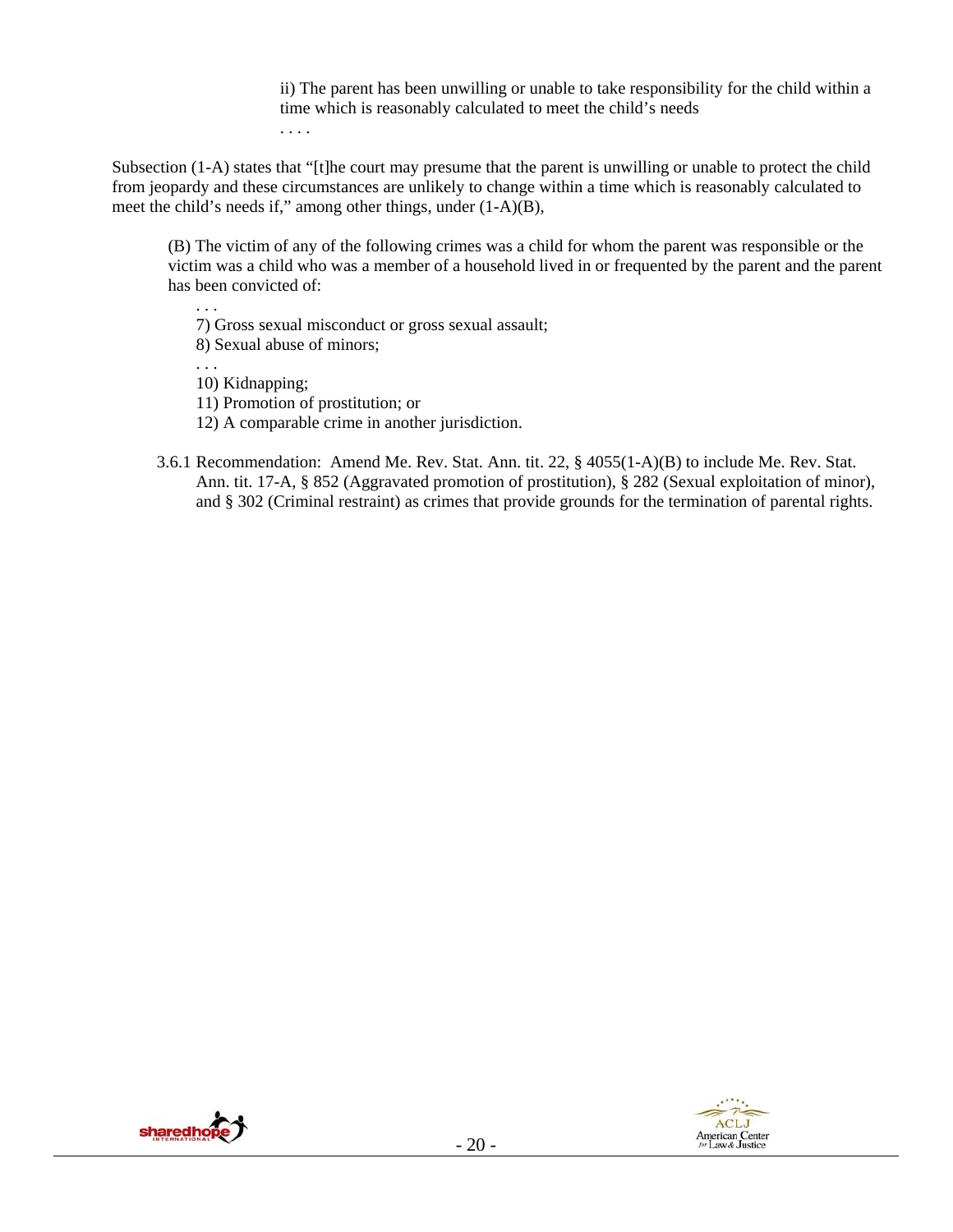#### Framework Issue 4: Criminal provisions for facilitators

### *Legal Components:*

- *4.1 The acts of assisting, enabling, or financially benefitting from child sex trafficking are included as criminal offenses in the state sex trafficking statute.*
- *4.2 Financial penalties, including asset forfeiture laws, are in place for those who benefit financially from or aid and assist in committing domestic minor sex trafficking.*
- *4.3 Promoting and selling child sex tourism is illegal.*
- *4.4 Promoting and selling child pornography is illegal. \_\_\_\_\_\_\_\_\_\_\_\_\_\_\_\_\_\_\_\_\_\_\_\_\_\_\_\_\_\_\_\_\_\_\_\_\_\_\_\_\_\_\_\_\_\_\_\_\_\_\_\_\_\_\_\_\_\_\_\_\_\_\_\_\_\_\_\_\_\_\_\_\_\_\_\_\_\_\_\_\_\_\_\_\_\_\_\_\_\_\_\_\_\_*

#### *Legal Analysis:*

*4.1 The acts of assisting, enabling, or financially benefitting from child sex trafficking are included as criminal offenses in the state sex trafficking statute.*

Me. Rev. Stat. Ann. tit. 17-A, § 302 (Criminal restraint) and § 301 (Kidnapping) do not appear to apply to most facilitators who assist, enable, or financially benefit from domestic minor sex trafficking. Criminal restraint, pursuant to Me. Rev. Stat. Ann. tit.  $17-A$ ,  $\S$   $302(1)(A)$ ,  $(B)$ , occurs when

A. Knowing the actor has no legal right to do so, the actor intentionally or knowingly takes, retains or entices another person who:

1) Is less than 14 years of age. Violation of this subparagraph is a Class D crime;

. . . .

3) Is either 14, 15 or 16 years of age from the custody of the other person's parent, guardian or other lawful custodian, with the intent to hold the other person permanently or for a prolonged period and the actor is at least 18 years of age. Violation of this subparagraph is a Class D crime; or 4) Is in fact less than 8 years of age. Violation of this subparagraph is a Class C crime; or

B. The actor:

1) Knowingly restrains another person. . . .

. . . .

Kidnapping occurs when a person "knowingly restrains another person with the intent to: . . . [f]acilitate the commission of another crime by any person or flight thereafter."<sup>34</sup> Me. Rev. Stat. Ann. tit. 17-A,  $$301(1)(A)(5).$ 

However, facilitators may be charged under Me. Rev. Stat. Ann. tit. 17-A, § 852(1)(B) (Aggravated promotion of prostitution), which makes it illegal if a person to knowingly "[p]romotes prostitution of a person less than 18 years old." "Promoting prostitution" is defined in Me. Rev. Stat. Ann. tit. 17-A, § 851(2) as,

A. Causing or aiding another to commit or engage in prostitution, other than as a patron;

. . .

 $\overline{a}$ 

D. Leasing or otherwise permitting a place controlled by the defendant, alone or in association with others, to be regularly used for prostitution;

E. Owning, controlling, managing, supervising or otherwise operating, in association with others, a house of prostitution or a prostitution business;

F. Transporting a person into or within the State with the intent that such other person engage in prostitution; or

<sup>34</sup> *See supra* note 4 for additional acts that are illegal under Me. Rev. Stat. Ann. tit. 17-A, § 301 (Kidnapping).



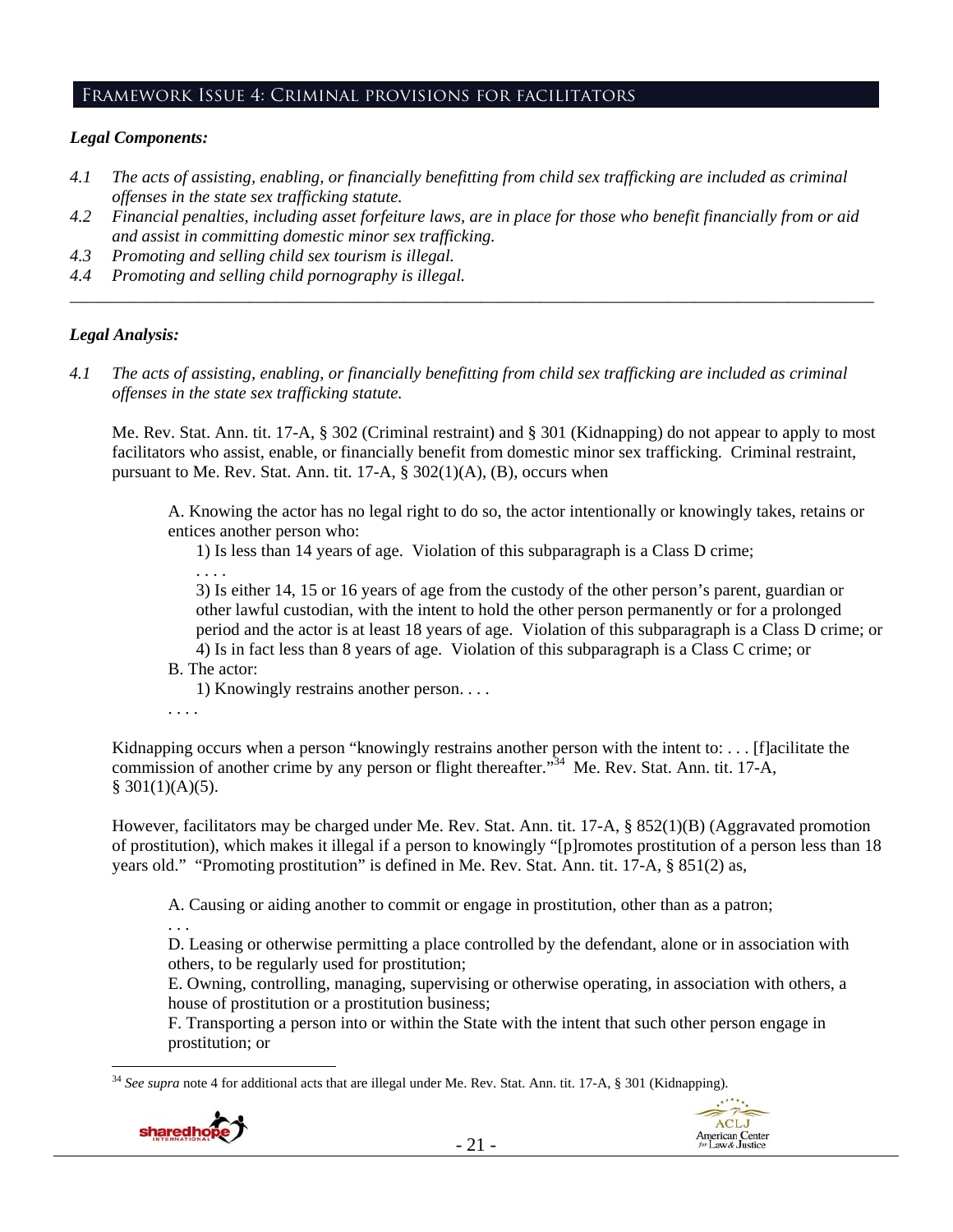G. Accepting or receiving, or agreeing to accept or receive, a pecuniary benefit pursuant to an agreement or understanding with any person, other than with a patron, whereby the person participates or the person is to participate in the proceeds of prostitution.

Violation of Me. Rev. Stat. Ann. tit. 17-A, § 852 (Aggravated promotion of prostitution) is a Class B crime punishable by imprisonment up to 10 years and a possible fine not to exceed \$20,000. Me. Rev. Stat. Ann. tit. 17-A, §§ 852(3), 1252(2)(B), 1301(1-A)(B).

- 4.1.1 Recommendation: Refer prosecutions of facilitators of sex trafficking of minors charged under Me. Rev. Stat. Ann. tit. 17-A, § 852(1)(B) (Aggravated promotion of prostitution)to the human trafficking law.
- *4.2 Financial penalties, including asset forfeiture laws, are in place for those who benefit financially from or aid and assist in committing domestic minor sex trafficking.*

The operable statutes for human trafficking offenses, Me. Rev. Stat. Ann. tit. 17-A, § 302 (Criminal restraint) and § 301 (Kidnapping), do not appear to apply to facilitators who assist, enable, or financially benefit from domestic minor sex trafficking, which means that the provisions of Me. Rev. Stat. Ann. tit. 5,  $\S$  4701(1)(C) (Remedies for human trafficking) imposing civil liability on a human trafficking offender would not be applicable to most facilitators. Me. Rev. Stat. Ann. tit. 5, § 4701(2). Similarly, the asset forfeiture provisions applicable to human trafficking offenders under Me. Rev. Stat. Ann. tit. 15, § 5821(9) (Subject property) are likely inapplicable to facilitators. $35<sup>35</sup>$ 

Instead, limited forfeiture provisions apply to facilitators. Pursuant to Me. Rev. Stat. Ann. tit. 17-A, § 285(1) (Forfeiture of equipment used to facilitate violations), a prosecutor may request the court order the forfeiture of "any equipment, including computers, that may have facilitated the commission of" Me. Rev. Stat. Ann. tit. 17- A § 282 (Sexual exploitation of minor) or § 283 (Dissemination of sexually explicit material) if the State can prove "by a preponderance of the evidence that the equipment was used to facilitate the commission of a violation." Me. Rev. Stat. Ann. tit. 17-A, § 285(1), (3), (4). In addition, any child pornography in the possession of a facilitator "that depicts a person who has not attained 16 years of age engaging in sexually explicit conduct is declared to be contraband and may be seized by the State." Me. Rev. Stat. Ann. tit. 17-A,  $§$  284(4).

Facilitators convicted of Me. Rev. Stat. Ann. tit. 17-A, § 852 (Aggravated promotion of prostitution) may be required to pay a fine up to \$20,000. Me. Rev. Stat. Ann. tit. 17-A, §§ 852(3), 1301(1-A)(B). Additionally, facilitators convicted of any crime under Maine law can be ordered to make restitution to a victim. Me. Rev. Stat. Ann. tit. 17-A, §§ 1152(2-A), 1324(1). Pursuant to Me. Rev. Stat. Ann. tit. 17-A, § 1325(1) (Criteria for restitution),

Restitution may be authorized, in whole or in part, as compensation for economic loss.<sup>36</sup> In determining the amount of restitution authorized, the following shall be considered:

A. The contributory misconduct of the victim;

- B. Failure to report the crime to a law enforcement officer within 72 hours after its occurrence, without good cause for failure to report within that time; and
- C. The present and future financial capacity of the offender to pay restitution.<sup>37</sup>





<sup>&</sup>lt;sup>35</sup> Me. Rev. Stat. Ann. tit. 15, § 5821(9) (Subject property) states that "[a]ll assets, including money instruments, personal property and real property, used or intended for use in or traceable to a human trafficking offense as defined in Title 5, section 4701, subsection 1, paragraph C [Remedies for human trafficking]" are subject to forfeiture.<br><sup>36</sup> See supra Section 2.8 for the definition of "economic loss."<br><sup>37</sup> See infra Section 5.10 for limitations on access to resti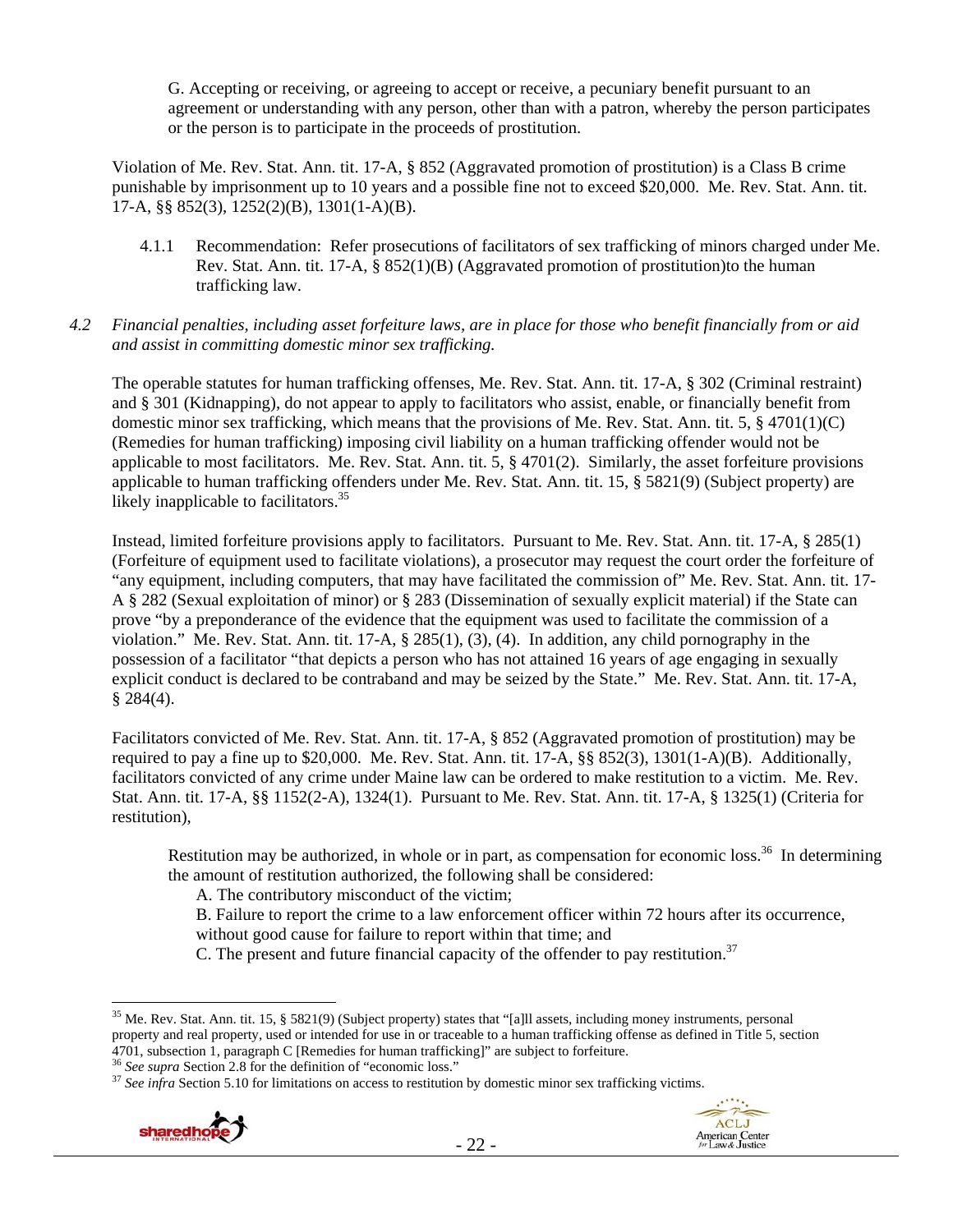- 4.2.1 Recommendation: Amend Me. Rev. Stat. Ann. tit. 5, § 4701(1)(C) (Remedies for human trafficking) to include actions of facilitators of sex trafficking in order to permit asset forfeiture for these crimes.
- *4.3 Promoting and selling child sex tourism is illegal*.

Maine has no law prohibiting child sex tourism.

- 4.3.1 Recommendation: Enact a law that prohibits selling or offering to sell travel services that include or facilitate travel for the purpose of engaging in commercial sexual exploitation of a minor or prostitution of a minor, if the travel occurs in Maine.
- *4.4 Promoting and selling child pornography is illegal.*

Me. Rev. Stat. Ann. tit 17-A, § 283(1)(A) (Dissemination of sexually explicit material) criminalizes the act of

intentionally or knowingly disseminat [ing] or possess [ing] with intent to disseminate any book, magazine, newspaper, print, negative, slide, motion picture, videotape, computer data file or other mechanically, electronically or chemically reproduced visual image or material that depicts any minor<sup>38</sup> who the person knows or has reason to know is a minor engaging in sexually explicit conduct.

Dissemination of sexually explicit material is a Class C crime, but where the facilitator has a prior conviction for "engaging in substantially similar conduct" or where the victim is less than 12 years old, the violation increases to a Class B crime. Me. Rev. Stat. Ann. tit. 17-A, § 283(1)(B), (C). If the crime involves a child under 12 years of age and the facilitator has a prior conviction for "engaging in substantially similar conduct," the violation increases further to a Class A crime. Me. Rev. Stat. Ann. tit. 17-A, § 283(1)(D). Class C crimes are punishable by imprisonment up to 5 years and a possible fine not to exceed \$5,000. Me. Rev. Stat. Ann. tit. 17-A, §§ 1252(2)(C), 1301(1-A)(C). Class B crimes are punishable by imprisonment up to 10 years and a possible fine not to exceed \$20,000, while Class A crimes are punishable by imprisonment up to 30 years and a possible fine not to exceed \$50,000. Me. Rev. Stat. Ann. tit. 17-A, §§ 1252(2)(A), (B), 1301(1-A)(A), (B).

Me. Rev. Stat. Ann. tit. 17-A, § 284 (Possession of sexually explicit material) also applies to those who facilitate child pornography by "[i]ntentionally or knowingly" transporting or exhibiting material "the person knows or should know depicts another person engaging in sexually explicit conduct" where the child involved is under 16 years of age or the facilitator "knows or has reason to know that the [child] has not attained 16 years of age." Me. Rev. Stat. Ann. tit. 17-A, § 284(1)(A). Facilitators who violate Me. Rev. Stat. Ann. tit. 17-A, § 284 may be convicted of a Class D crime punishable by up to 1 year in county jail and a possible fine not to exceed \$2,000. Me. Rev. Stat. Ann. tit. 17-A, §§ 284(1)(A), 1252(1)(A), (2)(D), 1301(1-A)(D). If the facilitator has a prior conviction for "engaging in substantially similar conduct," or the child is less than 12 years old, the violation will be a Class C crime punishable by imprisonment up to 5 years and a possible fine not to exceed \$5,000. Me. Rev. Stat. Ann. tit. 17-A, §§ 284(1)(B), (C), 1252(2)(C), 1301(1-A)(C). If the crime involves a child under 12 and the facilitator has a prior conviction, then the violation increases further to a Class B crime punishable by imprisonment up to 10 years and a possible fine not to exceed \$20,000. Me. Rev. Stat. Ann. tit. 17-A, §§ 284(D), 1252(2)(B), 1301(1-A)(B).

4.4.1 Recommendation: Amend Me. Rev. Stat. Ann. tit. 17-A, § 284(1)(A) (Possession of sexually explicit material) to raise the age of protected minors to 18.

- 23 -

<sup>&</sup>lt;sup>38</sup> "Minor" is defined in Me. Rev. Stat. Ann. tit 17-A, § 281(2) as "a person who has not attained 18 years of age."



 $\overline{a}$ 

 $1 + 1 + 1$ ACLJ

**American Center**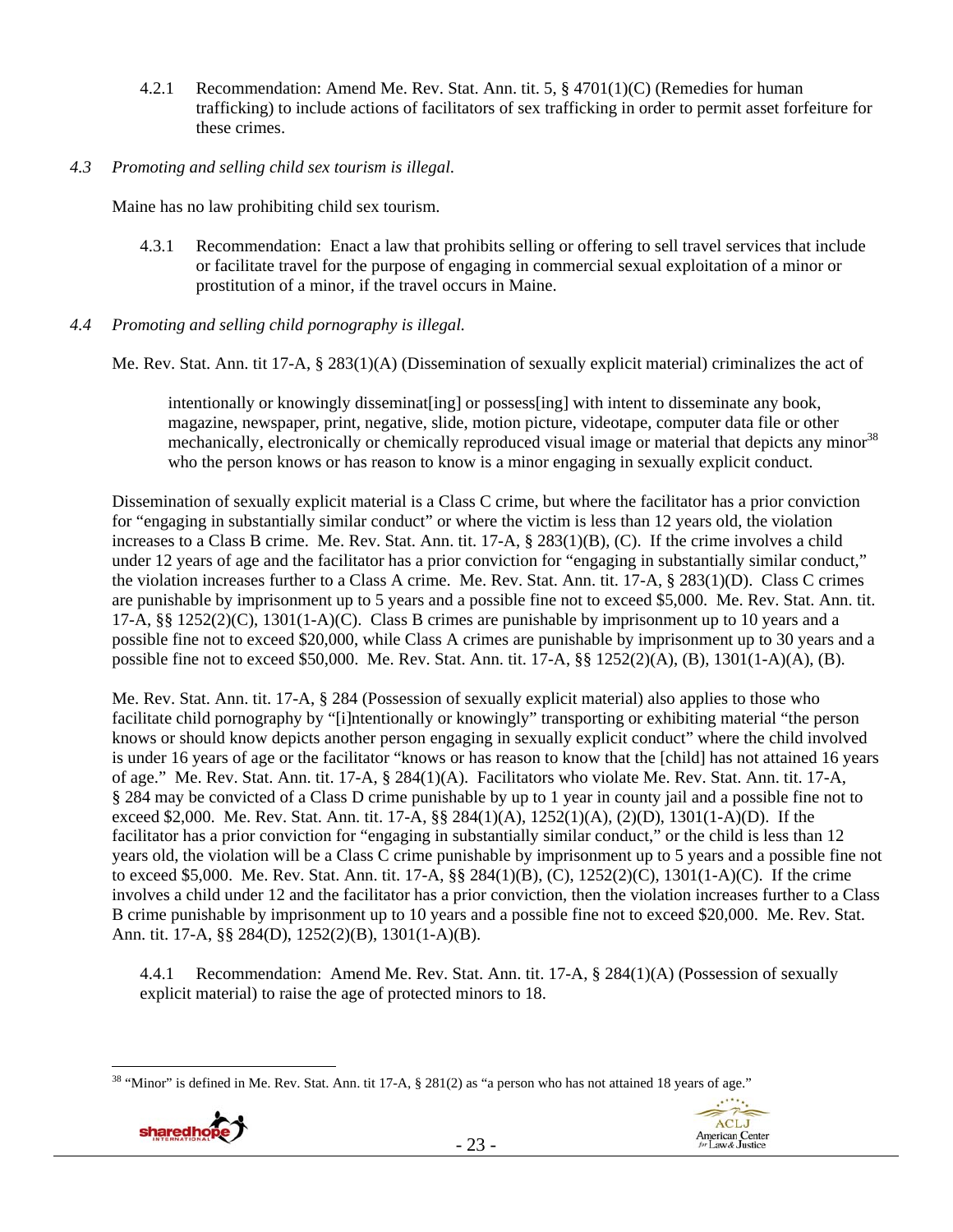## Framework Issue 5: Protective provisions for the child victims

#### *Legal Components:*

- *5.1 A victim of domestic minor sex trafficking or CSEC is defined as a victim for purposes of qualifying for crime victims' compensation and other victim benefits.*
- *5.2 The state sex trafficking statute expressly prohibits a defendant from raising consent of the minor to the commercial sex acts as a defense.*
- *5.3 Prostitution laws apply only to adults, making minors under 18 specifically immune from this offense.*
- *5.4 Commercially sexually exploited children are provided with a child protection response, including specialized shelter and services, and are not detained in juvenile detention facilities.*
- *5.5 Commercial sexual exploitation or sex trafficking is identified as a type of abuse and neglect within child protection statutes.*
- *5.6 The definition of "caregiver" (or similar term) in the child welfare statutes is broad enough to include a trafficker who has custody or control of a child in order to bring a trafficked child into the protection of child protective services.*
- *5.7 Crime victims' compensation is specifically available to a child victim of sex trafficking or CSEC without regard to ineligibility factors.*
- *5.8 Victim-friendly procedures and protections are provided in the trial process for minors under 18.*
- *5.9 Expungement or sealing of juvenile arrest or criminal records resulting from arrests or adjudications for prostitution-related offenses committed as a result of, or in the course of, the commercial sexual exploitation of a minor is available within a reasonable time after turning 18.*
- *5.10 Victim restitution and civil remedies are authorized by law for minor victims of sex trafficking or CSEC.*
- *5.11 Statutes of limitations for civil and criminal actions for child sex trafficking or CSEC offenses are eliminated or lengthened sufficiently to allow prosecutors and victims a realistic opportunity to pursue criminal action and legal remedies.*

*\_\_\_\_\_\_\_\_\_\_\_\_\_\_\_\_\_\_\_\_\_\_\_\_\_\_\_\_\_\_\_\_\_\_\_\_\_\_\_\_\_\_\_\_\_\_\_\_\_\_\_\_\_\_\_\_\_\_\_\_\_\_\_\_\_\_\_\_\_\_\_\_\_\_\_\_\_\_\_\_\_\_\_\_\_\_\_\_\_\_\_\_\_\_* 

## *Legal Analysis:*

*5.1 A victim of domestic minor sex trafficking or CSEC is defined as a victim for purposes of qualifying for crime victims' compensation and other victim benefits.* 

The state Victims' Rights Act defines "victim" in part as "[a] person who is the victim of a crime." Me. Rev. Stat. Ann. tit. 17-A, § 1171(2). Me. Rev. Stat. Ann. tit. 5, § 4701 (Remedies for human trafficking), which provides a civil cause of action to victims of a human trafficking offense, defines a "trafficked person" as "a victim of a human trafficking offense," and "human trafficking offense" is defined as

kidnapping or criminal restraint under Title 17-A, section 301 or 302 when the crime involves restraining a person by destroying, concealing, removing, confiscating or possessing any actual or purported passport or other immigration document or other actual or purported government identification document of the other person or using any scheme, plan or pattern intended to cause that person to believe that if the person does not perform certain labor or services, including prostitution, that the person or another person will suffer serious harm or restraint.

*5.2 The state sex trafficking statute expressly prohibits a defendant from raising consent of the minor to the commercial sex acts as a defense.* 

Me. Rev. Stat. Ann. tit. 17-A, § 302(2) (Criminal restraint) expressly provides that "[c]onsent by the person taken, retained or enticed is not a defense to prosecution under subsection 1, paragraph A." However, Me. Rev. Stat. Ann. tit. 17-A, § 301 (Kidnapping), § 852 (Aggravated promotion of prostitution), § 855 (Patronizing



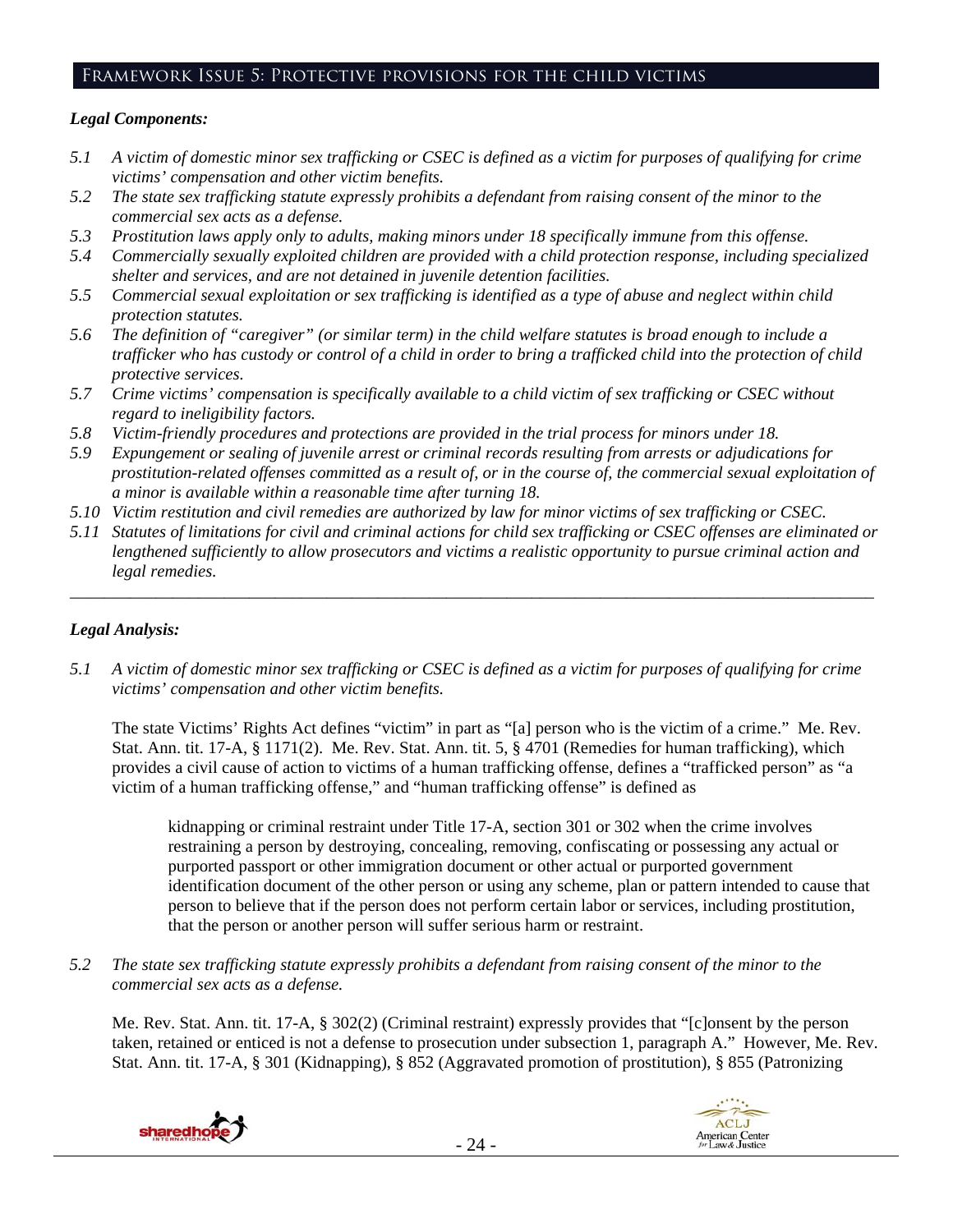prostitution of minor), and § 282 (Sexual exploitation of minor) do not indicate whether consent is available as a defense for the perpetrator of the crime.

A general defense of consent is available to defendants pursuant to Me. Rev. Stat. Ann. tit. 17-A, § 109(1) (Consent), which states in subsection (1) "It is a defense that, when a defendant engages in conduct which would otherwise constitute a crime against the person or property of another, such other consented to the conduct and an element of the crime is negated as a result of such consent." Pursuant to Me. Rev. Stat. Ann. tit. 17-A, § 109(3),

Consent is not a defense within the meaning of this section if:

A. It is given by a person who is declared by a statute or by a judicial decision to be legally incompetent to authorize the conduct charged to constitute the crime, and such incompetence is manifest or known to the actor;

B. It is given by a person who, by reason of intoxication, mental illness or defect, or youth, is manifestly unable, or known by the defendant to be unable, to make a reasonable judgment as to the nature or harmfulness of the conduct charged to constitute the crime; or C. It is induced by force, duress or deception.

- 5.2.1 Recommendation: Amend Me. Rev. Stat. Ann. tit. 17-A, § 301 (Kidnapping), § 852 (Aggravated promotion of prostitution), and § 855 (Patronizing prostitution of minor) to clarify that consent of the minor to a commercial sex act is immaterial to the crime of domestic minor sex trafficking and cannot be a defense for the perpetrator.
- *5.3 Prostitution laws apply only to adults, making minors under 18 specifically immune from this offense.*

Me. Rev. Stat. Ann. tit. 17-A, § 853-A (Engaging in prostitution) is age-neutral and allows for the arrest and prosecution of a minor for the Class E or D crime of engaging in prostitution. Specifically, Me. Rev. Stat. Ann. tit. 17-A, § 853-A(1)(A) (Engaging in prostitution) states in part, "A person is guilty of engaging in prostitution if: A. The person engages in prostitution as defined in section  $851.^{33}$ 

- 5.3.1 Recommendation: Amend Me. Rev. Stat. Ann. tit. 17-A, § 853-A (Engaging in prostitution) to make the law inapplicable to minors under the age of 18, referring such cases instead to the operable human trafficking laws, Me. Rev. Stat. Ann. tit. 17-A, § 301 (Kidnapping) and § 302 (Criminal restraint).
- *5.4 Commercially sexually exploited children are provided with a child protection response, including specialized shelter and services, and are not detained in juvenile detention facilities.*

Some protective provisions are available to commercially sexually exploited children. For the purposes of the chapter on "Child and Family Services and Child Protection Act," "[i]f the court finds by a preponderance of the evidence presented in the sworn summary or otherwise that there is an immediate risk of serious harm to the child, it may order any disposition under section 4036," including taking a child into protective custody. Me. Rev. Stat. Ann. tit. 22, §§ 4034, 4036(1)(F), (F-1). Law enforcement, the Department of Health and Human Services (the department), or any group of at least 3 persons may bring a child protection petition alleging, among other things, facts that would constitute a basis for the petition and efforts made to prevent removing the child from the home. Me. Rev. Stat. Ann. tit. 22, § 4032(1), (2)(D), (I). If in a preliminary hearing, the charge includes an "aggravating factor," then "the court may order the department not to commence reunification . . .

 $\overline{a}$ <sup>39</sup> "Prostitution" is defined in Me. Rev. Stat. Ann. tit. 17-A, § 851(1) as "engaging in, or agreeing to engage in, or offering to engage in a sexual act or sexual contact, as those terms are defined in section 251, in return for a pecuniary benefit to be received by the person engaging in prostitution or a 3rd person."



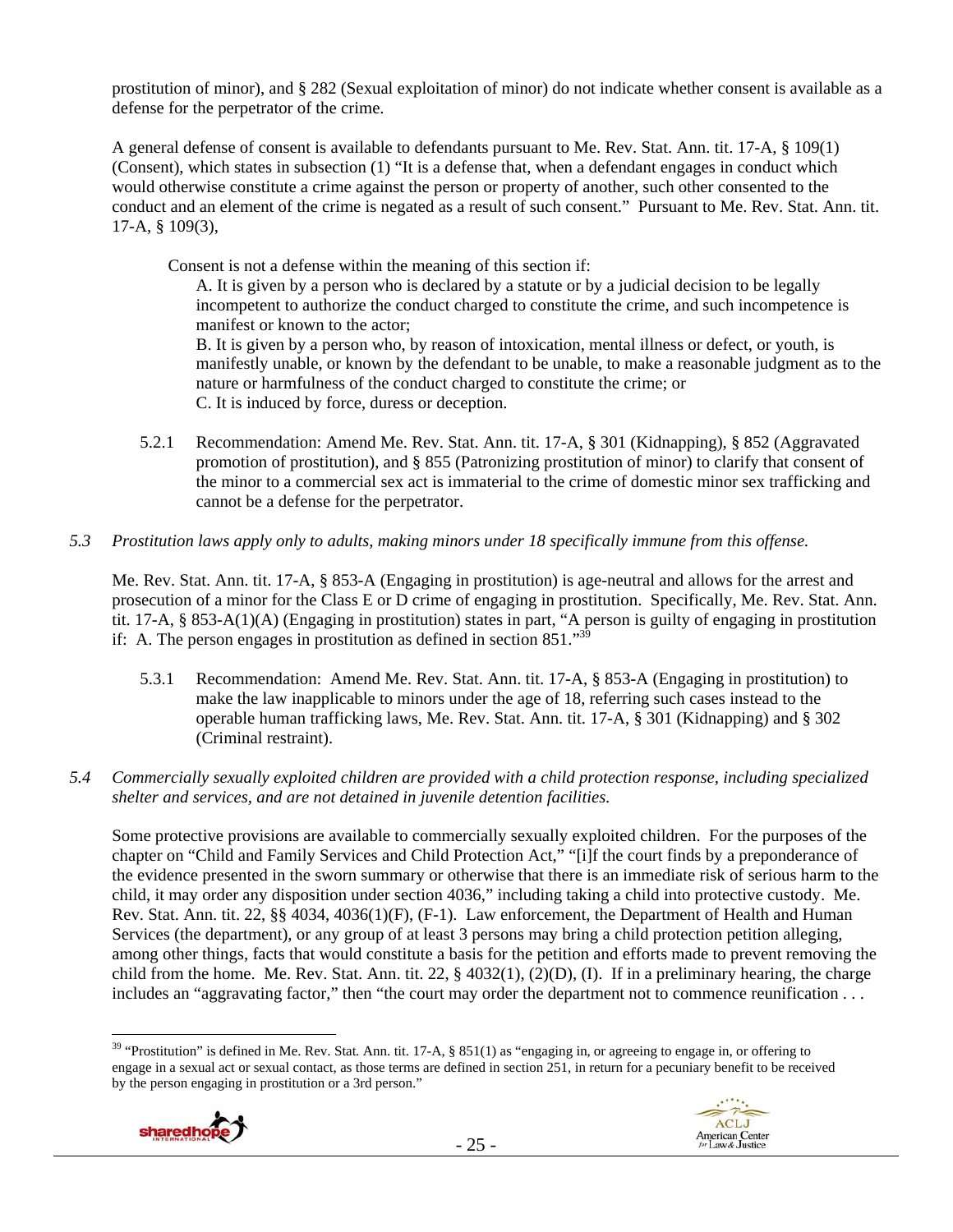[and] conduct a hearing on jeopardy and conduct a permanency planning hearing." Me. Rev. Stat. Ann. tit. 22 § 4034(4).

On a jeopardy order petition, "[a]fter hearing evidence, the court shall make a finding, by a preponderance of the evidence, as to whether the child is in circumstances of jeopardy to the child's health or welfare."40 Me. Rev. Stat. Ann. tit. 22, § 4035(2). Pursuant to Me. Rev. Stat. Ann. tit. 22, § 4035(2-A)(A), a rebuttable presumption arises "[t]hat the person seeking custody or contact with the child would create a situation of jeopardy for the child if any contact were to be permitted and that contact is not in the best interest of the child if the court finds that the person: 1) Has been convicted of an offense listed in Title 19-A, section 1653, subsection 6-A, paragraph  $A^{41}$  in which the victim was a minor at the time of the offense and the person was at least 5 years older than the minor at the time of the offense except that, if the offense was gross sexual assault under Title 17-A, section 253, subsection 1, paragraph B or C, or an offense in another jurisdiction that involves conduct that is substantially similar to that contained in Title 17-A, section 253, subsection 1, paragraph B or C, and the minor victim submitted as a result of compulsion, the presumption applies regardless of the ages of the person and the minor victim at the time of the offense; or 2) Has been adjudicated in an action under Title 22, chapter 1071 of sexually abusing a person who was a minor at the time of the abuse." Me. Rev. Stat. Ann. tit. 22, § 4035(2-A)(B) sets forth a similar rebuttable presumption "if the parent or person allows, encourages or fails to prevent contact between the child and a person" that has been convicted of an offense as set out above. However, Me. Rev. Stat. Ann. tit. 22, § 4035(2-A)(B)(1) does not contain the phrase "or an offense in another jurisdiction that involves conduct that is substantially similar to that contained in Title 17-A, section 253, subsection 1, paragraph B or C."

<sup>40</sup> Me. Rev. Stat. Ann. tit. 22,  $\S$  4002(6) defines "jeopardy to health or welfare" or "jeopardy" as

serious abuse or neglect, as evidenced by:

A. Serious harm or threat of serious harm;

B. Deprivation of adequate food, clothing, shelter, supervision or care or education when the child is at least 7 years of age and has not completed grade 6;

B-1. Deprivation of necessary health care when the deprivation places the child in danger of serious harm;

C. Abandonment of the child or absence of any person responsible for the child, which creates a threat of serious harm; or

D. The end of voluntary placement, when the imminent return of the child to his custodian causes a threat of serious harm.

Me. Rev. Stat. Ann. tit. 22, § 4002(10) defines **"**serious harm" as

A. Serious injury;

 $\overline{a}$ 

B. Serious mental or emotional injury or impairment which now or in the future is likely to be evidenced by serious mental, behavioral or personality disorder, including severe anxiety, depression or withdrawal, untoward aggressive behavior, seriously delayed development or similar serious dysfunctional behavior; or

C. Sexual abuse or exploitation. 41 Me. Rev. Stat. Ann. tit. 19-A, § 1653(6-A)(A) states,

6-A. CUSTODY AND CONTACT LIMITED; CONVICTIONS FOR SEXUAL OFFENSES. The award of primary residence and parent-child contact with a person who has been convicted of a child-related sexual offense is governed by this subsection.

A. For the purposes of this section, "child-related sexual offense" means the following sexual offenses if, at the time of the commission of the offense, the victim was under 18 years of age:

- 1) Sexual exploitation of a minor, under Title 17-A, section 282;
- 2) Gross sexual assault, under Title 17-A, section 253;
- 3) Sexual abuse of a minor, under Title 17-A, section 254;
- 4) Unlawful sexual contact, under Title 17-A, section 255-A or former section 255;
- 5) Visual sexual aggression against a child, under Title 17-A, section 256;
- 6) Sexual misconduct with a child under 14 years of age, under Title 17-A, section 258;
- 6-A) Solicitation of a child by computer to commit a prohibited act, under Title 17-A, section 259; or

7) An offense in another jurisdiction that involves conduct that is substantially similar to that contained in subparagraph  $(1)$ ,  $(2)$ ,  $(3)$ ,  $(4)$ ,  $(5)$ ,  $(6)$  or  $(6-A)$ ...



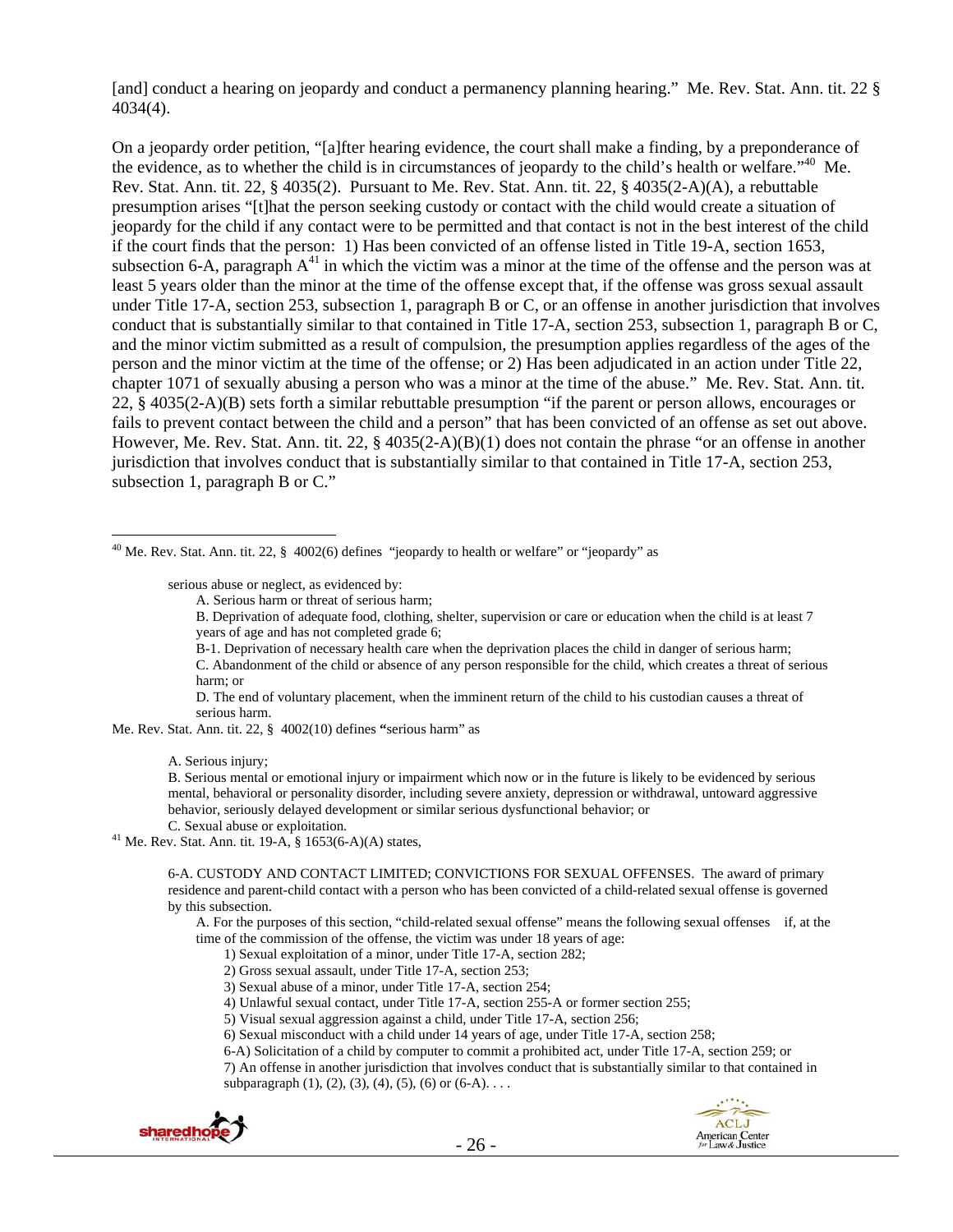Me. Rev. Stat. Ann. tit. 22, § 4035(3) states in part,

If the court determines that the child is in circumstances of jeopardy to the child's health or welfare, the court shall hear any relevant evidence regarding proposed dispositions, including written or oral reports, recommendations or case plans. The court shall then make a written order of any disposition under section 4036.

Under Me. Rev. Stat. Ann. tit. 22, § 4036(1) (Disposition and principles), a court may, among other things, order removal of the child or the perpetrator from the household, and if the court orders removal of the child, it may grant custody to "a noncustodial parent, other person or the department." Me. Rev. Stat. Ann. tit. 22, § 4036(1)(F), (F-1). A child taken into the department's custody will then be cared for "in licensed or approved family foster homes, in other residential child care facilities or in other living arrangements as appropriate to meet the child's individual needs." Me. Rev. Stat. Ann. tit. 22, § 4061(1).

Some additional services are available to sexually exploited homeless children and runaways. Me. Rev. Stat. Ann. tit. 22, § 4099-E(1) (Comprehensive program for homeless youth) states,

The department shall establish and support a comprehensive program for homeless youth<sup>42</sup> in the State by contracting with organizations and agencies licensed by the department that provide street outreach, shelter and transitional living services for homeless youth. The department shall by rule establish licensure requirements and shall establish performance-based contracts with organizations and agencies to provide the following programs and services:

1. STREET AND COMMUNITY OUTREACH AND DROP-IN PROGRAMS. Youth drop-in centers to provide walk-in access to crisis intervention and ongoing supportive services, including one-to-one case management services on a self-referral basis and street and community outreach programs to locate, contact and provide information, referrals and services to homeless youth, youth at risk of homelessness and runaways. Information, referrals and services provided may include, but are not limited to family reunification services; conflict resolution or mediation counseling; assistance in obtaining temporary emergency shelter; case management aimed at obtaining food, clothing, medical care or mental health counseling; counseling regarding violence, prostitution, substance abuse, sexually transmitted diseases, HIV and pregnancy; referrals to other agencies that provide support services to homeless youth, youth at risk of homelessness and runaways; assistance with education, employment and independent living skills; aftercare services; and specialized services for highly vulnerable runaways and homeless youth, including teen parents, sexually exploited youth and youth with mental illness or developmental disabilities.

2. EMERGENCY SHELTER PROGRAM. Emergency shelter programs to provide homeless youth and runaways with referrals and walk-in access to short-term residential care on an emergency basis. The program must provide homeless youth and runaways with safe, dignified, voluntary housing, including private shower facilities, beds and at least one meal each day, and assist a runaway with reunification with family or a legal guardian when required or appropriate. The services provided at emergency shelters may include, but are not limited to, family reunification services or referral to safe, dignified housing; individual, family and group counseling; assistance obtaining clothing; access to medical and dental care and mental health counseling; education and employment services; recreational activities; case management, advocacy and

a person 21 years of age or younger who is unaccompanied by a parent or guardian and is without shelter where appropriate care and supervision are available, whose parent or legal guardian is unable or unwilling to provide shelter and care or who lacks a fixed, regular and adequate nighttime residence. "Homeless youth" does not include a person incarcerated or otherwise detained under federal or state law.





<sup>&</sup>lt;sup>42</sup> Pursuant to Me. Rev. Stat. Ann. tit. 22,  $\S$  4099-D(1), "homeless youth" is defined as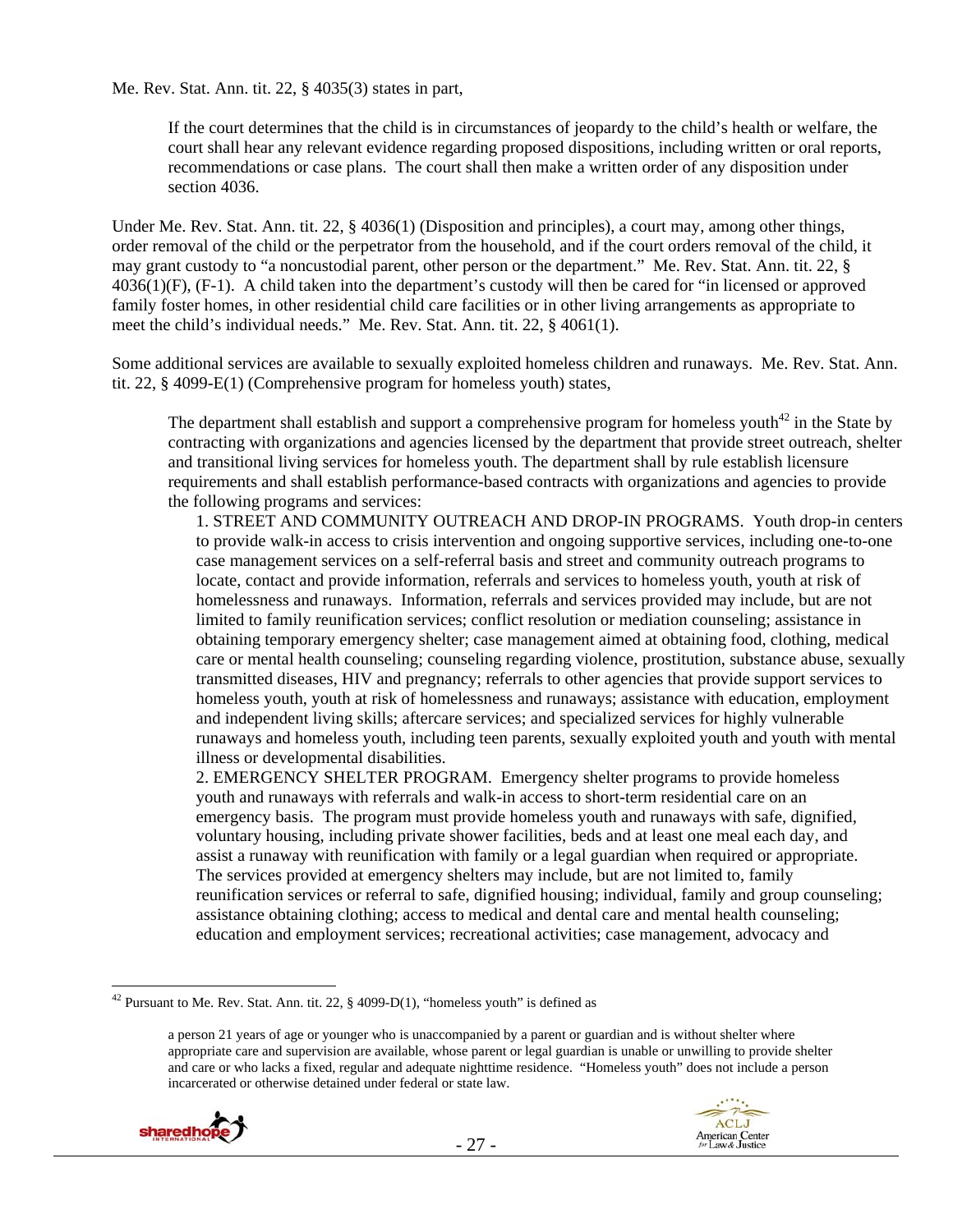referral services; independent living skills training; and aftercare, follow-up services and transportation; and

3. TRANSITIONAL LIVING PROGRAMS. Transitional living programs to help homeless youth find and maintain safe, dignified housing. The program may also provide rental assistance and related supportive services or may refer youth to other organizations or agencies that provide such services. Services provided may include, but are not limited to, provision of safe, dignified housing; educational assessment and referrals to educational programs; career planning, employment, job skills training and independent living skills training; job placement; budgeting and money management; assistance in securing housing appropriate to needs and income; counseling regarding violence, prostitution, substance abuse, sexually transmitted diseases and pregnancy; referral for medical services or chemical dependency treatment; parenting skills; self-sufficiency support services or life skills training; and aftercare and follow-up services.

A child may also be arrested and detained by law enforcement for actions related to being a trafficking victim. If a child is treated as a juvenile within the Juvenile Code, pursuant to Me. Rev. Stat. Ann. tit. 15, § 3501(1) (Interim care), a law enforcement officer may take a child into "interim care" without a court order when

the officer has reasonable grounds to believe that:

A. The juvenile is abandoned, lost or seriously endangered in his surroundings and that immediate removal is necessary for his protection; or

B. The juvenile has left the care of his parents, guardian or legal custodian without the consent of such person.

Children taken into interim care may not be "held involuntarily for more than 6 hours." Me. Rev. Stat. Ann. tit. 15, § 3501(2). Also, they "may not be placed in a jail or other secure detention or correctional facility intended or used to detain adults accused or convicted of crimes or juveniles accused or adjudicated of juvenile crimes;" however, if "no other appropriate placement is available," a juvenile may be held "in the public sections of a facility described in section 3203-A, subsection 7, paragraph  $B^{43}$  if there is an adequate staff to supervise the juvenile's activities at all times or in accordance with section 3203-A, subsection 7-A." Me. Rev. Stat. Ann. tit. 15, § 3501 (7). Additionally, "[t]o the extent practicable, a juvenile taken into interim care shall not be placed or transported in any police or other vehicle which at the same time contains an adult under arrest." Me. Rev. Stat. Ann. tit. 15, § 3501 (7)(C). Instead, the Department of Health and Human Services will specify where the child should be held. Me. Rev. Stat. Ann. tit. 15, § 3501(5)(A).

Children who commit "juvenile crimes," which would include children who are found in prostitution, a Class D or E crime under Me. Rev. Stat. Ann. tit. 17-A, § 851 or § 853-A (Engaging in prostitution), may be arrested by a law enforcement officer without a warrant. Me. Rev. Stat. Ann. tit. 15, § 3201(1). "Juvenile crimes" are defined as, among other specified conduct, "[c]onduct that, if committed by an adult, would be defined as criminal by Title 17-A, the Maine Criminal Code, or by any other criminal statute outside that code, including any rule or regulation under a statute . . . ." Me. Rev. Stat. Ann. tit. 15, § 3103(1)(A). Me. Stat. Ann. tit. 15, § 3201(1) (Warrantless arrests) states in part that "[a]rrests without warrants of juveniles for juvenile crimes defined by section 3103 [Juvenile crimes], subsection 1, paragraphs A, E, F, G and H by law enforcement officers or private person must be made pursuant to the provisions of Title 17-A, sections 15 and 16. . . ."<sup>44</sup> Me. Rev. Stat. Ann. tit 17-A, § 15(1)(B) authorizes a law enforcement officer to "arrest without a warrant . . . [a]ny

<sup>&</sup>lt;sup>43</sup> Me. Rev. Stat. Ann. tit. 15, § 3203-A(7)(B) states, "A juvenile may be held in custody or detention in any detention facility approved or operated by the Department of Corrections exclusively for juveniles or a temporary holding resource that provides secure supervision approved by the Department of Corrections, pending the juvenile's release or hearing in the Juvenile Court."<br><sup>44</sup> Specifically, Me. Stat. Ann. tit. 15, § 3103(1)(A) includes the following as conduct cons that, if committed by an adult, would be defined as criminal by Title 17-A, the Maine Criminal Code, or by any other criminal statute outside that code, including any rule or regulation under a statute, except for those provisions of Titles 12 and 29-A not specifically included in paragraphs E and F."

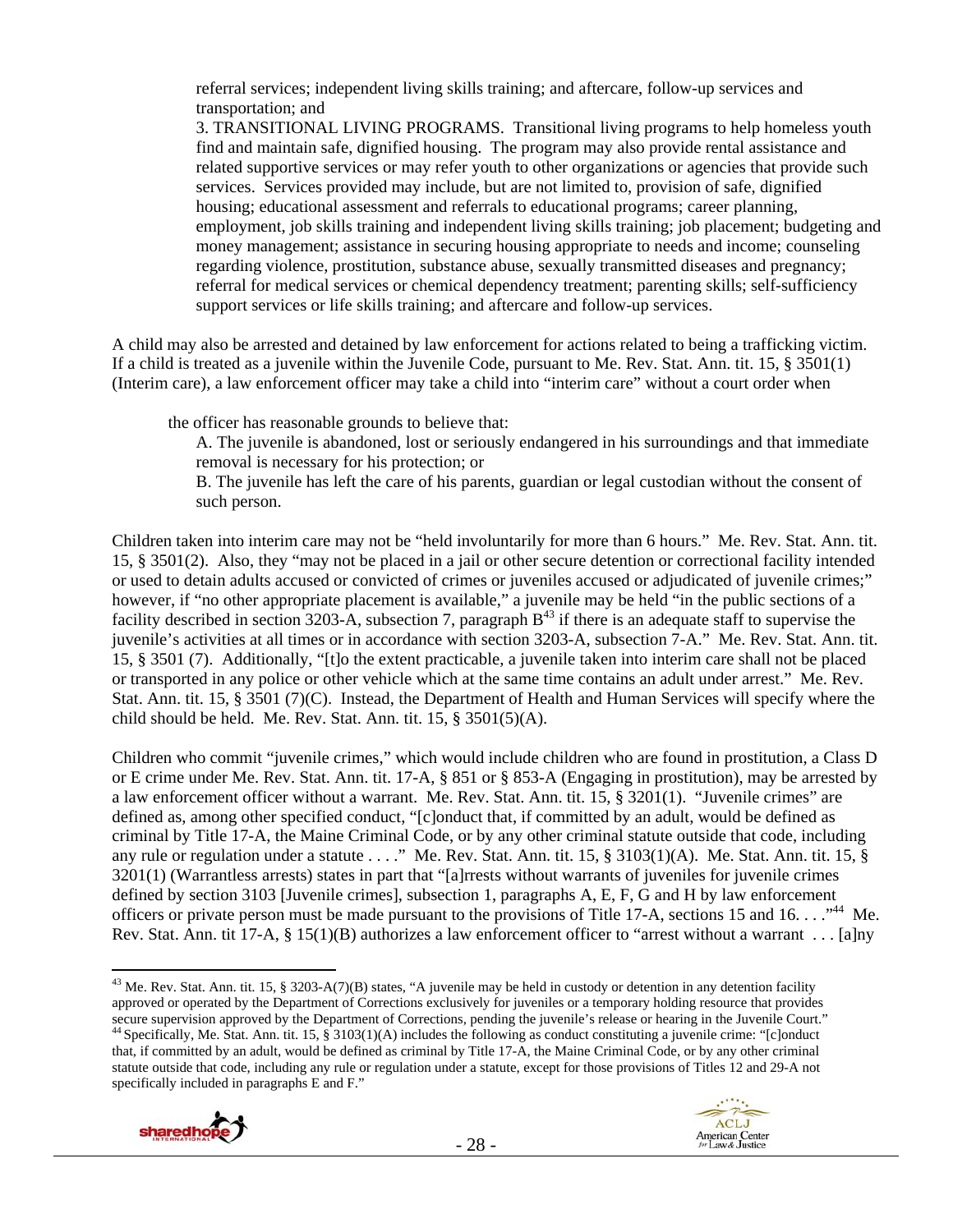person who has committed or is committing in the officer's presence any Class D or Class E crime." Me. Rev. Stat. Ann. tit. 15, § 3203-A requires a law enforcement officer who arrests a child, and determines that Juvenile Court proceedings should be commenced against the child, to initially determine whether the child should be detained. In all cases, the law enforcement officer must provide notice to a juvenile community corrections officer. Me. Rev. Stat. Ann. tit. 15, § 3203-A. If after arresting a child, the arresting law enforcement officer determines that the Juvenile Court should commence proceedings against the juvenile, "but [that] detention is not necessary, [then] . . . the law enforcement officer shall notify the juvenile community corrections officer within 12 hours following the arrest." However, even where the arresting officer determines that detention of the child is unnecessary, the juvenile may be sent "to any public or private agency that provides nonsecure services to juveniles" if "the officer is unable to immediately return the juvenile to the custody of the juvenile's legal custodian or another suitable person" and "with the juvenile's consent." Me. Rev. Stat. Ann. tit. 15, §  $3203-A(1)(A-1)$ . Additionally, pursuant to Me. Rev. Stat. Ann. tit. 15, § 3203-A(1)(B),

When, in the judgment of a law enforcement officer, a juvenile should be detained prior to the juvenile's initial appearance in juvenile court, the law enforcement officer shall immediately notify a juvenile community corrections officer.

1) Detention under this section must be requested by the law enforcement officer within 2 hours after the juvenile's arrest or the juvenile must be released.

2) After the law enforcement officer notifies the juvenile community corrections officer and requests detention, the juvenile community corrections officer shall order the conditional or unconditional release or shall effect a detention placement within 12 hours following the juvenile's arrest.

The arresting officer may also determine that the child requires "immediate secure detention," but only if it is necessary "to prevent a juvenile from imminently inflicting bodily harm on others or the juvenile," and refer the child "for temporary, emergency detention in a jail or other secure facility intended or primarily used for the detention of adults approved pursuant to subsection 7, paragraph A or a facility approved pursuant to subsection 7, paragraph B, prior to notifying a juvenile community corrections officer."45 Me. Rev. Stat. Ann. tit. 15, § 3203-A(1)(B-1). Normally, a child may be detained in this type of secure detention for up to 2 hours. However, if a juvenile community corrections officer subsequently determines that continued detention is necessary to "prevent the juvenile from imminently inflicting bodily harm on others or the juvenile," the child may be detained for an additional 4 hours. Subsection  $(1)(B-1)$  further states,

Following any temporary emergency detention, the juvenile community corrections officer shall order the conditional or unconditional release of a juvenile or shall effect a detention placement. Except as otherwise provided by law, any detention beyond 6 hours must be in a placement other than a facility intended or primarily used for the detention of adults and must be authorized by a juvenile community

Juveniles detained in adult-serving facilities may be placed only in the separate juvenile sections that comply with mandatory separation standards established by the Department of Corrections pursuant to Title 34-A, section 1208, unless the juvenile is held in an adult section of a facility under section 3205, subsection 2 or is bound over as an adult and held in an adult section of a facility pursuant to court order.



 $\overline{a}$  $45$  However, Me. Rev. Stat. Ann. tit. 15, § 3203-A(7) requires,

A. A juvenile may be detained in a jail or other secure detention facility intended for use or primarily used for the detention of adults only when the serving facility:

<sup>1)</sup> Contains an area where juveniles are under direct staff observation at all times, in a separate section for juveniles that complies with mandatory sight and sound separation standards established by the Department of Corrections pursuant to Title 34-A, section 1208;

<sup>2)</sup> Provides for no regular contact between the juveniles with the adult detainees or inmates; and

<sup>3)</sup> Has an adequate staff to provide direct observation and supervise the juvenile's activities at all times during emergency detention.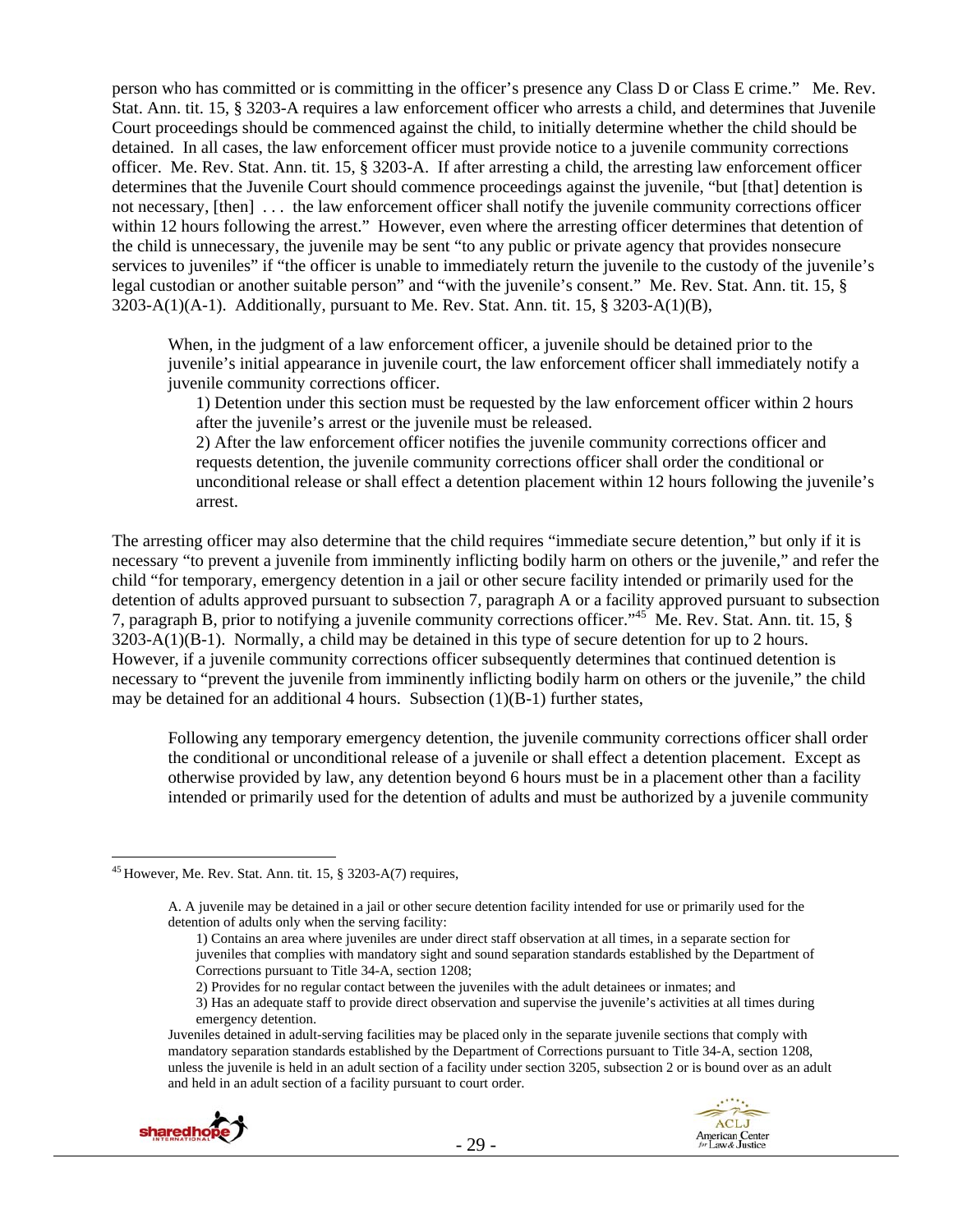corrections officer. It is the responsibility of the law enforcement officer to remain at the facility until the juvenile community corrections officer has released the juvenile or has authorized detention.

However, pursuant to Me. Rev. Stat. Ann. tit. 15, § 3203-A(7-A), "Notwithstanding other provisions of this Part, a juvenile may be held for up to 12 hours in nonsecure custody in a building housing a jail or other secure detention facility intended or primarily used for the detention of adults" pursuant to certain criteria.

In addition to emergency detention pursuant to Me. Rev. Stat. Ann. tit. 15, § 3203-A(1)(B-1), Me. Rev. Stat. Ann. tit. 15, § 3203-A(4)(A) requires that the juvenile community corrections officer "direct the release or detention of a juvenile pending that juvenile's initial appearance before the court," after being notified of the arrest of a juvenile pursuant to Me. Rev. Stat. Ann. tit. 15, § 3203-A(1). Under Me. Rev. Stat. Ann. tit. 15, § 3203-A(4)(B)-(D), the juvenile community correction officer or the Juvenile Court may determine that the child can be conditionally or unconditionally released, detained in "the least restrictive residential setting" that is appropriate, or detained in a detention facility.46 However, "[d]etention may not be ordered when either unconditional or conditional release is appropriate." Me. Rev. Stat. Ann. tit. 15, § 3203-A(4)(D). Also, Me. Rev. Stat. Ann. Tit. 15, § 3203-A(4)(D) states in part,

If, in the judgment of the juvenile community corrections officer, based on an assessment of risk, or in the judgment of the Juvenile Court, it is not necessary or appropriate to detain a juvenile who satisfies the criteria for detention, the juvenile community corrections officer or the Juvenile Court may order the placement of the juvenile in the juvenile's home or in an alternative facility or service, such as a group home, emergency shelter, foster placement or attendant care, subject to specific conditions, including supervision by a juvenile community corrections officer or a designated supervisor. Such a placement is considered a conditional release.

. . . .

Pursuant to Me. Rev. Stat. Ann. tit. 15, § 3203-A(5) "Upon petition by a juvenile community corrections officer who ordered the detention or an attorney for the State who ordered the detention," the juvenile court is to review in a detention hearing within 48 hours, and the court must order the juvenile's release unless a "preponderance of the evidence" suggests that continued detention is essential and "there is probable cause<sup>47</sup> to believe that the juvenile has committed a juvenile crime." Me. Rev. Stat. Ann. tit. 15, § 3203-A(5).

If the juvenile is accused of having committed a juvenile crime, Me. Rev. Stat. Ann. tit. 15, § 3301 (Preliminary investigation, informal adjustment and petition initiation) provides that the juvenile community corrections

there is probable cause to believe the juvenile:

juvenile community corrections officer or the court or has stated the intent not to appear. 47 Me. Rev. Stat. Ann. tit. 15, § 3203-A(4-A) requires a probable cause determination be made "[e]xcept in a bona fide emergency or other extraordinary circumstance, when a juvenile arrested without a warrant for a juvenile crime or a violation of conditional release is not released from custody or does not receive a detention hearing within 48 hours after arrest, including Saturdays, Sundays and legal holidays . . . ."



 $\overline{a}$ <sup>46</sup> Under Me. Rev. Stat. Ann. tit. 15, § 3203-A(4)(D), a child may only be detained in a detention facility when

<sup>1)</sup> Has committed an act that would be murder or a Class A, Class B or Class C crime if committed by an adult; [Me. Rev. Stat. Ann. tit. 17-A, § 853-A (Engaging in prostitution) is only a Class D or E crime.]

<sup>2)</sup> Has refused to participate voluntarily in a conditional release placement or is incapacitated to the extent of being incapable of participating in a conditional release placement;

<sup>3)</sup> Has intentionally or knowingly violated a condition imposed as part of conditional release on a pending offense

or has committed an offense subsequent to that release that would be a crime if committed by an adult;

<sup>4)</sup> Has committed the juvenile crime that would be escape if the juvenile was an adult;

<sup>5)</sup> Has escaped from a facility to which the juvenile had been committed pursuant to an order of adjudication or is absent without authorization from a prior placement by a juvenile community corrections officer or the Juvenile Court; or

<sup>6)</sup> Has a prior record of failure to appear in court when so ordered or summonsed by a law enforcement officer,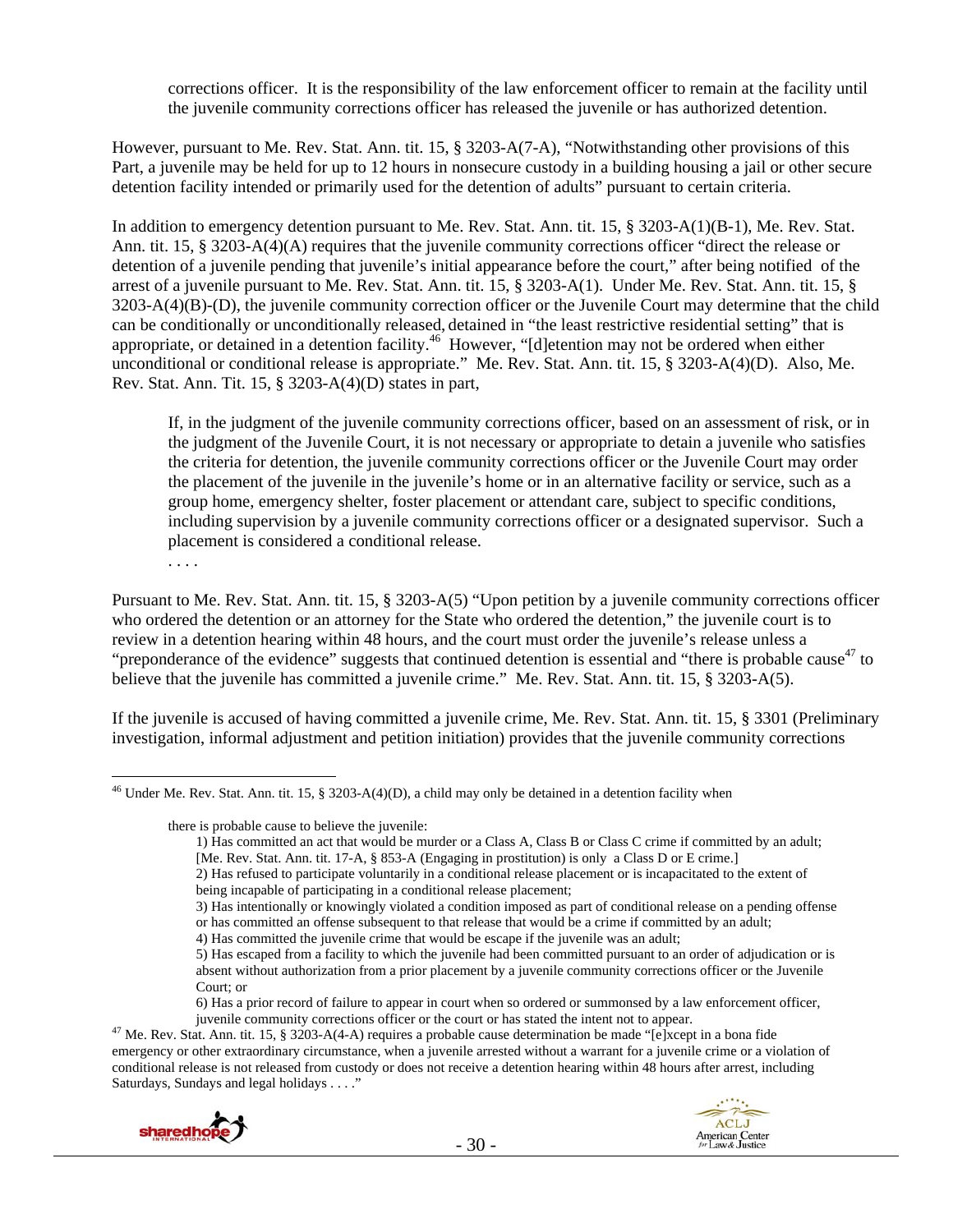officer shall, with some exceptions, investigate and determine whether to pursue further action, which might include requesting that "a petition be filed." Under Me. Rev. Stat. Ann. tit. 15, § 3314(1) (Disposition),

1. DISPOSITIONAL ALTERNATIVES. When a juvenile has been adjudicated as having committed a juvenile crime, the court shall enter a dispositional order containing one or more of the following alternatives.

A. The court may allow the juvenile to remain in the legal custody of his parents or a guardian under such conditions as the court may impose. . . .

B. The court may require a juvenile to participate in a supervised work or service program. . . . . . . .

C-1. The court may commit a juvenile to the custody of the Department of Health and Human Services when the court has determined that reasonable efforts have been made to prevent or eliminate the need for removal of the juvenile from the juvenile's home or that no reasonable efforts are necessary because of the existence of an aggravating factor as defined in Title 22, section 4002, subsection 1-B, and that continuation therein would be contrary to the welfare of the juvenile. . . . . . . .

C-2. The court may commit a juvenile to the custody of a relative or other person when the court determines that this is in the best interest of the juvenile . . . .

. . . .

F. The court may commit the juvenile to a Department of Corrections juvenile correctional facility. . . .

. . . .

H. The court may order the juvenile to serve a period of confinement that may not exceed 30 days, with or without an underlying suspended disposition of commitment to a Department of Corrections juvenile correctional facility, which confinement must be served concurrently with any other period of confinement previously imposed and not fully discharged or imposed on the same date but may be served intermittently as the court may order and must be ordered served in a facility approved or operated by the Department of Corrections exclusively for juveniles. . . .

I. The court order the juvenile unconditionally discharged.

Alternatively, "[t]he court may impose any of the dispositional alternatives provided in subsection 1 and may suspend its disposition and place the juvenile on a specified period of probation . . . ." Me. Rev. Stat. Ann. tit. 15, § 3314 (2). If the court revokes the child's probation, causing the child to be committed to a juvenile correctional facility pursuant to Me. Rev. Stat. Ann. tit. 15, § 3314(1)(F), or to serve a period of confinement under Me. Rev. Stat. Ann. tit. 15, § 3314(1)(H), the court must determine whether "reasonable efforts have been made to prevent or eliminate the need for removal of the juvenile from the juvenile's home or that no reasonable efforts are necessary because of the existence of an aggravating factor as defined in Title 22, section 4002, subsection 1-B and whether continuation in the juvenile's home would be contrary to the welfare of the juvenile." Me. Rev. Stat. Ann. tit. 15, § 3314(2).

Me. Rev. Stat. Ann. tit. 15, § 3313(1) (Criteria for withholding an institutional disposition) prohibits the court from confining a juvenile adjudicated delinquent in a secure institution unless, taking into account the crime and the juvenile's history and character,

it finds that his confinement is necessary for protection of the public because:

A. There is undue risk that, during the period of a suspended sentence or probation, the juvenile will commit another crime;

B. The juvenile is in need of correctional treatment that can be provided most effectively by his commitment to an institution; or

C. A lesser sentence will depreciate the seriousness of the juvenile's conduct.



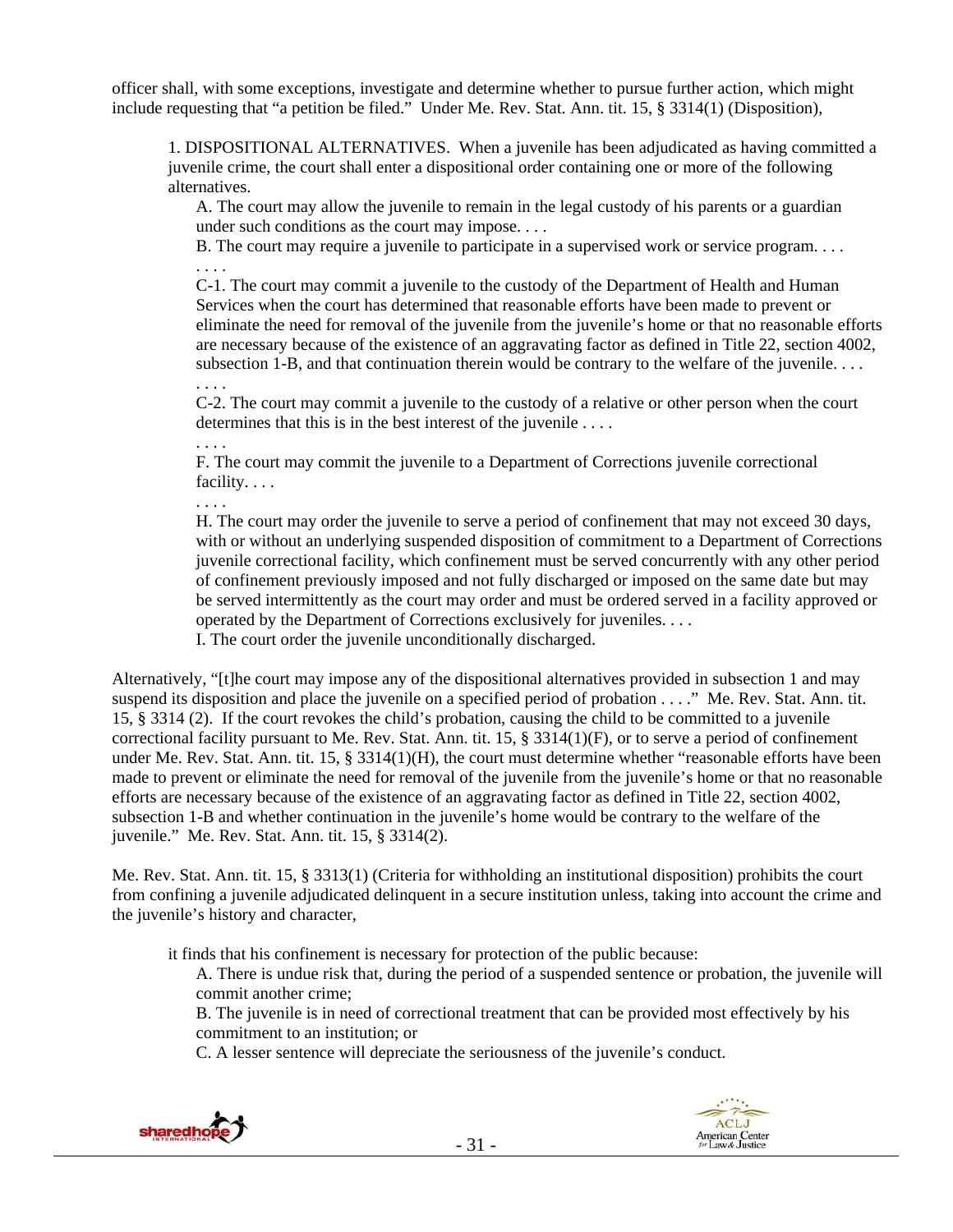The court may consider additional factors under Me. Rev. Stat. Ann. tit. 15, § 3313(2) in deciding not to confine a juvenile in a secure institution.

- 5.4.1 Recommendation: Establish a mandatory response law directing any minor victim of commercial sexual exploitation away from the criminal justice system and into a child protection system.
- *5.5 Commercial sexual exploitation or sex trafficking is identified as a type of abuse and neglect within child protection statutes.*

Sexual exploitation is included within the definition of abuse and neglect under Maine's Child and Family Services and Child Protection Act. Me. Rev. Stat. Ann. tit. 22, § 4002(1) (Definitions) defines "abuse or neglect" as "a threat to a child's health or welfare by physical, mental or emotional injury or impairment, sexual abuse or exploitation, deprivation of essential needs or lack of protection from these or failure to ensure compliance with [specified] school attendance requirements . . . by a person responsible for the child." This chapter also regularly uses the phrase, "jeopardy to health or welfare," which is defined as "serious abuse or neglect," as indicated by the following:

A. Serious harm or threat of serious harm:<sup>48</sup>

B. Deprivation of adequate food, clothing, shelter, supervision or care or education when the child is at least 7 years of age and has not completed grade 6;

B-1. Deprivation of necessary health care when the deprivation places the child in danger of serious harm;

C. Abandonment of the child or absence of any person responsible for the child, which creates a threat of serious harm; or

D. The end of voluntary placement, when the imminent return of the child to his custodian causes a threat of serious harm.

- 5.5.1 Recommendation: Amend Me. Rev. Stat. Ann. tit. 22, § 4002 (Definitions) to define "abuse or neglect" to include Me. Rev. Stat. Ann. tit. 17-A, § 302 (Criminal restraint), § 301 (Kidnapping), § 282 (Sexual exploitation of a minor), § 852 (Aggravated promotion of prostitution), and § 855 (Patronizing prostitution of minor).
- *5.6 The definition of "caregiver" (or similar term) in the child welfare statutes is broad enough to include a trafficker who has custody or control of a child in order to bring a trafficked child into the protection of child protective services.*

Within Maine's Child and Family Services and Child Protection Act, Me. Rev. Stat. Ann. tit. 22, § 4002(5) (Definitions) defines "custodian" as "the person who has legal custody and power over the person of a child." Additionally, Me. Rev. Stat. Ann. tit. 22, § 4002(9) defines the term "person responsible for the child," as "a person with responsibility for a child's health or welfare, whether in the child's home or another home or a facility which, as a part of its function, provides for care of the child. It includes the child's custodian."

A. Serious injury;

B. Serious mental or emotional injury or impairment which now or in the future is likely to be evidenced by serious mental, behavioral or personality disorder, including severe anxiety, depression or withdrawal, untoward aggressive behavior, seriously delayed development or similar serious dysfunctional behavior; or C. Sexual abuse or exploitation.





 $48$  "Serious harm" is defined in Me. Rev. Stat. Ann. tit. 22,  $\S$  4002(10) as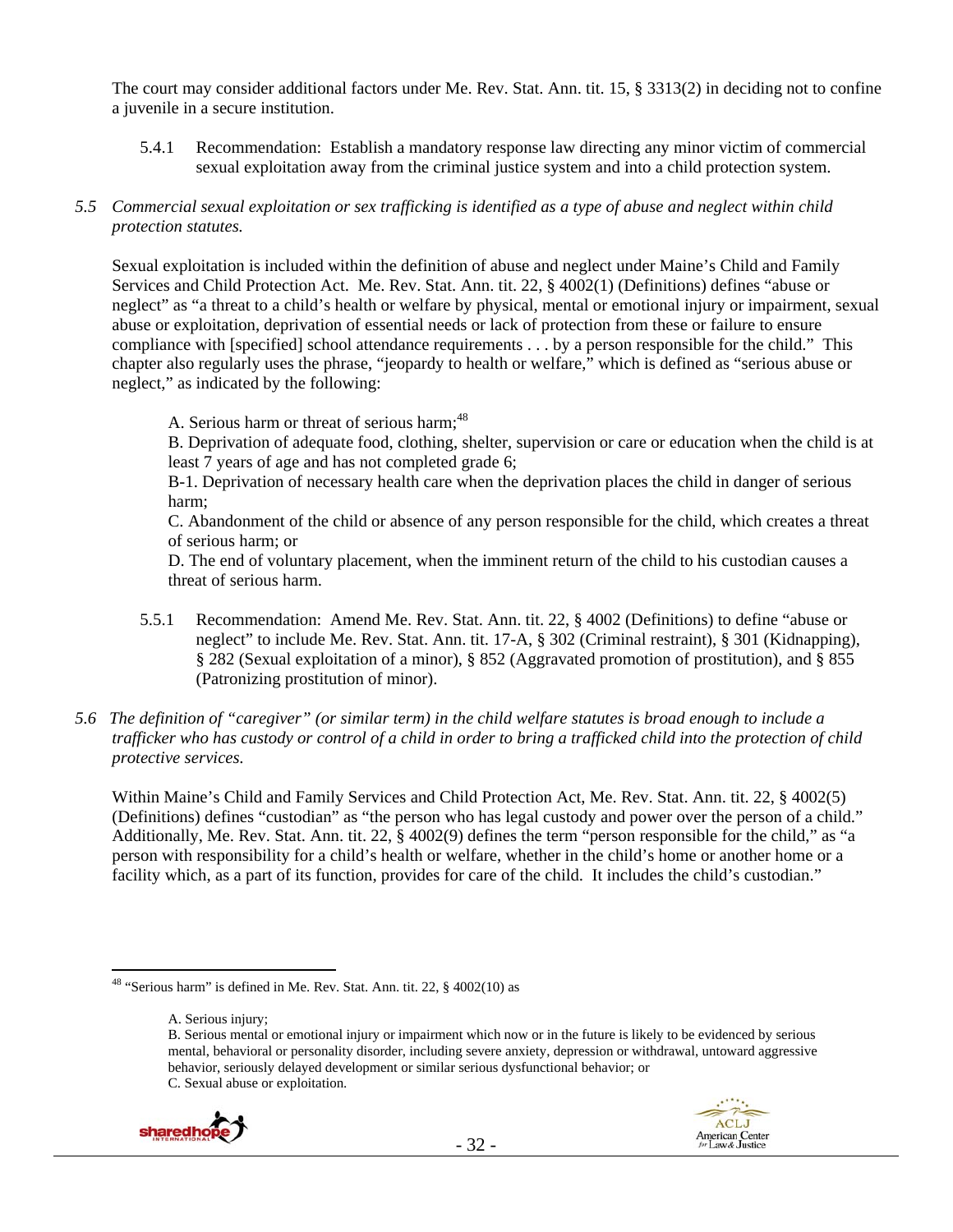- 5.6.1 Recommendation: Amend the definition of "custodian" to include a person exercising control over a child in order to bring a child controlled by a trafficker within the ambit of protection of child protective services.
- *5.7 Crime victims' compensation is specifically available to a child victim of sex trafficking or CSEC without regard to ineligibility factors.*

Pursuant to Me. Rev. Stat. Ann. tit. 5, § 3360-B(1)(A), (B) (Award of compensation; eligibility), victim compensation may be awarded to a person who, among other things,

A. Suffers personal injury<sup>49</sup> as a direct result of a crime specified in section  $3360$ ,<sup>50</sup> committed within the jurisdiction of the State;

B. Has been sexually assaulted within this State in violation of Title 17-A, chapter  $11<sup>51</sup>$  without regard to whether bodily injury or the threat of bodily injury occurred.

Several requirements in Me. Rev. Stat. Ann. tit. 5, § 3360-C(1) (Requirements and exclusions) could present difficulties for domestic minor sex trafficking victims, such as requiring that the crime be reported to law enforcement "within 5 days of the occurrence or discovery of the crime or of the resultant injury" and that a claim for compensation be filed within 3 years of the crime's occurrence. However, Me. Rev. Stat. Ann. tit. 5, § 3360-C(3) states that "[t]he board may waive the time requirements of subsection 1 for good cause shown and shall waive the time requirements on behalf of a child or when the claimant is a child and the crime and the claim have been properly reported to law enforcement officers and the board by an adult who becomes aware of the crime and of the compensable injury." Other ineligibility factors, including, under subsection (2)(A) a claimant's failure to "fully cooperate with the board or with the reasonable requests of law enforcement officers or prosecution authorities," or, under subsection  $(2)(B)$ , the claimant's violation of "a criminal law that caused or contributed to the injury or death for which compensation is sought," are not subject to waiver. Me. Rev. Stat. Ann. tit. 5, § 3360-C(2), (3).

- 5.7.1 Recommendation: Amend Me. Rev. Stat. Ann. tit. 5, § 3360-C(3) to provide an exception to the listed ineligibility factors for victims of domestic minor sex trafficking.
- *5.8 Victim-friendly procedures and protections are provided in the trial process for minors under 18.*

In both civil and criminal cases in which the defendant is accused of sexual misconduct, reputation or opinion evidence of the victim's past sexual behavior is not admissible under Me. R. Evid. 412(a) (Past sexual behavior of victim). However, pursuant to Me. R. Evid. 412(b).

In a criminal case in which a person is accused of sexual misconduct toward a victim the only evidence of the alleged victim's past sexual behavior that may be admitted is the following:

(1) Evidence, other than reputation or opinion evidence, of sexual behavior with persons other than the accused, offered by the accused upon the issue of whether the accused was or was not, with respect to the alleged victim, the source of semen or injury; or

in Title 17-A, chapter 9; B. Sexual assaults as described in Title 17-A, chapter 11; C. Kidnapping and criminal restraint as described in Title 17-A, chapter 12."

<sup>&</sup>lt;sup>51</sup> Offenses in this chapter include Me. Rev. Stat. Ann. tit. 17-A, § 254 (Sexual abuse of minors), § 253 (Gross sexual assault), § 255-A (Unlawful sexual contact), and § 259(1-A) (Solicitation of a child by computer to commit a prohibited act).





<sup>&</sup>lt;sup>49</sup> "Personal injury" is defined in Me. Rev. Stat. Ann. tit. 5,  $\S 3360(6)$  as "bodily injury as defined in Title 17-A, section 2, subsection 5 or psychological injury incurred by a victim who has sustained the threat of bodily injury."<br><sup>50</sup> "Crime" is defined in Me. Rev. Stat. Ann. § 3360(3) as including the following: "A. Offenses against the person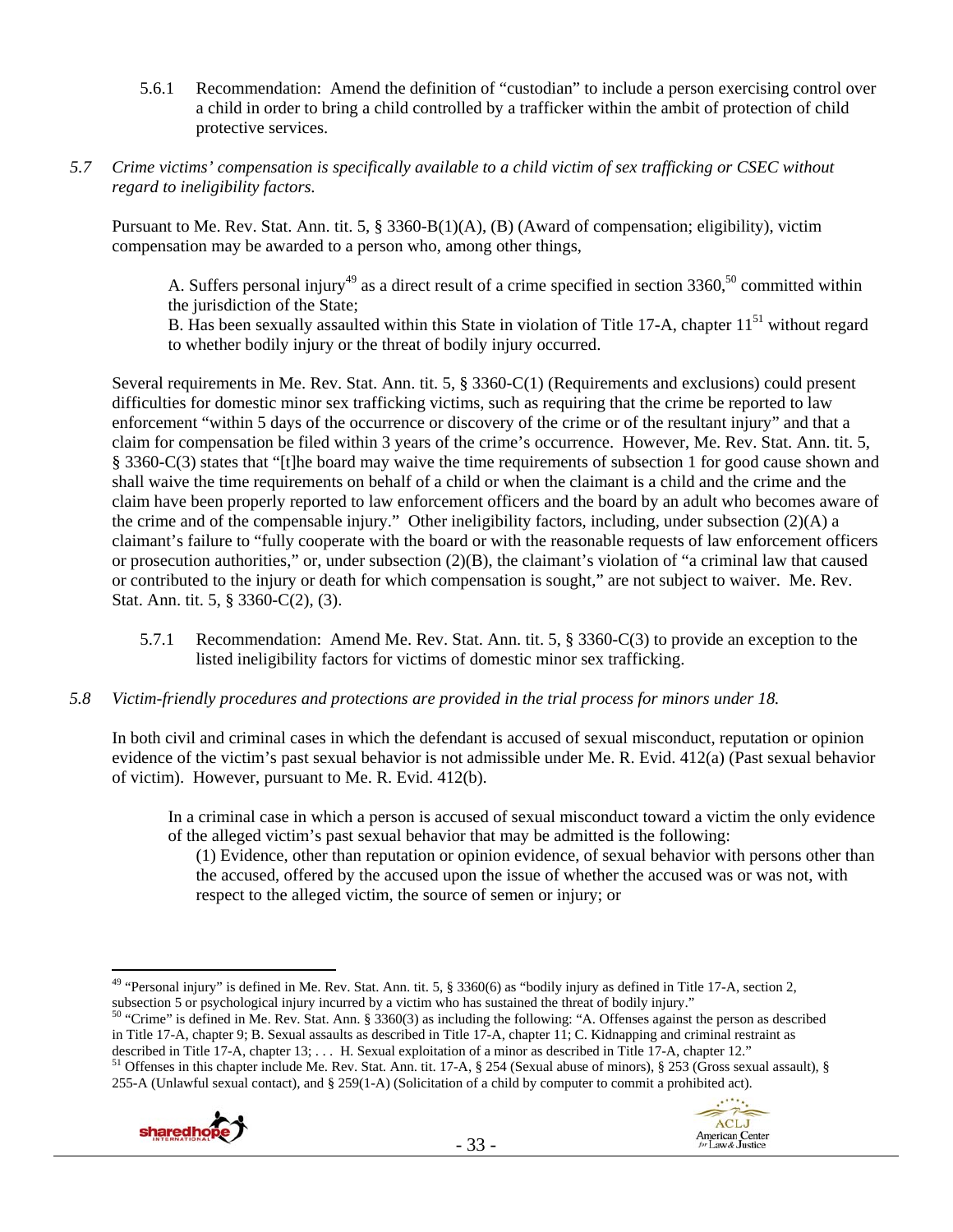(2) Evidence, other than reputation or opinion evidence, of sexual behavior with the accused offered by the accused on the issue of whether the alleged victim consented to the sexual behavior with respect to which the accused is charged.

(3) Evidence the exclusion of which would violate the constitutional rights of the defendant.

In civil cases, "evidence of specific instances of sexual behavior by the individual may only be admitted if the court finds that the probative value of such evidence on a controverted issue outweighs the danger of unfair prejudice, confusion of the issues, misleading the jury and unwarranted harm" to the victim. Me. R. Evid. 412(c).

Additionally, in criminal cases, hearsay statements made by children under the age of sixteen that describe "any incident involving a sexual act or sexual conduct performed with or on the minor or person by another, may not be excluded as evidence" if the court finds that the "mental or physical well-being [of the child under sixteen] will more likely than not be harmed if that person were to testify in open court." Me. Rev. Stat. Ann. tit. 15, § 1205(1). However, the statement still must be "made under oath, subject to all of the rights of confrontation secured to an accused by the Constitution of Maine or the United States Constitution and the statement has been recorded by any means approved by the court, and is made in the presence of a judge or justice." Me. Rev. Stat. Ann. tit. 15, § 1205(2).

In addition, Maine's Victims' Rights Act affords victims of crimes several additional protections. Records relating to a victim's address or location generally must be kept confidential. Me. Rev. Stat. Ann. tit. 17-A, § 1176(1). Communications between a victim of sexual assault and sexual assault counselors, and coordinators also are confidential and privileged from disclosure. Me. Rev. Stat. Ann. tit. 17-A, § 1177. Crime victims are to be informed, if practicable, of the details of any plea agreement reached, the time and place of trial and sentencing, and may participate in sentencing and comment on any plea agreement or proposed early termination of probation. Me. Rev. Stat. Ann. tit. 17-A, §§ 1172–1174.

- 5.8.1 Recommendation: Enact a provision permitting closed circuit television testimony for child victims of commercial sexual exploitation to reduce the trauma of testifying in a prosecution of their perpetrator.
- *5.9 Expungement or sealing of juvenile arrest or criminal records resulting from arrests or adjudications for prostitution-related offenses committed as a result of, or in the course of, the commercial sexual exploitation of a minor is available within a reasonable time after turning 18.*

Maine has a process for reviewing and challenging information in a criminal record. However, this does not appear to be similar to expungement. 52 In fact, while a person may file a Petition for Executive Clemency and request that the Governor grant a pardon for criminal offenses and offenses of juvenile delinquency pursuant to the authority granted in Me. Const. Art. V, Part First, Section 11, a pardoned conviction will still not be expunged from a person's record.<sup>53</sup> Regardless of the grant of a pardon, records of juvenile proceedings may not be inspected except as provided in Me. Rev. Stat. Ann. tit. 15, § 3308 (Court records; inspection) and Me. Rev. Stat. Ann. tit. 16, § 612(3) (Application). Specifically, records of juvenile court proceedings or information from those records may be shared between criminal justice agencies and with certain persons at the child's school or other agencies responsible for the child's health or welfare, and others authorized under Me. Rev. Stat. Ann. tit. 15, § 3308. Me. Rev. Stat. Ann. tit. 15, § 3308(7)(B), (B-1). Also, the following records are not available for inspection without the court's consent or unless they are a part of the record of a hearing open

 $\overline{a}$ <sup>52</sup> *See Criminal Record Challenge Process*, MAINE STATE BUREAU OF IDENTIFICATION, http://www.maine.gov/dps/Sbi/challenge.html (last visited Aug. 17, 2011). 53 *Id.*



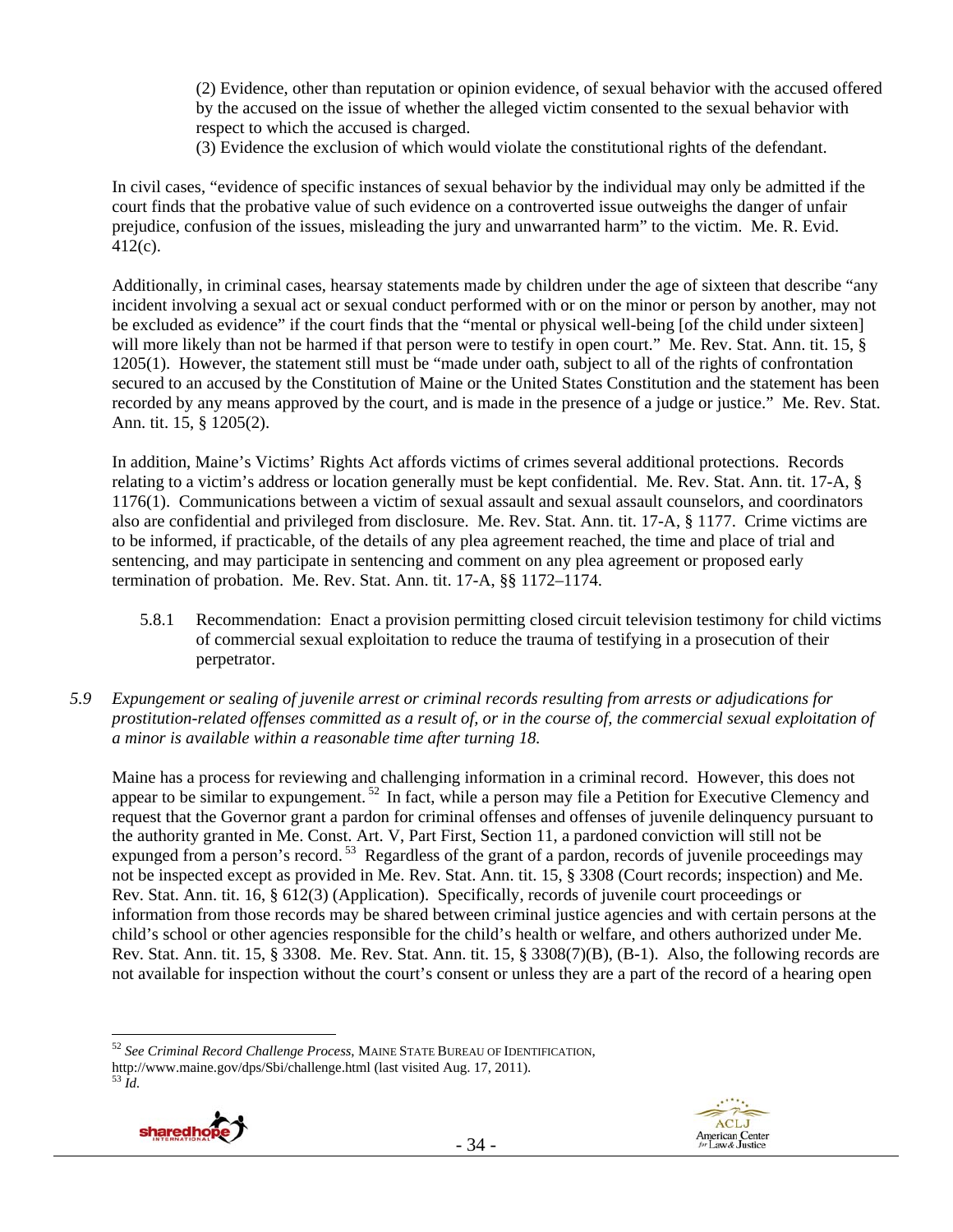to the public under Me. Rev. Stat. Ann. tit. 15, § 3307 [Publicity and record]: "[p]olice records, juvenile community corrections officers' records and all other reports of social and clinical studies."

Me. Rev. Stat. Ann. tit. 15, § 3308(8)(A) states,

A. A person adjudicated to have committed a juvenile crime may petition the court to seal from public inspection all records pertaining to the juvenile crime and its disposition, and to any prior juvenile records and their dispositions if:

1) At least 3 years have passed since the person's discharge from the disposition ordered for that juvenile crime;

2) Since the date of disposition, the person has not been adjudicated to have committed a juvenile crime and has not been convicted of committing a crime; and

3) There are no current adjudicatory proceedings pending for a juvenile or other crime.

Where the petition to seal a juvenile's records is granted, the petitioner may "respond to inquiries from other than the courts and criminal justice agencies about that person's juvenile crimes, the records of which have been sealed, as if the juvenile crimes had never occurred, without being subject to any sanctions." Me. Rev. Stat. Ann. tit. 15, § 3308(8)(D).

If a juvenile is adjudicated as an adult, his or her nonconviction data<sup>54</sup> can only be released in the following situations: a criminal justice agency requests the information, the disclosure is authorized by statute, court order, or executive order, or the information is requested for statistical research purposes and is kept confidential. Me. Rev. Stat. Ann. tit. 16, § 613. "Any person with a specific agreement with a criminal justice agency to provide services required for the administration of criminal justice or to conduct investigations determining the employment suitability of prospective law enforcement officers" also has access to a juvenile's nonconviction data but all information will be kept confidential, secure, and limited to the purpose for which it is to be used. Me. Rev. Stat. Ann. Tit. 16, § 613(3).

#### *5.9 Victim restitution and civil remedies are authorized by law for minor victims of sex trafficking or CSEC.*

Me. Rev. Stat. Ann. tit. 5, § 4701(2) authorizes victims of human trafficking offenses to "bring a civil action for actual damages, compensatory damages, punitive damages, injunctive relief, any combination of those or any other appropriate relief. A prevailing plaintiff is entitled to an award of attorney's fees and costs."

Additionally, victims of any crime under Maine law may be entitled to restitution. Me. Rev. Stat. Ann. tit. 17- A, §§ 1152(2-A), 1324(1). Me. Rev. Stat. Ann. tit. 17-A, § 1323(1) (Mandatory consideration of restitution) states that "[t]he court shall, whenever practicable, inquire of a prosecutor, law enforcement officer or victim

"Nonconviction data" means criminal history record information of the following types:

G. Information disclosing that a person has been granted a full and free pardon or amnesty.





 $54$  Me. Rev. Stat. Ann. tit. 16,  $\S$  611(9) (Definitions) states,

A. Arrest information without disposition, if an interval of one year has elapsed from the date of the arrest and no active prosecution of the charge is pending. To be an active prosecution the case must be still actively in process, with arraignment completed and the case docketed for court trial;

B. Information disclosing that the police have elected not to refer a matter to a prosecutor;

C. Information disclosing that a prosecutor has elected not to commence criminal proceedings;

D. Information disclosing that criminal proceedings have been indefinitely postponed, e.g. a "filed" case, or a case which cannot be tried because the defendant is found to be mentally incompetent to

stand trial; E. A dismissal;

F. An acquittal, excepting an acquittal by reason of mental disease or defect; and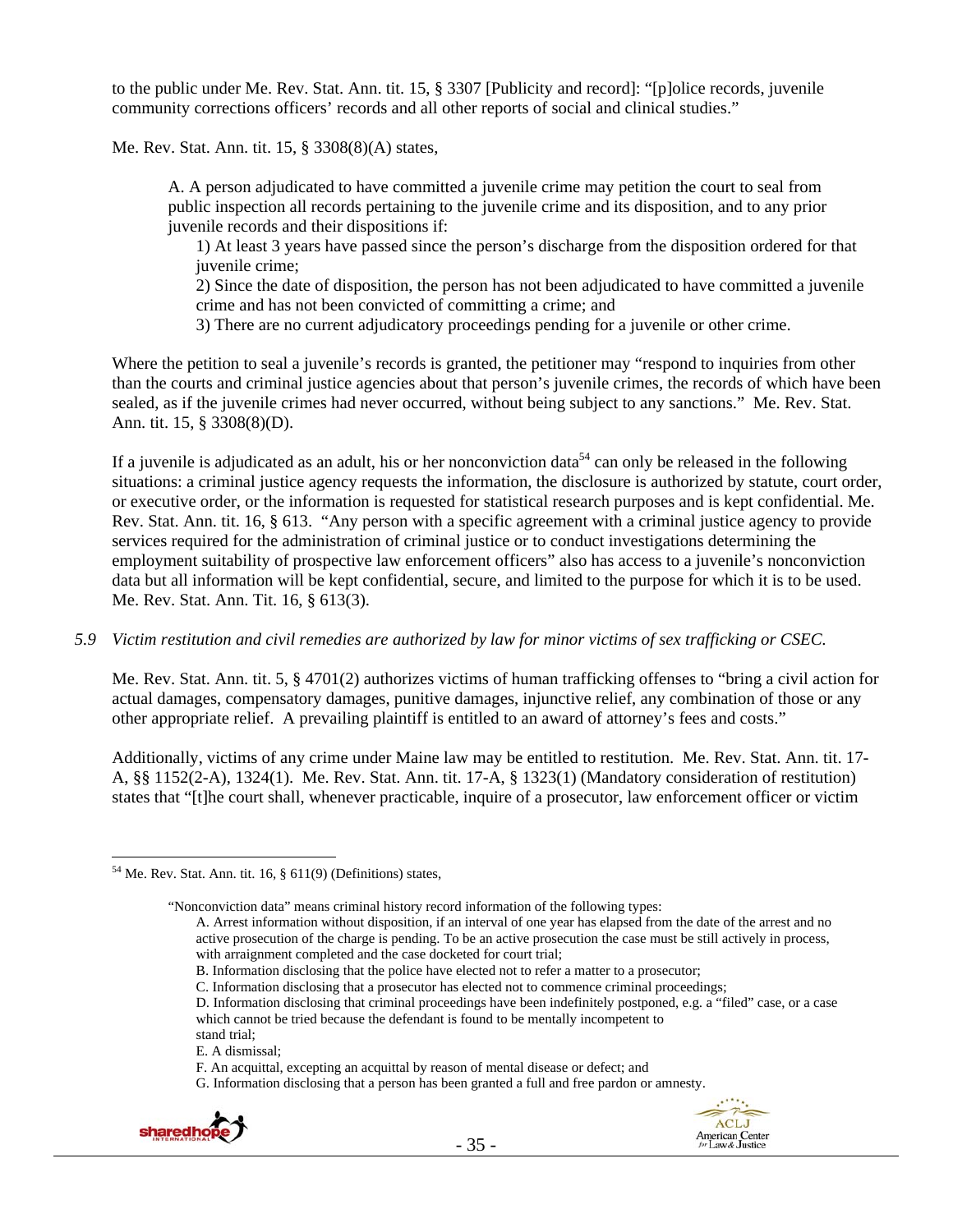with respect to the extent of the victim's financial loss, and shall order restitution when appropriate." Pursuant to Me. Rev. Stat. Ann. tit. 17-A, § 1325(1) (Criteria for restitution),

Restitution may be authorized, in whole or in part, as compensation for economic loss.<sup>55</sup> In determining the amount of restitution authorized, the following shall be considered:

A. The contributory misconduct of the victim;

B. Failure to report the crime to a law enforcement officer within 72 hours after its occurrence,

without good cause for failure to report within that time; and

C. The present and future financial capacity of the offender to pay restitution.

However, Me. Rev. Stat. Ann. tit. 17-A, § 1330-B (Restitution for benefit of victim) states,

When compensation is awarded from the Victims' Compensation Fund pursuant to Title 5, chapter 316- A, the amount of any restitution ordered to be paid to or for the benefit of the victim and collected as part of a sentence imposed must be paid by the agency collecting the restitution in an amount not to exceed the amount of the payments from the fund, directly to the fund if, when added to the payments from the fund, the restitution exceeds the victim's actual loss.

5.10 *Statutes of limitations for civil and criminal actions for child sex trafficking or CSEC offenses are eliminated or lengthened sufficiently to allow prosecutors and victims a realistic opportunity to pursue criminal action and legal remedies.*

The civil cause of action available to victims of human trafficking offenses under Me. Rev. Stat. Ann. tit. 5, § 4701 (Remedies for human trafficking) is subject to a 10-year statute of limitations that begins on the date the trafficking victim "was freed from the trafficking situation." Me. Rev. Stat. Ann. tit. 5, § 4701(3). The statute of limitation also tolls while the plaintiff is a minor and "during the pendency of any criminal proceedings against the trafficked person." Me. Rev. Stat. Ann. tit. 5, § 4701(3)(B), (D). In addition, the defendant cannot raise a statute of limitations defense if the victim's reason for not filing the claim was because of "1) Conduct by the defendant inducing the plaintiff to delay the filing of the action or preventing the plaintiff from filing the action; or 2) Threats made by the defendant that caused duress to the plaintiff." Me. Rev. Stat. Ann. tit. 5,  $§$  4701(3)(C).

Pursuant to Me. Rev. Stat. Ann. tit. 17-A, § 8(1),

a prosecution for murder or criminal homicide in the first or 2nd degree, or, if the victim had not attained the age of 16 years at the time of the crime, a prosecution for: incest; unlawful sexual contact; sexual abuse of a minor; rape or gross sexual assault, formerly denominated as gross sexual misconduct, may be commenced at any time.

Prosecutions for Class A, B, or C crimes<sup>56</sup> must be commenced within 6 years after commission of the crime. Me. Rev. Stat. Ann. tit. 17-A, § 8(2)(A). Prosecutions for Class D or E crimes<sup>57</sup> must be commenced within 3 years after commission of the crime. Me. Rev. Stat. Ann. tit 17-A, § 8(2)(B).

someone defendant does not know is a minor, sexual abuse of minors over 16, unlawful sexual touching, visual sexual aggression against child between 12 and 14, solicitation of child between 12 and 14 by computer to commit a prohibited act, and possession of sexually explicit material depicting child between 12 and 16.



<sup>&</sup>lt;sup>55</sup> See supra Section 2.8 for definition of "economic loss."

<sup>&</sup>lt;sup>56</sup> Class A-C crimes include the following: criminal restraint of a victim under 8, kidnapping, aggravated promotion of prostitution, patronizing prostitution of someone that defendant knows is a minor, visual sexual aggression against child under 12, solicitation of child under 12 by computer to commit a prohibited act, dissemination of sexually explicit material, possession of sexually explicit material depicting child under 12, and sexual exploitation of a minor.<br><sup>57</sup> Class D or E crimes include the following: criminal restraint of a victim at least 8 years old, patronizing prostitution of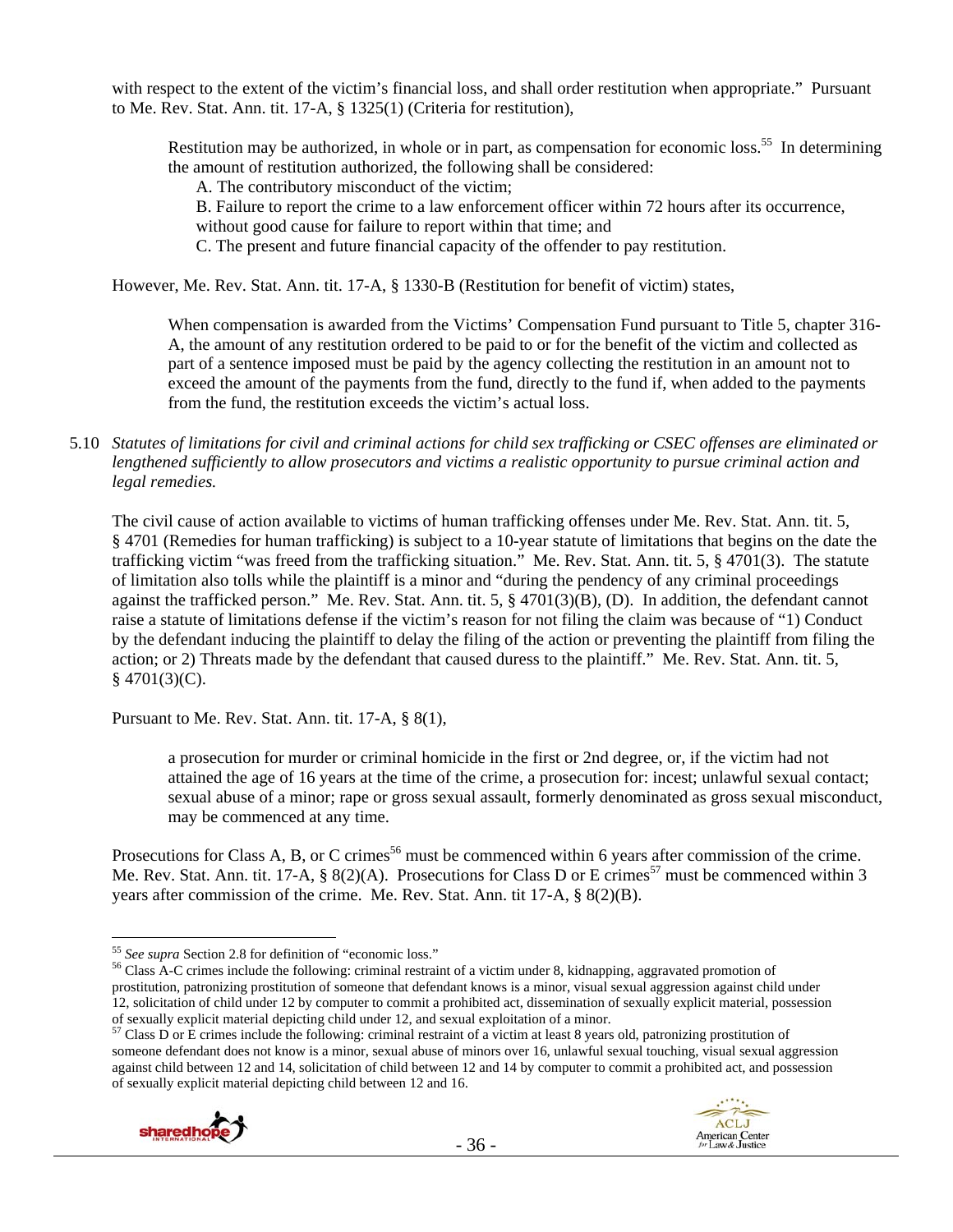#### Framework Issue 6: Criminal justice tools for investigation and prosecutions

#### *Legal Components:*

- *6.1 Training on human trafficking and domestic minor sex trafficking for law enforcement is statutorily mandated.*
- *6.2 Single party consent to audiotaping is permitted in law enforcement investigations.*
- *6.3 Domestic minor sex trafficking investigations may use wiretapping to investigate the crime.*
- *6.4 Using a law enforcement decoy posing as a minor to investigate buying or selling of commercial sex acts is not a defense to soliciting, purchasing, or selling sex with a minor.*
- *6.5 Using the Internet to investigate buyers and traffickers is a permissible investigative technique.*
- *6.6 Law enforcement and child welfare agencies are mandated to promptly report missing and recovered children. \_\_\_\_\_\_\_\_\_\_\_\_\_\_\_\_\_\_\_\_\_\_\_\_\_\_\_\_\_\_\_\_\_\_\_\_\_\_\_\_\_\_\_\_\_\_\_\_\_\_\_\_\_\_\_\_\_\_\_\_\_\_\_\_\_\_\_\_\_\_\_\_\_\_\_\_\_\_\_\_\_\_\_\_\_\_\_\_\_\_\_\_\_\_*

## *Legal Analysis:*

*6.1 Training on human trafficking and domestic minor sex trafficking for law enforcement is statutorily mandated.*

Law enforcement officers in Maine must complete a "basic training course at the Maine Criminal Justice Academy approved by the board" within their first year of employment. Me. Rev. Stat. Ann. tit. 25, § 2804- C(1). While Me. Rev. Stat. Ann. tit. 25, § 2804-C (Basic law enforcement training; core curriculum requirements) does not impose any training requirements regarding human trafficking or domestic minor sex trafficking, the statute does mandate training on other issues, such as homelessness and mental illness. Me. Rev. Stat. Ann. tit. 25, § 2804-C(2-B), (2-D). Although it is not statutorily mandated, the Maine Criminal Justice Academy's current basic training curriculum includes training on both child abuse and domestic violence,58 and training documents regarding human trafficking have already been prepared for use by the Maine Criminal Justice Academy.<sup>59</sup>

- 6.1.1 Recommendation: Amend Me. Rev. Stat. Ann. tit. 25, § 2804-C (Basic law enforcement training; core curriculum requirements) to require that law enforcement officers complete training on domestic minor sex trafficking.
- *6.2 Single party consent to audiotaping is permitted in law enforcement investigations.*

Single party consent to audio recording and interception of oral communications is permitted in Maine. "Interception" in general is forbidden by Me. Rev. Stat. Ann. tit. 15, § 710 (Offenses). However, Me. Rev. Stat. Ann. tit. 15, § 709(4) (Definitions) defines the term "intercept" as "to hear, record or aid another to hear or record the contents of any wire or oral communication through the use of any intercepting device by any person other than: A. The sender or receiver of that communication; B. A person within the range of normal unaided hearing or subnormal hearing corrected to not better than normal; or C. A person given prior authority by the sender or receiver." Because recording the contents of a conversation by one of the parties to the conversation is not considered an actual "interception," single party consent to audio-taping does not appear to be forbidden. Therefore, in an investigation by law enforcement, the consent of the officer as a party to the communication is sufficient to remove the intercepted communication from the restrictions contained in Me. Rev. Stat. Ann. tit. 15, § 710 (Offenses).

<sup>59</sup> *See* JOHN B. ROGERS, MAINE CRIMINAL JUSTICE ACADEMY, HUMAN TRAFFICKING LESSON PLAN (2010), *available at* http://www.maine.gov/dps/mcja/training/mandatory/documents/HumanTraffickingLessonPlanfor2010MandatoryTraining3-1- 2010.doc





<sup>58</sup> *See Curriculum*, MAINE CRIMINAL JUSTICE ACADEMY, http://www.maine.gov/dps/mcja/training/preservice/ curriculum.htm (last visited Aug. 17, 2011).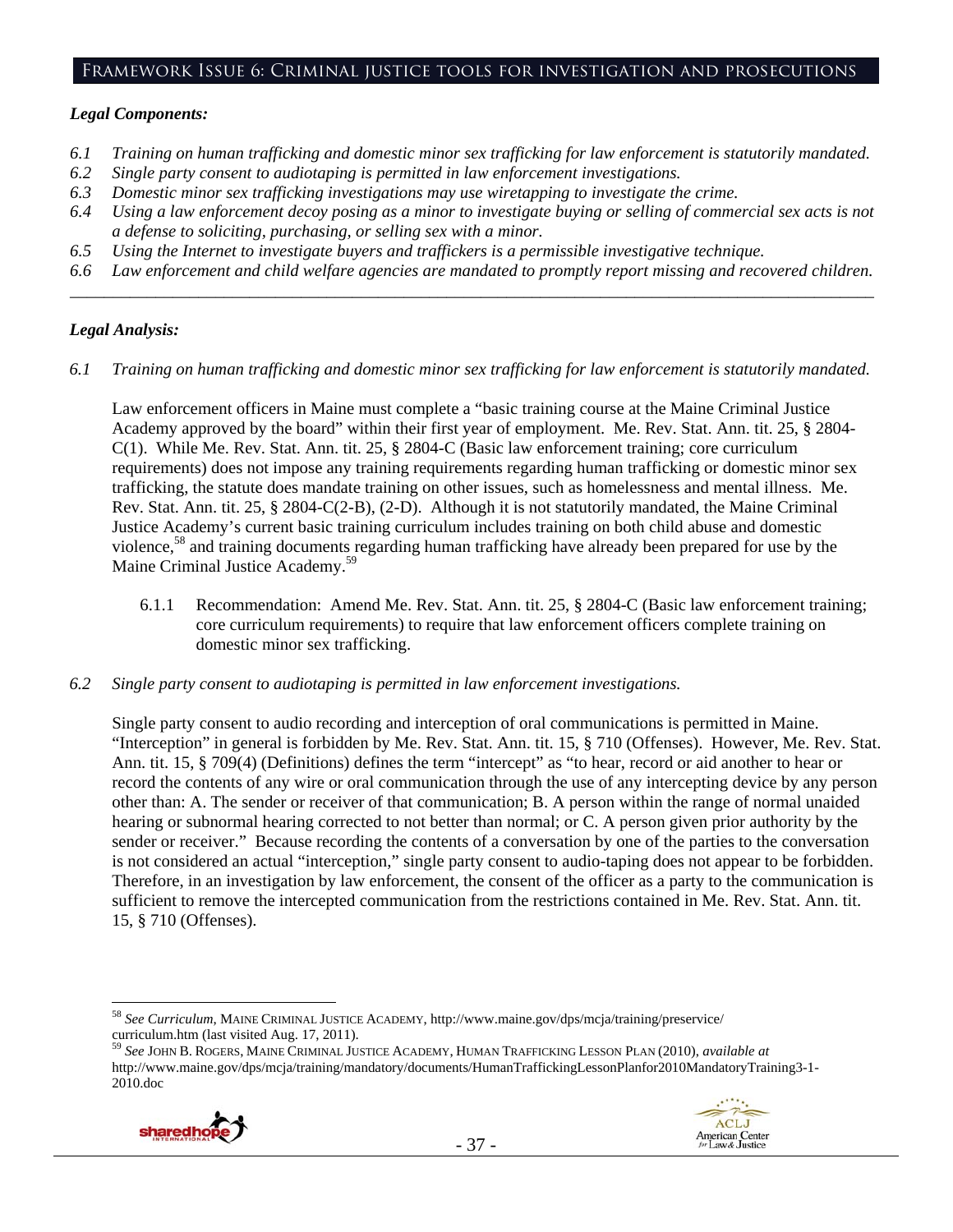*6.3 Domestic minor sex trafficking investigations may use wiretapping to investigate the crime.* 

Me. Rev. Stat. Ann. tit. 15, § 709(4) (Definitions) defines the term "intercept" as "to hear, record or aid another to hear or record the contents of any wire or oral communication through the use of any intercepting device by any person other than: A. The sender or receiver of that communication; B. A person within the range of normal unaided hearing or subnormal hearing corrected to not better than normal; or C. A person given prior authority by the sender or receiver." Therefore, in an investigation by law enforcement, the consent of the officer as a party to the communication is sufficient to remove the intercepted communication from the restrictions contained in Me. Rev. Stat. Ann. tit. 15, § 710 (Offenses).

However, Me. Rev. Stat. Ann. tit. 15, § 713 (Evidence) states,

The contents of an interception are not admissible in court, except that the contents of an interception of any oral or wire communication that has been legally obtained under the laws of another jurisdiction in which the interception occurred or that has been legally obtained pursuant to section 712, subsection 2 or 3 [interception of communications within a Department of Correction (DOC) facility or a county jail by an investigative officer or DOC staff] is admissible in the courts of this State, subject to the Maine Rules of Evidence.

- 6.3.1 Recommendation: Maine should enact a law authorizing wiretapping by law enforcement in investigations related to Me. Rev. Stat. Ann. tit. 17-A, § 301 (Kidnapping), § 302 (Criminal restraint), § 852 (Aggravated promotion of prostitution), § 855 (Patronizing prostitution of minor), and § 282(1) (Sexual exploitation of minor).
- *6.4 Using a law enforcement decoy posing as a minor to investigate buying or selling of commercial sex acts is not a defense to soliciting, purchasing, or selling sex with a minor.*

No statute seems to explicitly permit the use of a decoy by law enforcement. In fact, certain crimes specify that a crime is only committed when the victim "has not in fact attained" or "is in fact less than" a certain age. Me. Rev. Stat. Ann. tit. 17-A, § 253 (Gross sexual assault), § 255-A (Unlawful sexual contact), § 256 (Visual sexual aggression against child), § 260 (Unlawful sexual touching), § 282 (Sexual exploitation of a minor), § 302(1)(A)(4) (Criminal restraint). Me. Rev. Stat. Ann. tit. 17-A, § 855 (Patronizing prostitution of minor) applies only when the victim "has not in fact attained 18 years of age" or when the actor "knows that the person whose prostitution is sought has not yet attained 18 years of age." This language does not seem to allow for using a decoy.

Using a decoy by law enforcement does seem to be available in investigations of Me. Rev. Stat. Ann. tit. 17-A, § 259 (Solicitation of child by computer to commit a prohibited act), which makes it illegal for a person to use "a computer knowingly to solicit, entice, persuade or compel another person to meet with the actor," when the actor "[k]nows or believes that the other person is less than 14 years of age" to commit a "prohibited act." Me. Rev. Stat. Ann. tit. 17-A, § 259(1-A). "A prohibited act" includes "1) A sexual act; 2) Sexual contact; or 3) Sexual exploitation of a minor pursuant to section 282." Me. Rev. Stat. Ann. tit. 17-A, § 259(1-A)(B), (1-  $B)(B)$ .

6.4.1 Recommendation: Amend Me. Rev. Stat. Ann. tit. 17-A, § 301 (Kidnapping), § 302 (Criminal restraint), § 852 (Aggravated promotion of prostitution), § 855 (Patronizing prostitution of minor), § 282(1) (Sexual exploitation of minor), and § 259 (Solicitation of child by computer to commit a prohibited act) to expressly provide that the use of a decoy by law enforcement in the investigation of Me. Rev. Stat. Ann. tit. 17-A, § 855 (Patronizing prostitution of minor) or §852 (Aggravated promotion of prostitution) is not a defense to the purchase of sex with a minor.



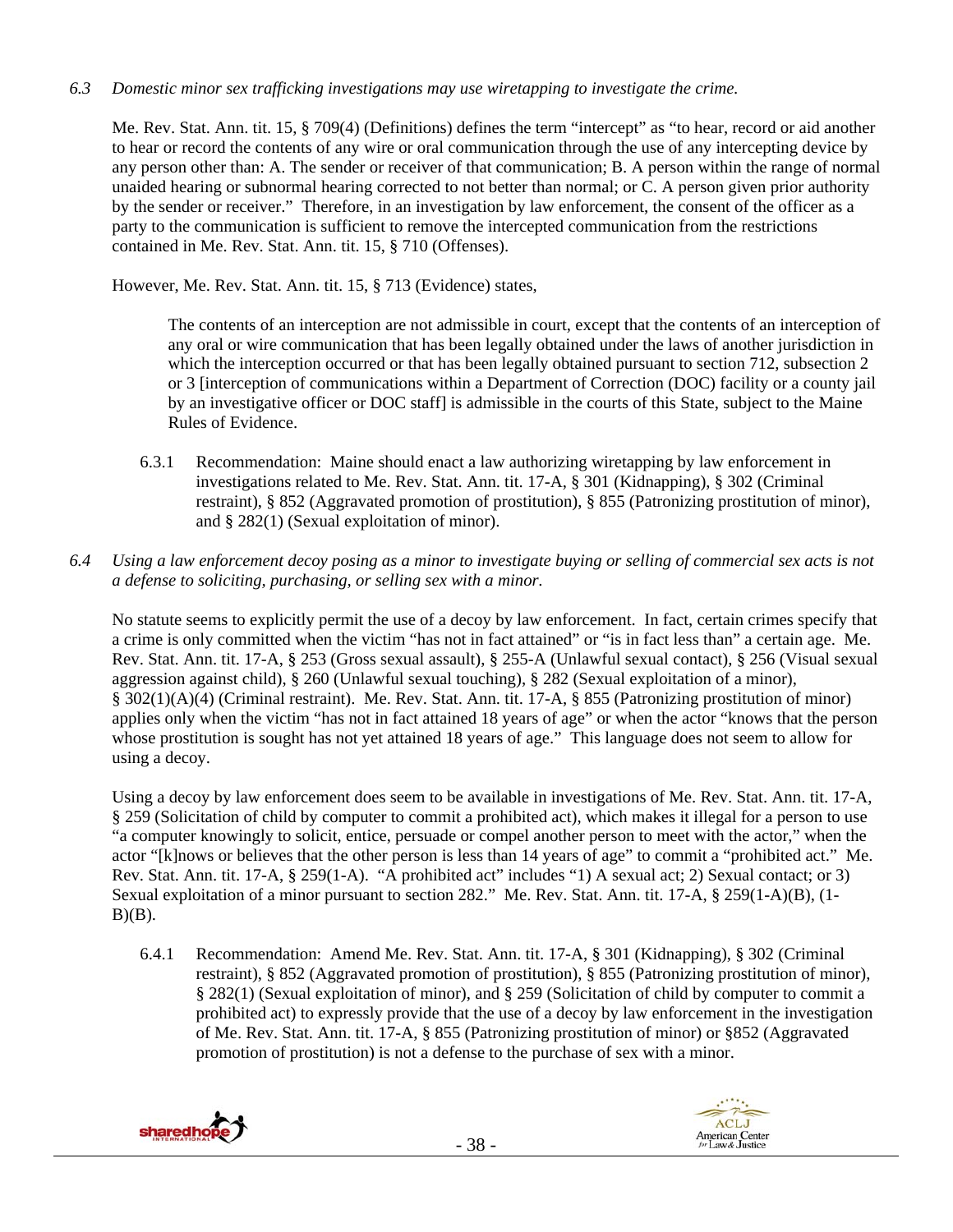### *6.5 Use of the Internet to investigate buyers and traffickers is a permissible investigative technique.*

Me. Rev. Stat. Ann. tit. 17-A, § 259 (Solicitation of child by computer to commit a prohibited act) makes it illegal for a person to use "a computer knowingly to solicit, entice, persuade or compel another person to meet with the actor," when the actor "[k]nows or believes that the other person is less than 14 years of age." Me. Rev. Stat. Ann. tit. 17-A, § 259(1-A)(A). The standard of "knows or believes that the other person is less than 14 years of age" appears to open the possibility of law enforcement using the Internet to pose as a minor in investigating this offense. $60$ 

## *6.6 Law enforcement and child welfare agencies are mandated to promptly report missing and recovered children.*

Maine does not mandate the reporting of rescued domestic minor sex trafficking victims; however, pursuant to Maine's Missing Children Act, Me. Rev. Stat. Ann. tit. 25, § 2154 (Missing child reports), law enforcement agencies that receive notification of a missing child $^{61}$  are required to immediately do the following:

A. Inform all on-duty law enforcement officers of the missing child report;

B. Communicate the report to every other law enforcement agency having jurisdiction in the county in which the report was filed;

C. Enter or cause the report to be entered for inclusion in the State Police and National Crime Information Center computer files on missing children; and

D. Submit information in the missing child report to the clearinghouse.

Additional requirements apply when a missing child is considered a victim or possible victim of Me. Rev. Stat. Ann. tit. 17-A, § 301 (Kidnapping) or § 302 (Criminal restraint). In such cases, law enforcement shall also inform the child's school (if instate), the "municipality in which the child's birth records are kept," and the Vital Records Unit of the Division of Data Research and Vital Statistics in the Department of Health and Human Services that the agency has received a missing child report. Me. Rev. Stat. Ann. tit. 24, § 2154-A(1).

Pursuant to Me. Rev. Stat. Ann. tit. 25, § 2155(3) (Missing Children Information Clearinghouse), Maine has established the Missing Children Information Clearinghouse (Clearinghouse), and the Director has the duty to

A. Establish a system of intrastate communication of information related to missing children who are determined missing by their parents, guardians, legal custodians or by a law enforcement agency; B. Provide a centralized file for the exchange of information on missing children within the State; C. Interface with the National Crime Information Center, or its successor, for the exchange of information; and

D. Collect, process, maintain and disseminate information on missing children and strive to maintain or disseminate accurate and complete information.

Me. Rev. Stat. Ann. tit. 25, § 2156(1) (Location of child) states, "The parent, guardian or legal custodian who is responsible for notifying the clearinghouse or a law enforcement agency about a missing child shall immediately notify the clearinghouse or the agency of any child whose location has been determined." Subsection (2) requires "[i]nformation received about a missing child pursuant to section 2154 that has been

<sup>60</sup> In *State v. Webster*, 955 A.2d 240, 241 (Me. 2008), a person associated with the South Portland Police Department did in fact communicate with the defendant "through various means on the Internet" as part of an investigation, which ultimately resulted in the defendant's arrest, prosecution, and conviction under Me. Rev. Stat. Ann. tit. 17-A, § 259 (Solicitation of child by computer to commit a prohibited act) and an attempted violation of § 253 (Gross sexual assault). The holding dismissed an entrapment defense by stating, "[W]e find that there was sufficient evidence for the jury to conclude that government action did not induce Webster to commit the crimes of which he was convicted and/or that Webster was predisposed to commit the crimes." Id. at 244.<br><sup>61</sup> "Missing child" is defined in Me. Rev. Stat. Ann. tit. 25, § 2153(5) as "an individual: A. Whose temporary or permanent residence is in or is believed to be in this State; C. Whose location is not determined; and D. Who has been reported as missing to a law enforcement agency."